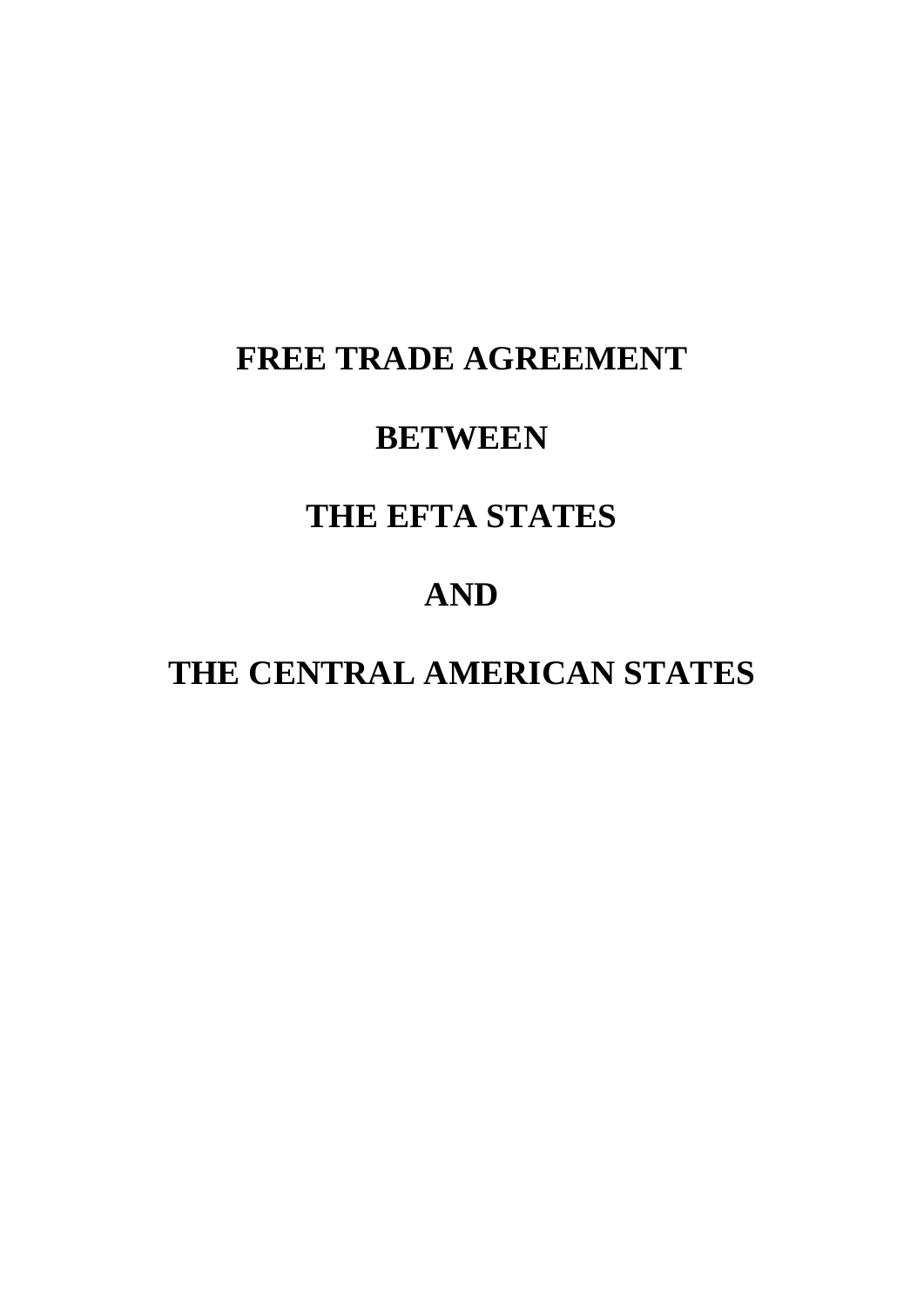# **PREAMBLE**

Iceland, the Principality of Liechtenstein, the Kingdom of Norway and the Swiss Confederation (hereinafter referred to as the "EFTA States"), on the one hand,

and

the Republic of Costa Rica and the Republic of Panama (hereinafter referred to as the "Central American States"), on the other,

hereinafter each individually referred to as a "Party" or collectively as the "Parties",

**RECOGNISING** the common wish to strengthen the links between the EFTA States on the one part and the Central American States on the other by establishing close and lasting relations;

**REAFFIRMING** their commitment to democracy, the rule of law, human rights and fundamental freedoms in accordance with their obligations under international law, including as set out in the United Nations Charter and the Universal Declaration of Human Rights;

**REAFFIRMING** their commitment to pursue the objective of sustainable development and recognising the importance of coherence and mutual supportiveness of trade, environment and labour policies in this respect;

**RECALLING** their rights and obligations under multilateral environmental agreements to which they are party, and the respect for the fundamental principles and rights at work, including the principles set out in the International Labour Organisation (hereinafter referred to as the "ILO") Conventions to which they are party;

**AIMING** to create new employment opportunities, improve living standards along with high levels of protection of health and safety and of the environment;

**DESIRING** to create favourable conditions for the development and diversification of trade between them and for the promotion of commercial and economic cooperation in areas of common interest on the basis of equality, mutual benefit, non-discrimination and international law;

**RECOGNISING** the importance of trade facilitation in promoting efficient and transparent procedures to reduce costs and to ensure predictability for the trading communities of the Parties;

**DETERMINED** to promote and further strengthen the multilateral trading system, building on their respective rights and obligations under the Marrakesh Agreement establishing the World Trade Organisation (hereinafter referred to as the "WTO Agreement") and the other agreements negotiated thereunder, thereby contributing to the harmonious development and expansion of world trade;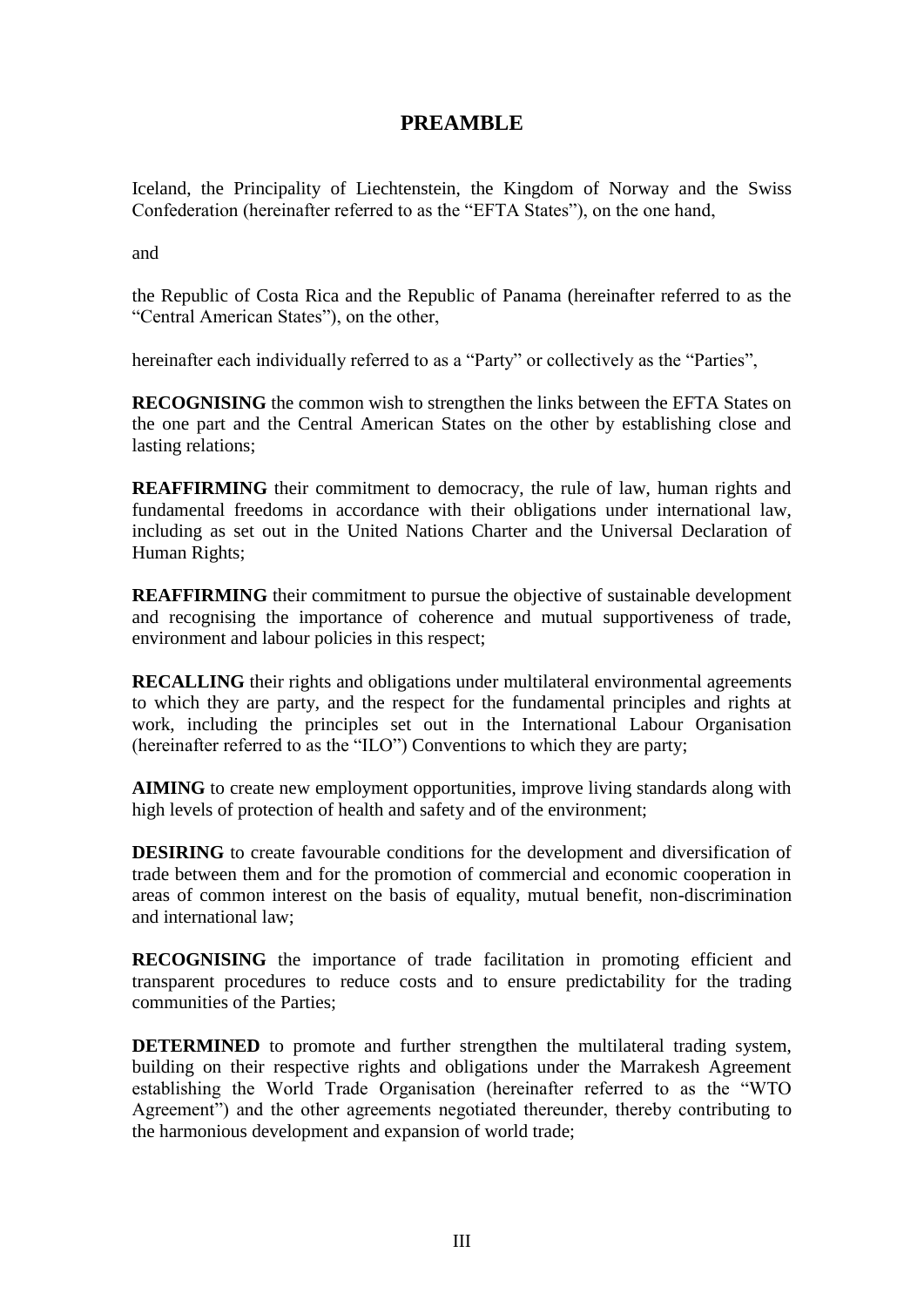**DETERMINED** to implement this Agreement in line with the objectives to preserve and protect the environment through sound environmental management and to promote an optimal use of the world's resources in accordance with the objective of sustainable development;

**AFFIRMING** their commitment to prevent and combat corruption in international trade and investment and to promote the principles of transparency and good public governance;

**ACKNOWLEDGING** the importance of good corporate governance and corporate social responsibility for sustainable development, and affirming their aim to encourage enterprises to observe internationally recognised guidelines and principles in this respect, established by organisations such as the Organisation for Economic Cooperation and Development (OECD) and the United Nations (UN);

**CONVINCED** that this Agreement will enhance the competitiveness of their firms in global markets and create conditions encouraging economic, trade and investment relations between them;

**HAVE AGREED**, in pursuit of the above, to conclude the following Free Trade Agreement (referred to as "this Agreement"):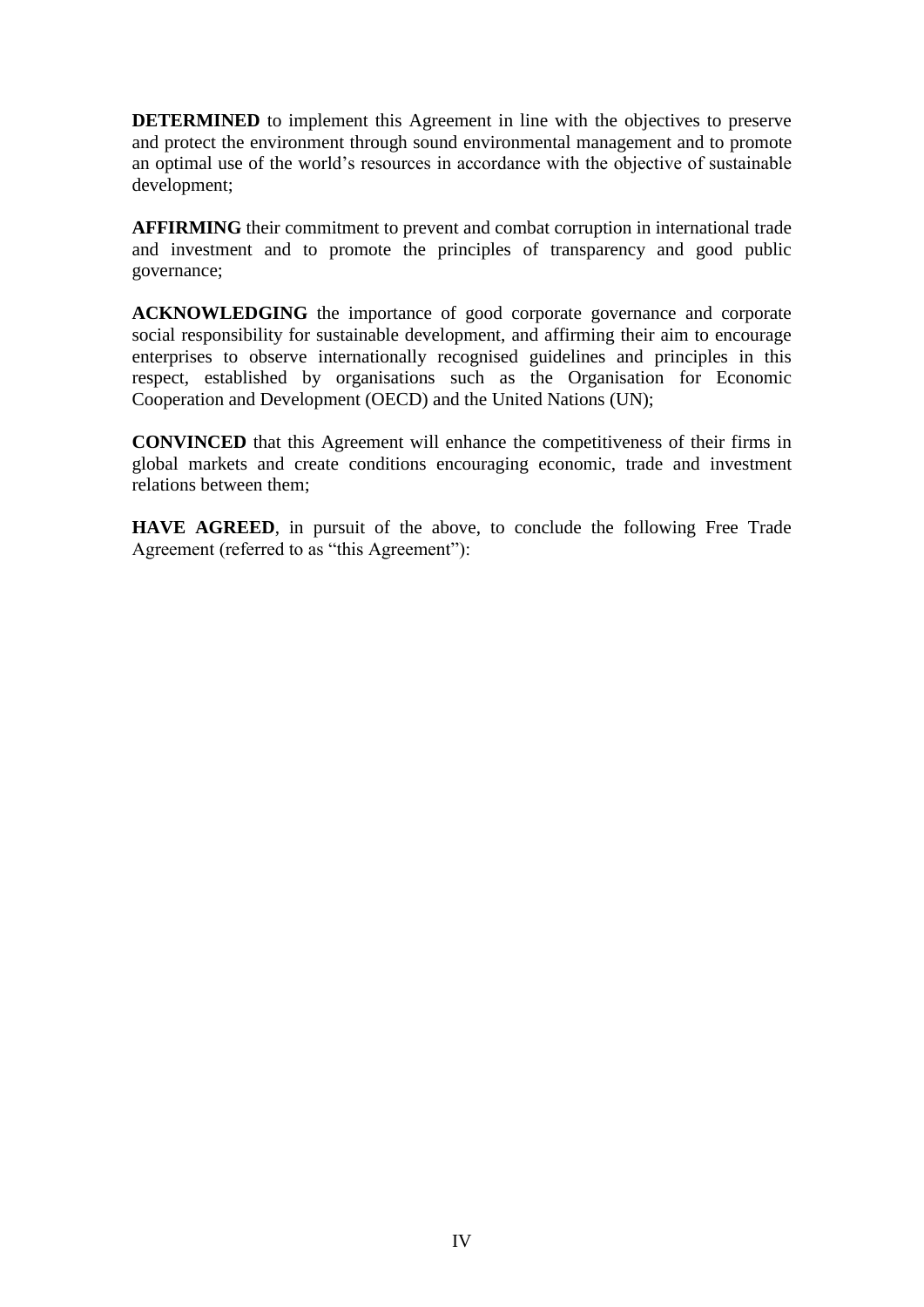#### **CHAPTER 1**

#### **GENERAL PROVISIONS**

#### ARTICLE 1.1

#### *Establishment of a Free Trade Area*

The Parties, consistent with Article XXIV of the General Agreement on Tariffs and Trade 1994 (hereinafter referred to as "the GATT 1994") and Article V of the General Agreement on Trade in Services (hereinafter referred to as "the GATS"), hereby establish a free trade area, based on the respect of democratic principles and human rights by means of this Agreement.

#### ARTICLE 1.2

#### *Objectives*

The objectives of this Agreement are to:

- (a) achieve the liberalisation of trade in goods, in conformity with Article XXIV of the GATT 1994;
- (b) achieve the liberalisation of trade in services, in conformity with Article V of the GATS;
- (c) mutually enhance investment opportunities;
- (d) promote competition in their economies, particularly as it relates to economic relations between the Parties;
- (e) achieve further liberalisation on a mutual basis of the government procurement markets of the Parties;
- (f) ensure adequate and effective protection of intellectual property rights, in accordance with international standards;
- (g) develop international trade in such a way as to contribute to the objective of sustainable development and to ensure that this objective is integrated and reflected in the Parties' trade relationship; and
- (h) contribute in this way to the harmonious development and expansion of world trade.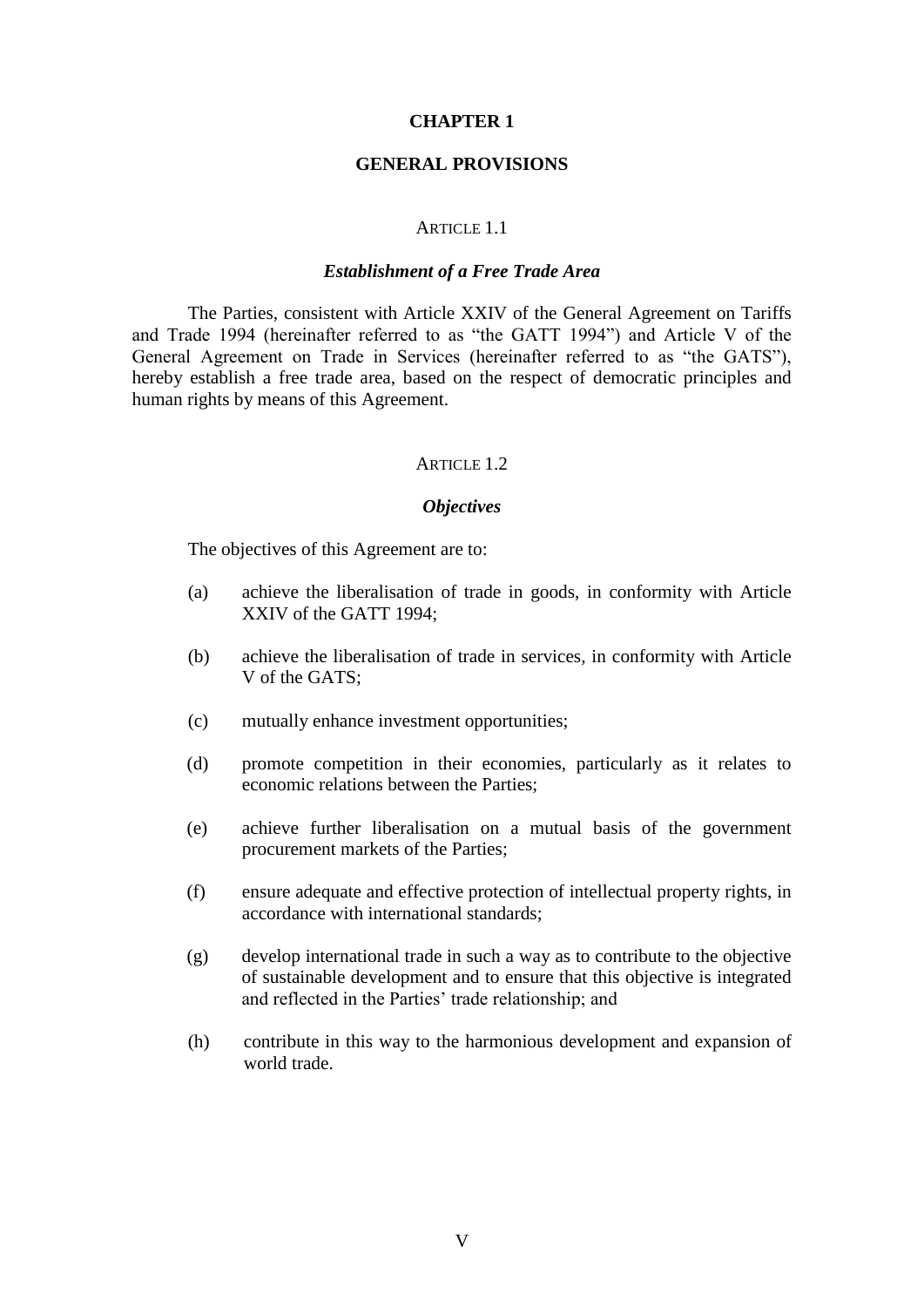# ARTICLE 1.3

## *Geographical Scope*

- 1. This Agreement shall, except as otherwise specified in Annex I, apply:
	- (a) to the land territory, internal waters, and the territorial sea of a Party, and the air-space above the territory of a Party, in accordance with domestic legislation and international law; and
	- (b) beyond the territorial sea, with respect to measures taken by a Party in the exercise of its sovereign rights or jurisdiction in accordance with domestic legislation and international law.

2. This Agreement shall not apply to the Norwegian territory of Svalbard, with the exception of trade in goods.

# ARTICLE 14

# *Trade and Economic Relations Governed by this Agreement*

1. This Agreement shall apply to the trade and economic relations between, on the one side, the individual EFTA States and, on the other side, the individual Central American States, but not to the trade relations between individual EFTA or individual Central American States, unless otherwise provided for in this Agreement.

2. As a result of the customs union established by the Customs Treaty of 29 March 1923 between Switzerland and Liechtenstein, Switzerland shall represent Liechtenstein in matters covered thereby.

# ARTICLE 1.5

## *Relationship to Other International Agreements*

1. The Parties confirm their rights and obligations under the WTO Agreement and the other agreements negotiated thereunder to which they are a party, and any other international agreement to which they are a party.

2. If a Party considers that the maintenance or establishment of customs unions, free trade areas, arrangements for frontier trade or other preferential agreements by another Party has the effect of altering the trade regime provided for by this Agreement, it may request discussions with the Party concluding such agreement. That Party shall afford the opportunity for such discussions with the requesting Party.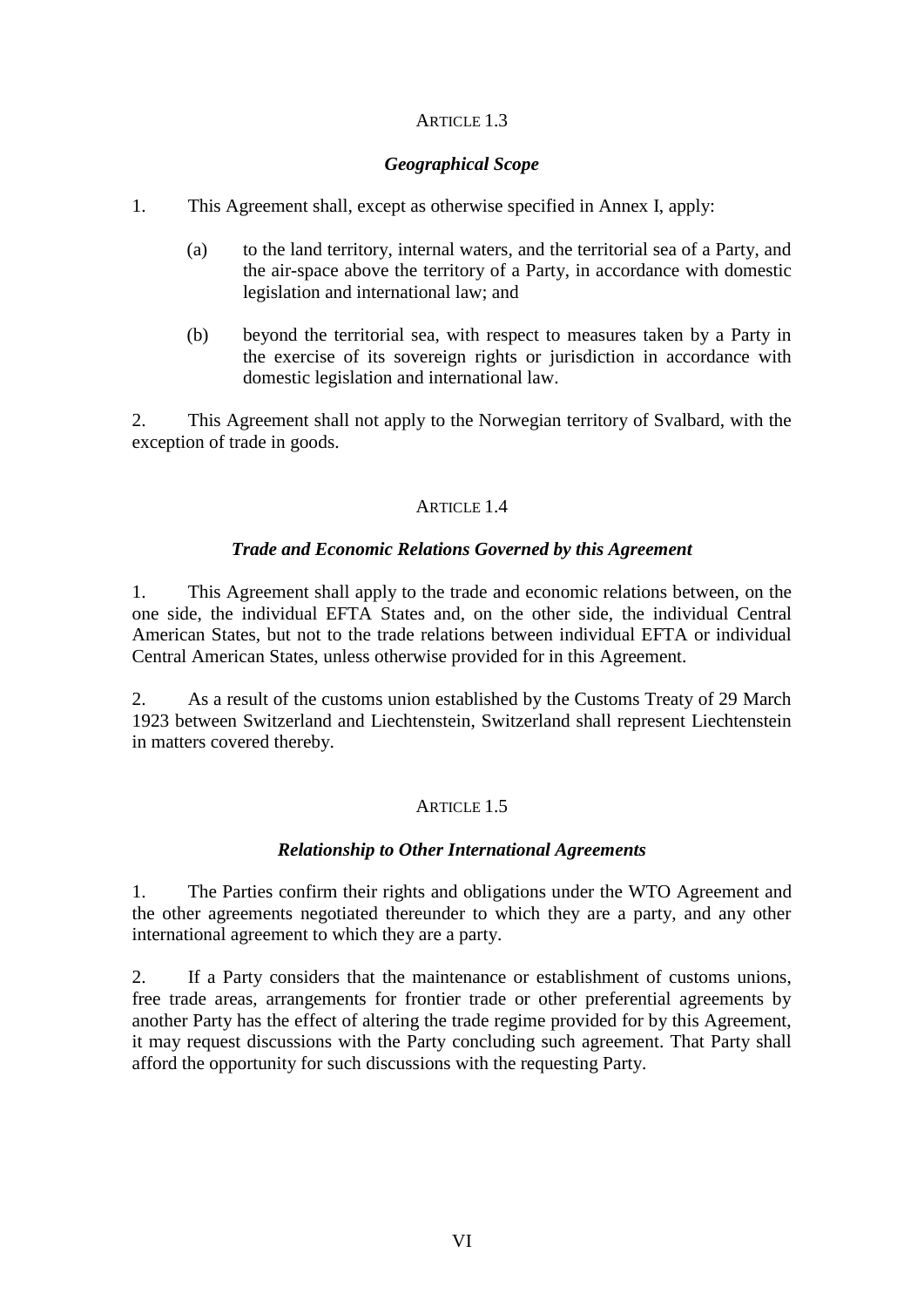# ARTICLE 1.6

## *Taxation*

1. Except as set out in this Article, nothing in this Agreement shall apply to taxation measures.

2. Nothing in this Agreement shall affect the rights and obligations of any Party under any tax convention. In the event of any inconsistency between this Agreement and any such convention, that convention shall prevail to the extent of the inconsistency. In the case of a tax convention between two or more Parties, the competent authorities under that convention shall have sole responsibility for determining whether any inconsistency exists between this Agreement and that convention.

3. Notwithstanding paragraphs 1 and 2:

- (a) Article 2.8 and such other provisions of this Agreement as are necessary to give effect to that Article shall apply to taxation measures to the same extent as does Article III of the GATT 1994; and
- (b) Article 2.4 shall apply to taxation measures.

4. For the purposes of this Article, taxation measures do not include a "customs duty" as defined in Article 2.3.

# ARTICLE 1.7

## *Transparency*

1. The Parties shall publish or otherwise make publicly available, their laws, regulations, judicial decisions, administrative rulings of general application as well as their respective international agreements, that may affect the operation of this Agreement.

2. The Parties shall promptly respond to specific questions and provide, upon request, information to each other on matters referred to in paragraph 1.

3. Nothing in this Agreement shall be construed to require any Party to disclose or allow access to confidential information, the disclosure of which would impede law enforcement, or otherwise be contrary to the public interest or that would prejudice the legitimate commercial interests of any economic operator.

4. In case of any inconsistency between the provisions of this Article and provisions relating to transparency in other Chapters of this Agreement, the latter shall prevail to the extent of the inconsistency.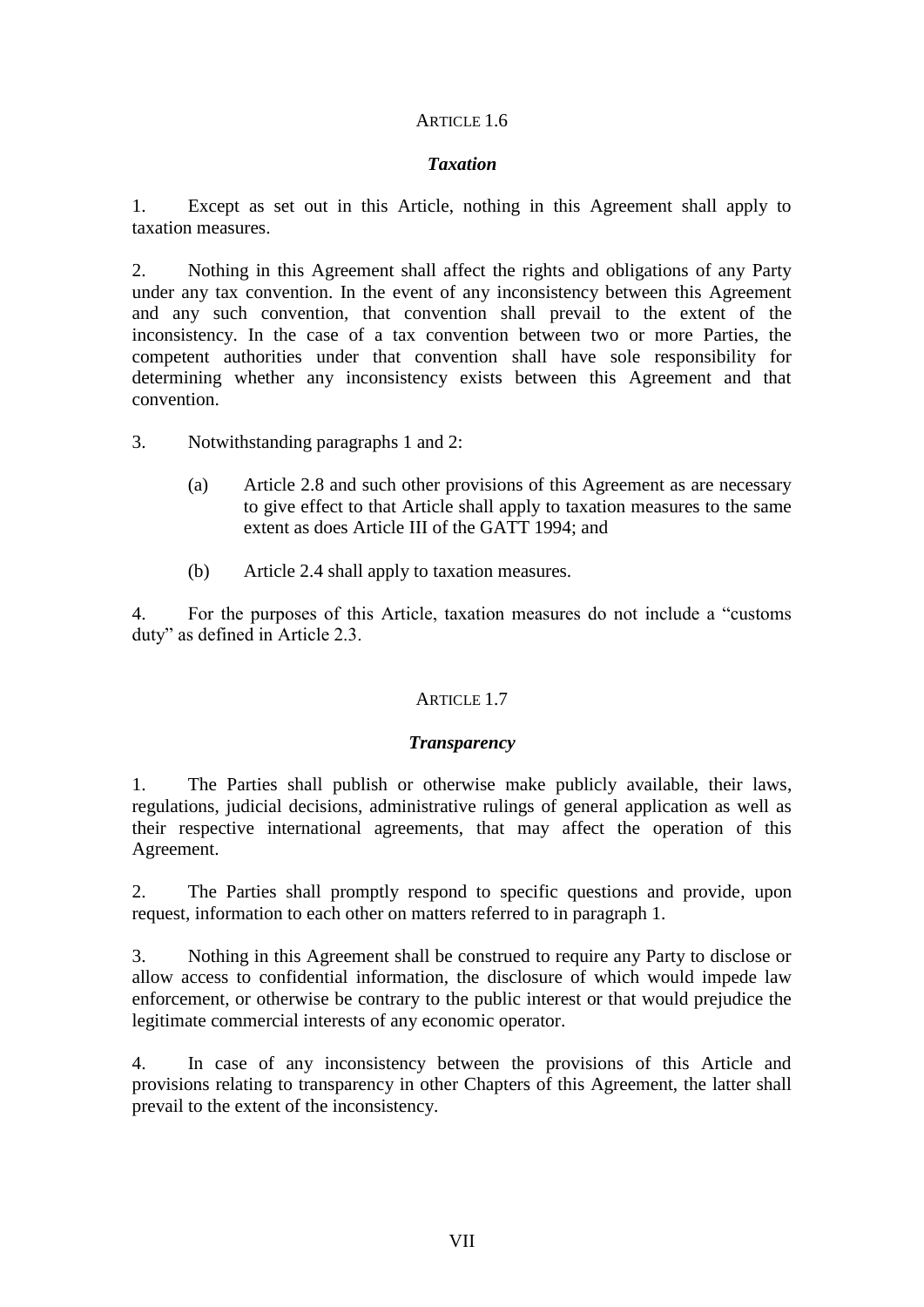# ARTICLE 1.8

## *Electronic Commerce*

The Parties recognise the growing role of electronic commerce for trade between them. With a view to supporting provisions of this Agreement related to trade in goods and services, the Parties undertake to intensify their cooperation on electronic commerce for their mutual benefit. For that purpose, the Parties have established the framework contained in Annex II.

## ARTICLE 1.9

#### *Definitions of General Application*

Unless otherwise provided for in this Agreement, "days" means calendar days.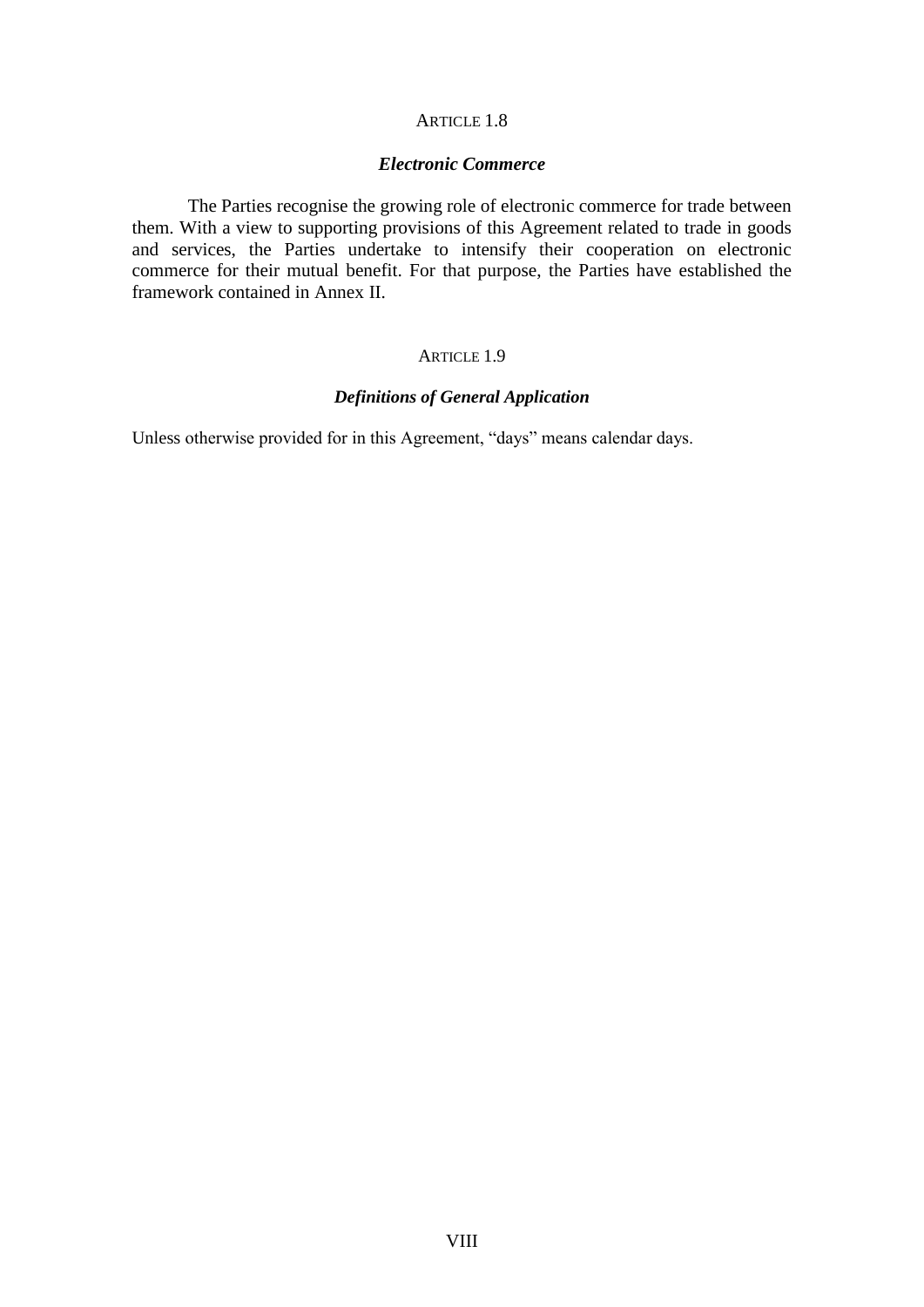#### **CHAPTER 2**

#### **TRADE IN NON-AGRICULTURAL PRODUCTS**

#### ARTICLE 2.1

#### *Scope*

This Chapter applies to trade between the Parties relating to products as set out in Annex III.

#### ARTICLE 2.2

#### *Rules of Origin and Methods of Administrative Cooperation*

The rules of origin and methods of administrative cooperation are set out in Annex I.

#### ARTICLE 2.3

#### *Import Duties*

1. Upon entry into force of this Agreement, the Parties shall abolish all customs duties and charges having equivalent effect to customs duties on imports of products originating in a Party covered by Article 2.1, except as otherwise provided for in Annexes IV and V. No new customs duties and charges having equivalent effect to customs duties shall be introduced.

2. Import duties and charges having equivalent effect to import duties include any duty or charge of any kind imposed in connection with the importation of a product, including any form of surtax or surcharge, but does not include any charge imposed in conformity with Articles III and VIII of the GATT 1994.

3. The Parties recognise that they may, following a unilateral tariff reduction, raise a customs duty to the level established in the tariff dismantling schedule of each Party, for the respective year.

## ARTICLE 2.4

#### *Export Duties*

1. The Parties shall, upon entry into force of this Agreement, eliminate all customs duties and other charges, including surcharges and other forms of contributions, in relation to the exportation of goods to another Party, except as provided for in Annex VI.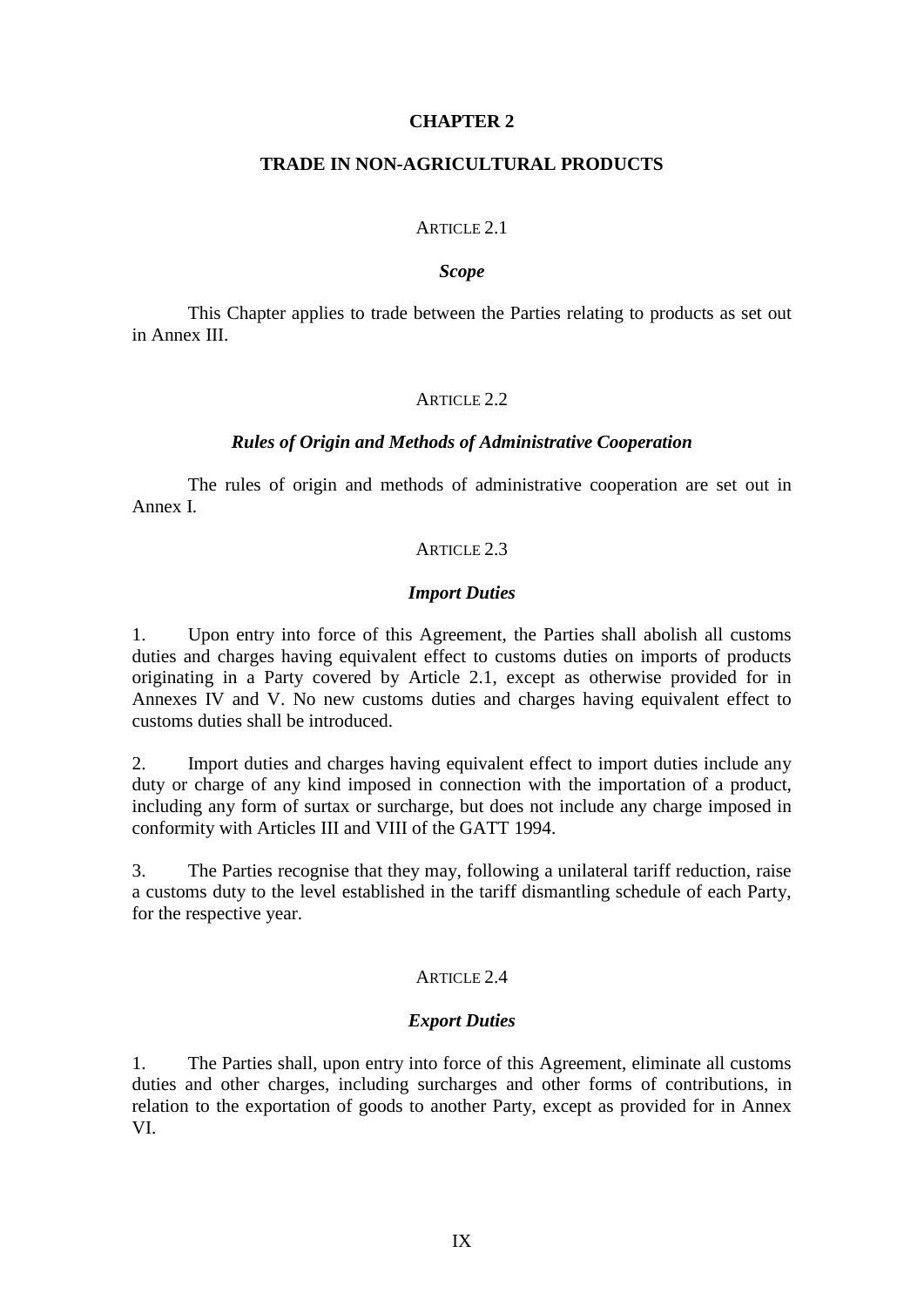2. No new customs duties or other charges in relation to the exportation of goods to a Party shall be introduced.

# ARTICLE 2.5

## *Customs Valuation<sup>1</sup>*

For the purposes of determining the customs value of products traded between the Parties, Article VII of the GATT 1994 and Part I of the Agreement on Implementation of Article VII of the GATT 1994 shall apply and are hereby incorporated into and made part of this Agreement, *mutatis mutandis*.

## ARTICLE 2.6

## *Quantitative Restrictions*

Upon entry into force of this Agreement, all import or export prohibitions or restrictions on trade in goods between EFTA States and Central American States, other than customs duties and taxes or other charges, whether made effective through quotas, import or export licences or other measures, shall be eliminated on all products of each Party.

# ARTICLE 2.7

## *Fees and Formalities*

Article VIII of the GATT 1994 shall apply, and is hereby incorporated into and made part of this Agreement, *mutatis mutandis*.

# ARTICLE 2.8

## *Internal Taxation and Regulations*

1. The Parties commit themselves to apply national treatment in relation to internal taxes and other charges and regulations, in accordance with Article III of the GATT 1994, which is hereby incorporated into and made part of this Agreement, *mutatis mutandis*.

2. Exporters may not benefit from repayment of internal taxes in excess of the amount of indirect taxes imposed on products exported to the territory of one of the Parties.

 $\mathbf{1}$ 

<sup>1</sup> Liechtenstein and Switzerland apply customs duties based on weight and quantity rather than *ad valorem* duties.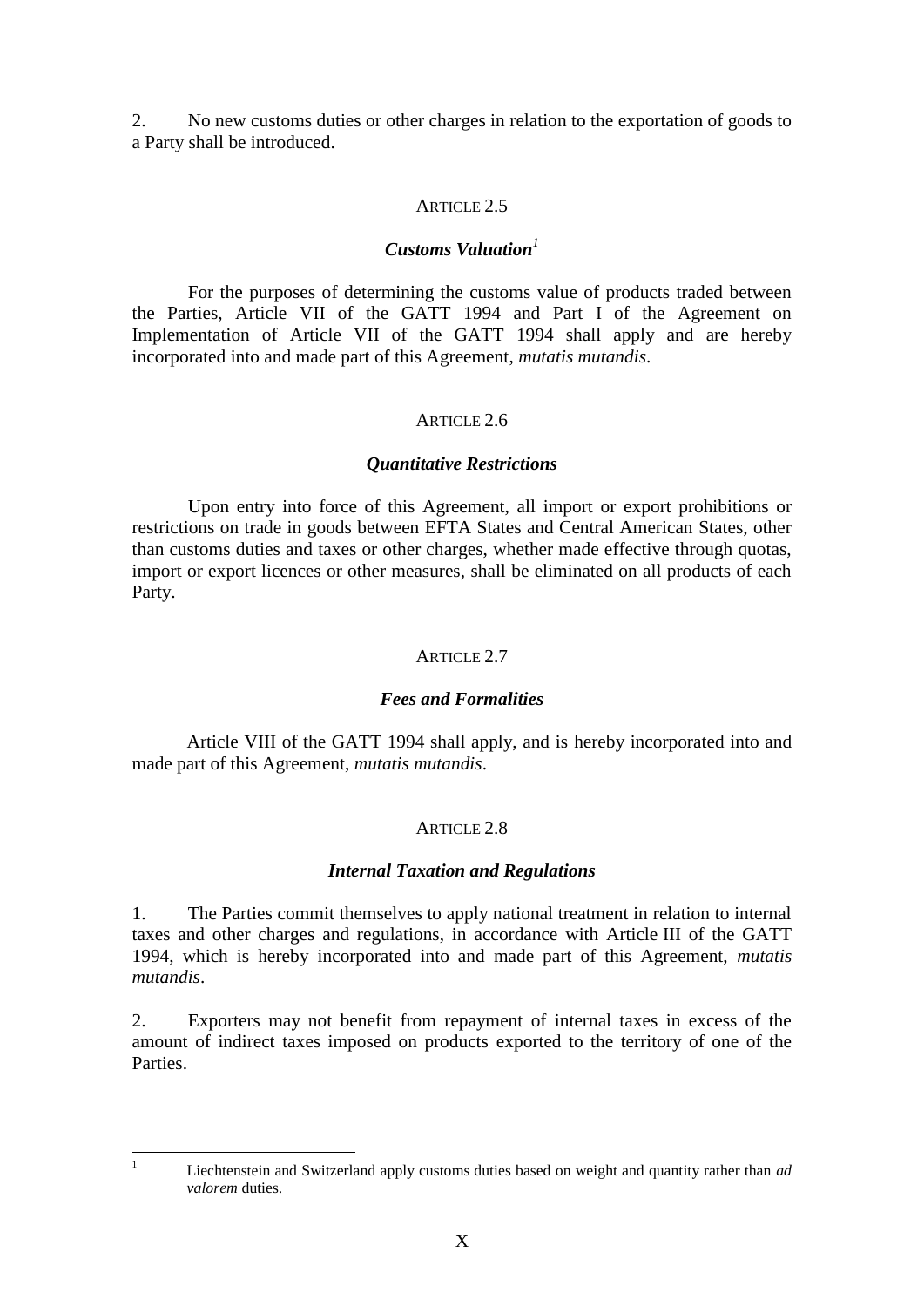# ARTICLE 2.9

## *Sanitary and Phytosanitary Measures*

1. The rights and obligations of the Parties in respect of sanitary and phytosanitary measures shall be governed by the WTO Agreement on the Application of Sanitary and Phytosanitary Measures (hereinafter referred to as the "SPS Agreement").

2. The Parties shall work together in the effective implementation of this Article for the purpose of facilitating bilateral trade.

3. The Parties shall strengthen their cooperation in the field of sanitary and phytosanitary measures, with a view to increasing the mutual understanding of their respective systems and to improving their sanitary and phytosanitary systems.

4. The Parties shall exchange names and addresses of contact points with sanitary and phytosanitary expertise in order to facilitate communication and the exchange of information.

5. Without prejudice to paragraph 1, the Parties agree to hold technical consultations where a Party considers that another Party has taken or is considering a measure not in conformity with the SPS Agreement, in order to find an appropriate solution in conformity with the SPS Agreement. Such consultations, which may be held within or outside the framework of the Joint Committee, shall take place within 40 days from the request. If consultations are held outside the framework of the Joint Committee, the latter should be informed thereof. Such consultations may be conducted by any agreed method.

# ARTICLE 2.10

# *Technical Regulations*

1. The rights and obligations of the Parties in respect of technical regulations, standards and conformity assessment shall be governed by the WTO Agreement on Technical Barriers to Trade (hereinafter referred to as the "TBT Agreement").

2. The Parties shall strengthen their cooperation in the field of technical regulations, standards and conformity assessment, with a view to increasing the mutual understanding of their respective systems and facilitating access to their respective markets. To this end, they shall in particular cooperate in:

- (a) reinforcing the role of international standards as a basis for technical regulations, including conformity assessment procedures;
- (b) promoting the accreditation of conformity assessment bodies on the basis of relevant Standards and Guides of the International Organisation for Standardisation (ISO) and the International Electrotechnical Commission (IEC);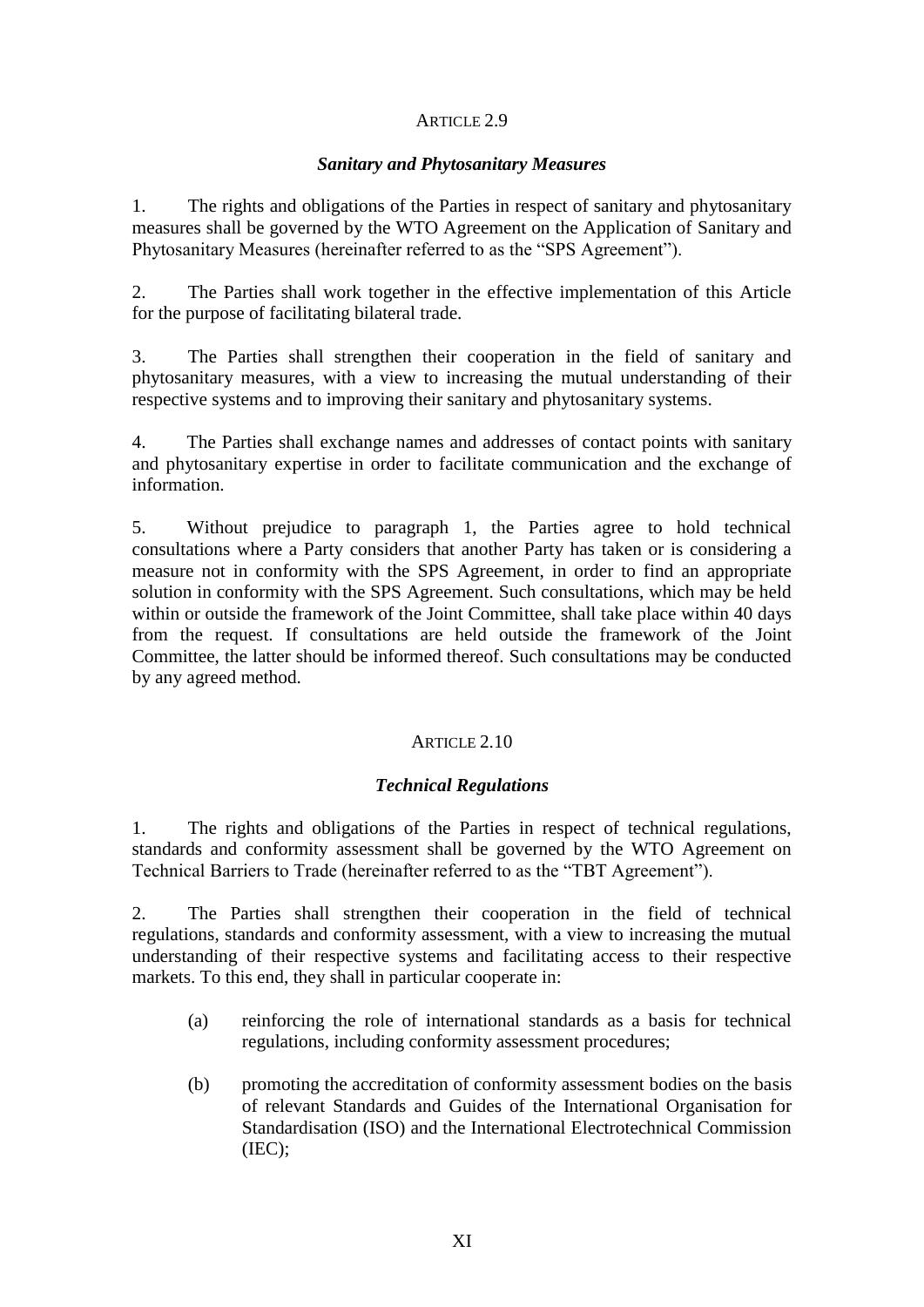- (c) promoting mutual acceptance of conformity assessment results of conformity assessment bodies, which have been recognised under appropriate multilateral agreements between their respective accreditation systems or bodies; and
- (d) reinforcing the transparency in the development of technical regulations and conformity assessment procedures of the Parties, among others, to ensure that all adopted technical regulations are published on official websites with public access.

3. Where a Party detains at a port of entry, goods originating in another Party due to a perceived failure to comply with a technical regulation, it shall immediately notify the importer of the reasons for the detention.

4. The Parties shall exchange names and addresses of contact points with expertise on technical regulations in order to facilitate communication and the exchange of information.

5. Without prejudice to paragraph 1, the Parties agree to hold technical consultations where a Party considers that another Party has taken or is considering a measure not in conformity with the TBT Agreement, in order to find an appropriate solution in conformity with the TBT Agreement. Such consultations, which may be held within or outside the framework of the Joint Committee, shall take place within 40 days from the request. If consultations are held outside the framework of the Joint Committee, the latter should be informed thereof. Such consultations may be conducted by any agreed method.

6. The Parties shall no later than two years after the entry into force of this Agreement and thereafter upon request of a Party, jointly review this Article in the Joint Committee. In its assessment, the Joint Committee shall consider among others the acceptance of conformity assessment procedures and results undertaken by all Parties with a third party.

# ARTICLE 2.11

# *Trade Facilitation*

Provisions related to trade facilitation are set out in Annex VII.

# ARTICLE 2.12

# *Sub-Committee on Trade in Goods*

1. A Sub-Committee of the Joint Committee on Trade in Goods (hereinafter referred to as "Sub-Committee") is hereby established.

2. The mandate of the Sub-Committee is set out in Annex VIII.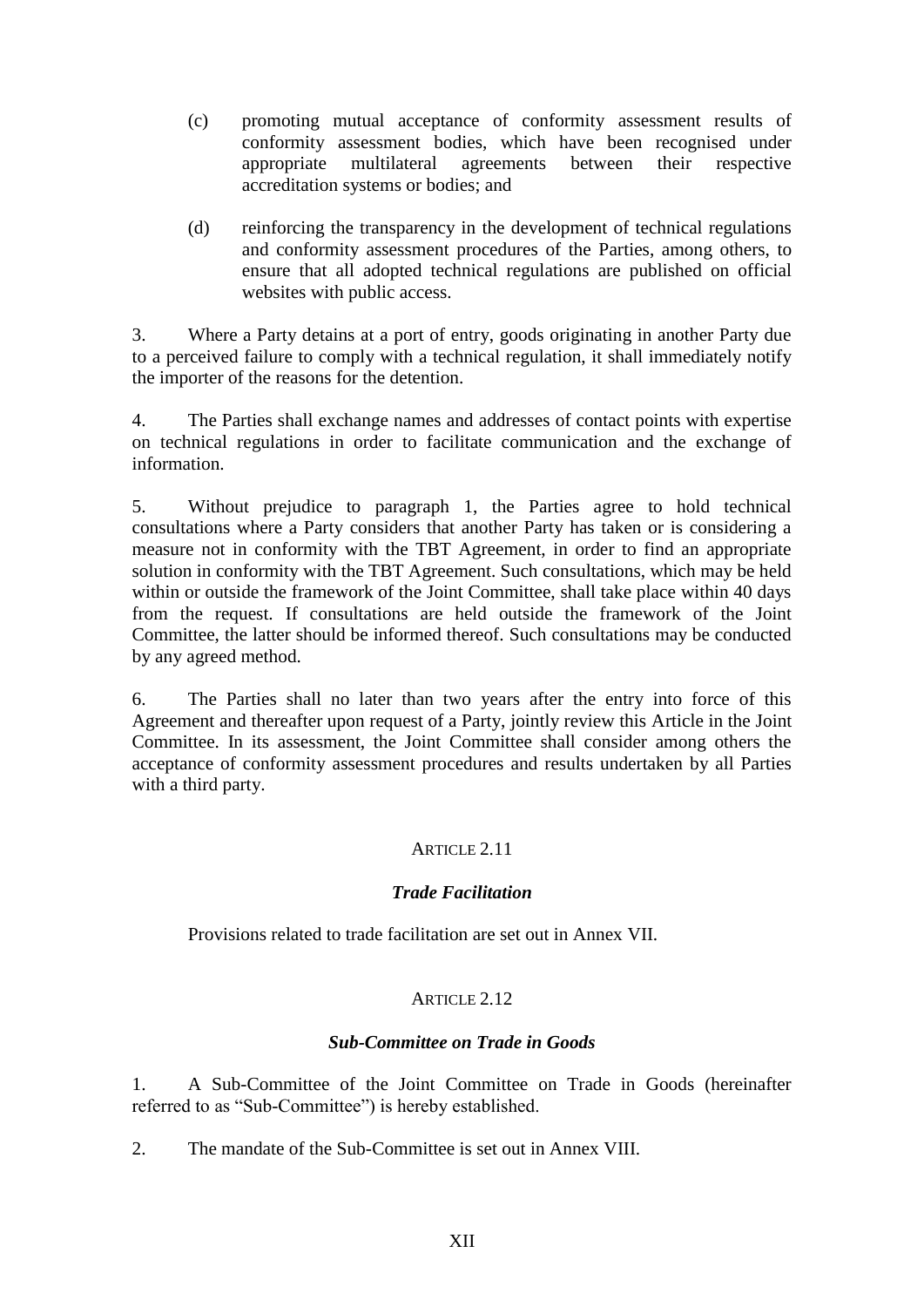# ARTICLE 2.13

## *State Trading Enterprises*

With respect to the rights and obligations of the Parties concerning state trading enterprises, Article XVII of the GATT 1994 and the Understanding on the Interpretation of Article XVII of the GATT 1994 shall apply and are hereby incorporated into and made part of this Agreement, *mutatis mutandis*.

#### ARTICLE 2.14

#### *Subsidies and Countervailing Measures*

1. The rights and obligations of the Parties relating to subsidies and countervailing measures shall be governed by Articles VI and XVI of the GATT 1994 and the WTO Agreement on Subsidies and Countervailing Measures, except as provided for in paragraph 2.

2. Before a Party initiates an investigation to determine the existence, degree and effect of any alleged subsidy in another Party, as provided for in Article 11 of the WTO Agreement on Subsidies and Countervailing Measures, the Party considering initiating an investigation shall notify in writing the Party whose goods are subject to investigation and allow for a 45 day period with a view to finding a mutually acceptable solution. Consultations shall take place in the Joint Committee if any Party so requests within 20 days from the receipt of the notification.

3. Chapter 12 shall only apply to paragraph 2.

## ARTICLE 2.15

#### *Anti-dumping*

1. The rights and obligations relating to anti-dumping measures shall be governed by Article VI of the GATT 1994 and the WTO Agreement on Implementation of Article VI of the GATT 1994 (hereinafter referred to as "the WTO Anti-dumping Agreement"), subject to the provisions below.

2. When a Party receives a properly documented application and before initiating an investigation under the WTO Anti-dumping Agreement, the Party shall notify in writing to the other Party whose goods are allegedly being dumped and allow a 20-day period for consultation with a view of trying to find a mutually acceptable solution. If a solution cannot be reached, each Party retains its rights and obligations under Article VI of the GATT 1994 and the WTO Anti-dumping Agreement.

3. Should a Party decide to impose an anti-dumping duty, the amount of such duty shall not exceed the margin of dumping, but it shall be less than the margin of dumping if such lesser duty would be adequate to remove the injury to the domestic industry.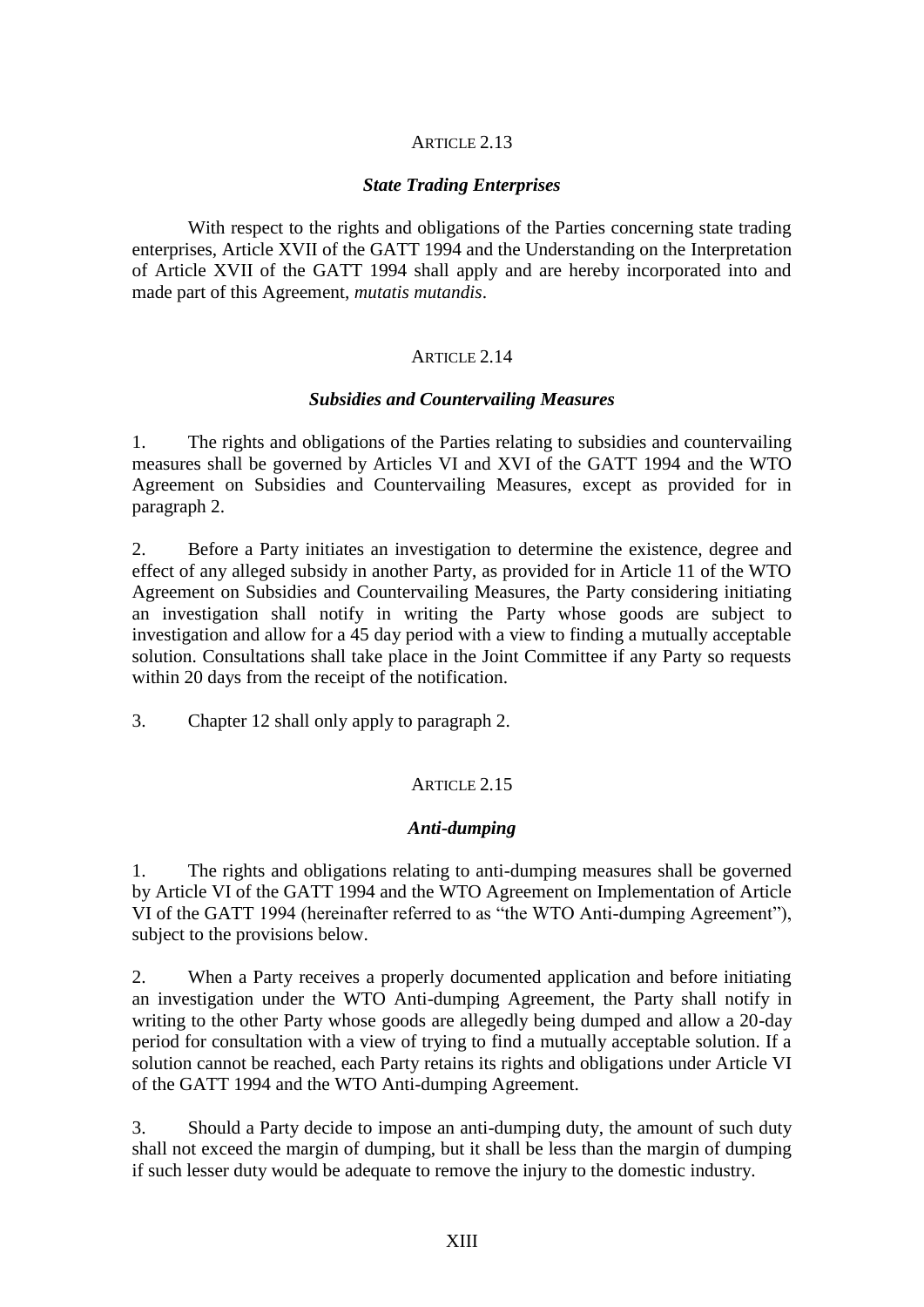4. Anti-dumping measures may not be applied by a Party where, on the basis of the information made available during the investigation, it is concluded that it would not be in the public interest to apply such measures.

5. Any anti-dumping measure applied against imports of a Party, shall be terminated without exception on a date not later than five years from its imposition. After the termination, a new investigation procedure can be started against the imports of a Party.

6. Five years after the date of entry into force of this Agreement, the Joint Committee shall review this Article in order to determine whether its content is necessary considering the policy objectives of the Parties.

7. Chapter 12 shall only apply to paragraphs 2 to 5.

# ARTICLE 2.16

# *Global Safeguard Measures*

1. The rights and obligations of the Parties in respect of global safeguards shall be governed by Article XIX of the GATT 1994 and the WTO Agreement on Safeguards.

2. In taking measures according to paragraph 1, a Party shall exclude imports of an originating product from one or several Parties if such imports do not in and of themselves cause or threaten to cause serious injury. The Party taking the measure shall demonstrate that such exclusion is in accordance with the jurisprudence of the World Trade Organisation (hereinafter referred to "WTO").

- 3. No Party may apply, with respect to the same product, at the same time:
	- (a) a bilateral safeguard measure; and
	- (b) a measure under Article XIX of the GATT 1994 and the WTO Agreement on Safeguards.

4. Chapter 12 shall only apply to paragraphs 2 and 3.

# ARTICLE 2.17

# *Bilateral Safeguard Measures*

1. Where, as a result of the reduction or elimination of a customs duty under this Agreement, any product originating in a Party is being imported into the territory of another Party in such increased quantities, in absolute terms or relative to domestic production, and under such conditions as to constitute a substantial cause<sup>2</sup> of serious

 $\frac{1}{2}$ 

Substantial cause means a cause which is important and not less than any other cause.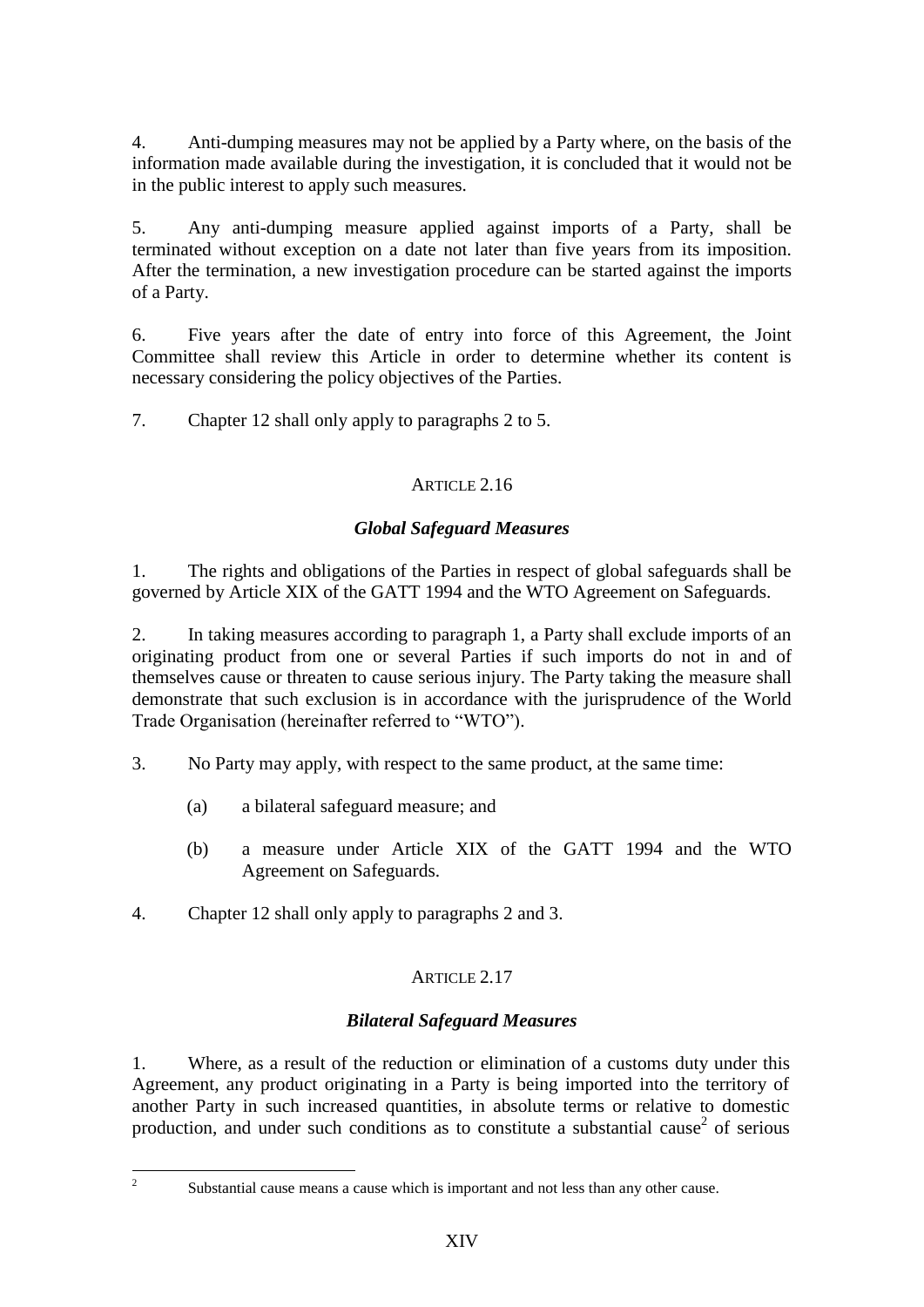injury or threat thereof to the domestic industry of like or directly competitive products in the territory of the importing Party, the importing Party may take bilateral safeguard measures to the minimum extent necessary to remedy or prevent the injury, subject to the provisions of paragraphs 2 to 9.

2. Bilateral safeguard measures shall only be taken upon clear evidence that increased imports have caused or are threatening to cause serious injury pursuant to an investigation in accordance with the procedures laid down in the WTO Agreement on Safeguards.

3. The Party intending to take or extend a bilateral safeguard measure under this Article shall immediately, and in any case before taking a measure, notify the other Parties. The notification shall contain all pertinent information, including evidence of serious injury or threat thereof caused by increased imports, a precise description of the product concerned, and the proposed measure, as well as the proposed date of introduction, expected duration and timetable for the progressive removal of the measure. A Party that may be affected by the bilateral safeguard measure shall be offered compensation in the form of substantially equivalent trade liberalisation in relation to the imports from any such Party.

4. If the conditions set out in paragraph 1 are met, the importing Party may take measures consisting in:

- (a) suspending the further reduction of any rate of customs duty provided for under this Agreement for the product; or
- (b) increasing the rate of customs duty for the product to a level not to exceed the lesser of:
	- (i) the Most-Favoured-Nation (hereinafter referred to as "MFN") rate of duty applied at the time the action is taken; or
	- (ii) the MFN rate of duty applied on the day immediately preceding the date of the entry into force of this Agreement.

5. Bilateral safeguard measures shall only be taken during the transition period which shall be five years from the date of entry into force of this Agreement. Where the liberalisation process lasts five or more years, the transition period means the tariff elimination period for the goods according to the Party's schedule of tariff commitments in Annexes IV, V and IX to XIV plus two years. Bilateral safeguard measures shall only be taken for a period not exceeding two years. In very exceptional circumstances, measures may be taken up to a total maximum period of four years. No bilateral safeguard measures shall be applied to the import of a product, which has previously been subject to such a measure.

6. The Joint Committee shall, within 30 days from the date of notification, examine the information provided under paragraph 3 in order to facilitate a mutually acceptable resolution of the matter. In the absence of such resolution, the importing Party may adopt a bilateral safeguard measure pursuant to paragraph 4 to remedy the problem, and, in the absence of mutually agreed compensation, the Party against whose product the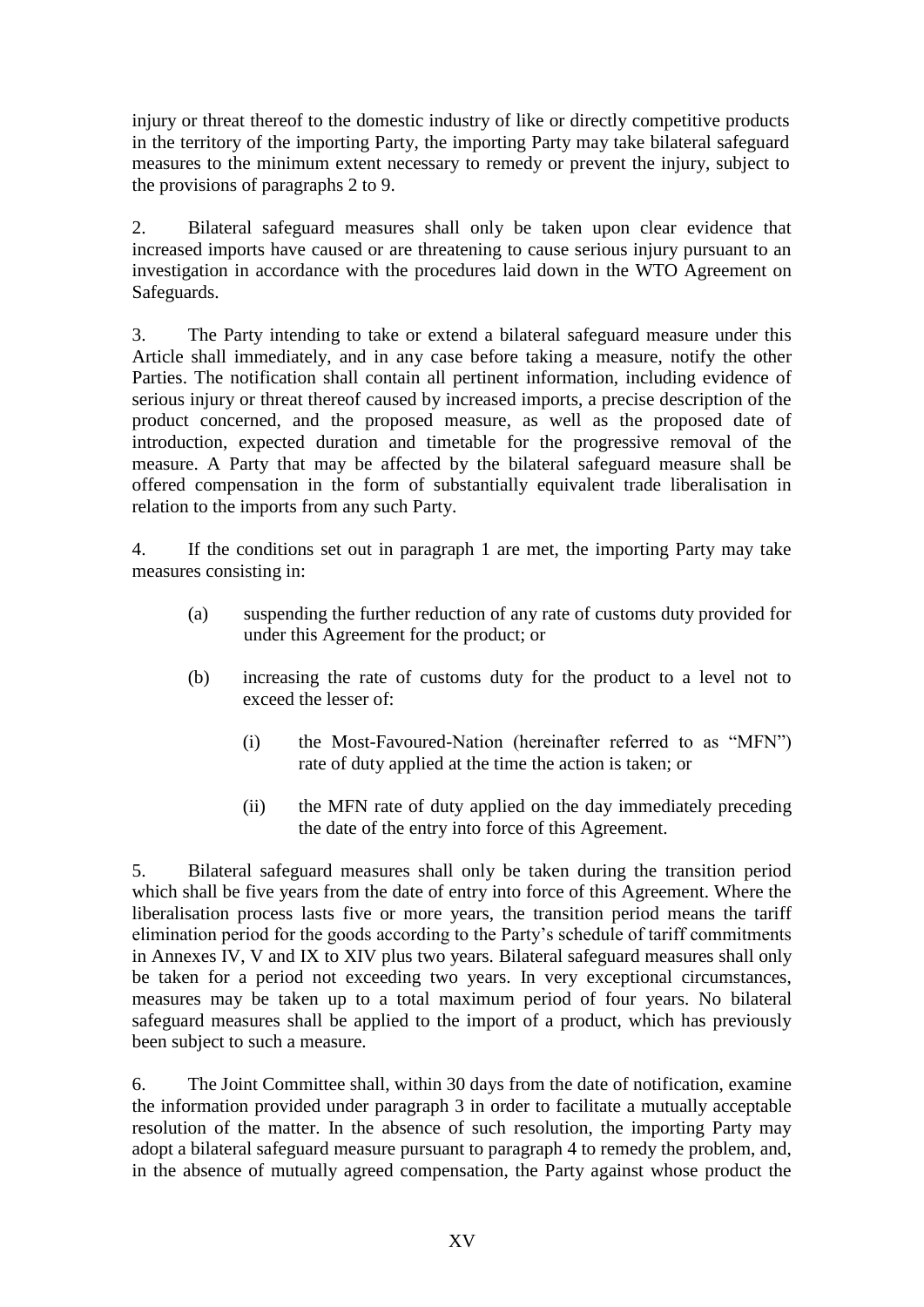bilateral safeguard measure is taken may take compensatory action. The bilateral safeguard measure and the compensatory action shall be immediately notified to the other Parties. In the selection of the bilateral safeguard measure and the compensatory action, priority must be given to the measure which least disturbs the functioning of this Agreement. The Party taking compensatory action shall apply the measure only for the minimum period necessary to achieve the substantially equivalent trade effects and in any event, only while the bilateral safeguard measure under paragraph 4 is being applied.

7. Upon the termination of the bilateral safeguard measure, the rate of customs duty shall be the rate which would have been in effect but for the measure.

8. In critical circumstances, where delay would cause damage which would be difficult to repair, a Party may take a provisional bilateral safeguard measure pursuant to a preliminary determination that there is clear evidence that increased imports constitute a substantial cause of serious injury, or threat thereof, to the domestic industry. The Party intending to take such a measure shall immediately notify the other Parties thereof. Within 30 days of the date of the notification, the pertinent procedures set out in paragraphs 2 to 6, including for compensatory action shall be initiated. Any mutually agreed compensation and any compensatory action shall be based on the total period of application of the provisional bilateral safeguard measure and of the bilateral safeguard measure.

9. Any provisional bilateral safeguard measure shall be terminated within 200 days at the latest. The period of application of any such provisional bilateral safeguard measure shall be counted as part of the duration, and any extension thereof, of the bilateral safeguard measure, set out in paragraphs 4 and 5. Any tariff increases shall be promptly refunded if the investigation described in paragraph 2 does not result in a finding that the conditions of paragraph 1 are met.

10. For the purposes of this Article, the definitions established in Article 4.1 of the WTO Agreement on Safeguards shall apply.

# ARTICLE 2.18

# *General Exceptions*

With respect to the rights and obligations of the Parties concerning general exceptions, Article XX of the GATT 1994 shall apply and is hereby incorporated into and made part of this Agreement, *mutatis mutandis*.

# ARTICLE 2.19

## *Security Exceptions*

With respect to the rights and obligations of the Parties concerning security exceptions, Article XXI of the GATT 1994 shall apply and is hereby incorporated into and made part of this Agreement, *mutatis mutandis*.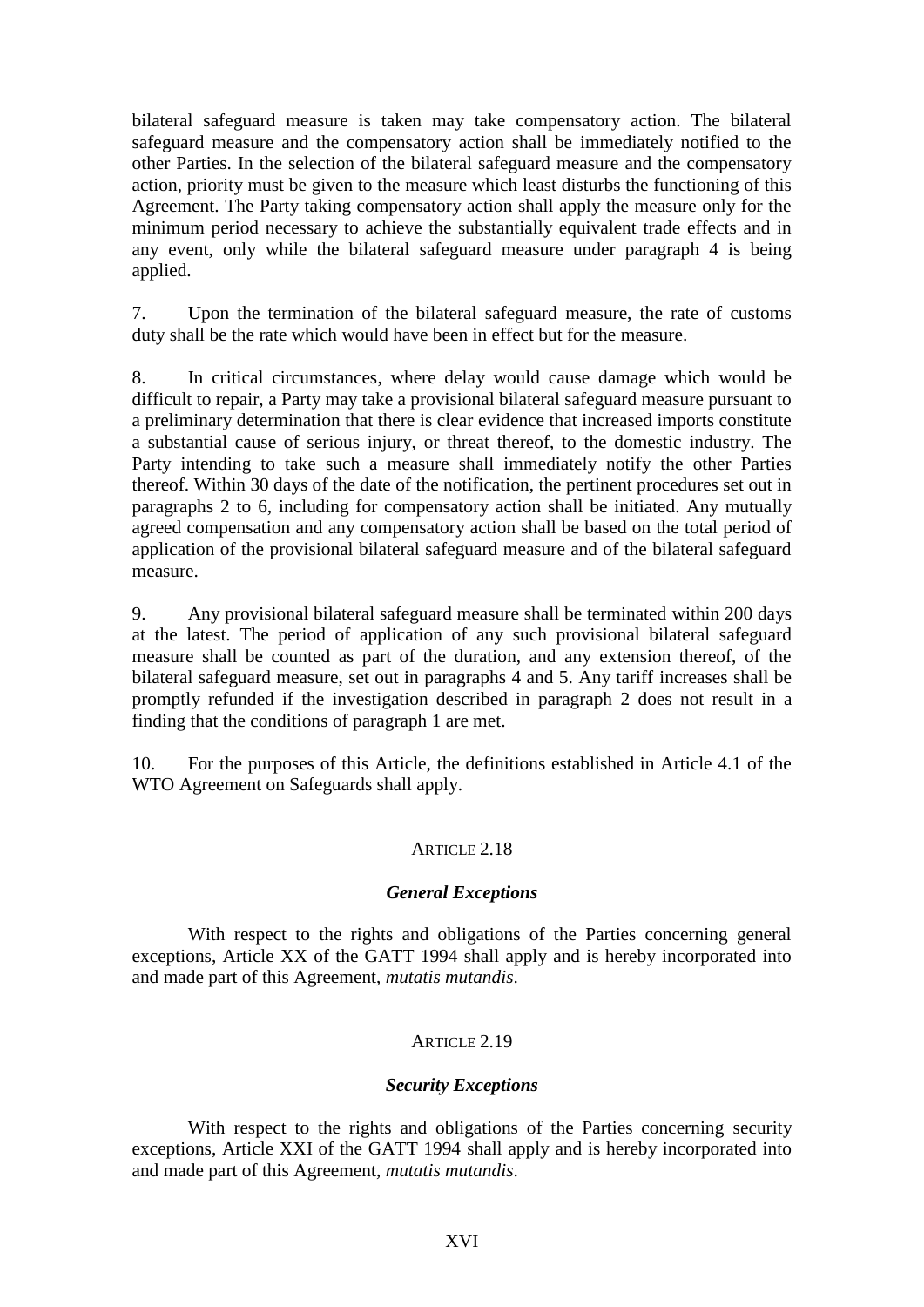## ARTICLE 2.20

# *Balance-of-Payments*

1. The Parties shall endeavour to avoid the imposition of restrictive measures for balance of payments purposes.

2. A Party in serious balance of payments difficulties, or under imminent threat thereof, may, in accordance with the conditions established under the GATT 1994 and the WTO Understanding on the Balance-of-Payments Provisions of the GATT 1994, adopt trade restrictive measures, which shall be of limited duration and nondiscriminatory, and may not go beyond what is necessary to remedy the balance of payments situation.

3. The Party introducing a measure under this Article shall promptly notify the other Parties thereof.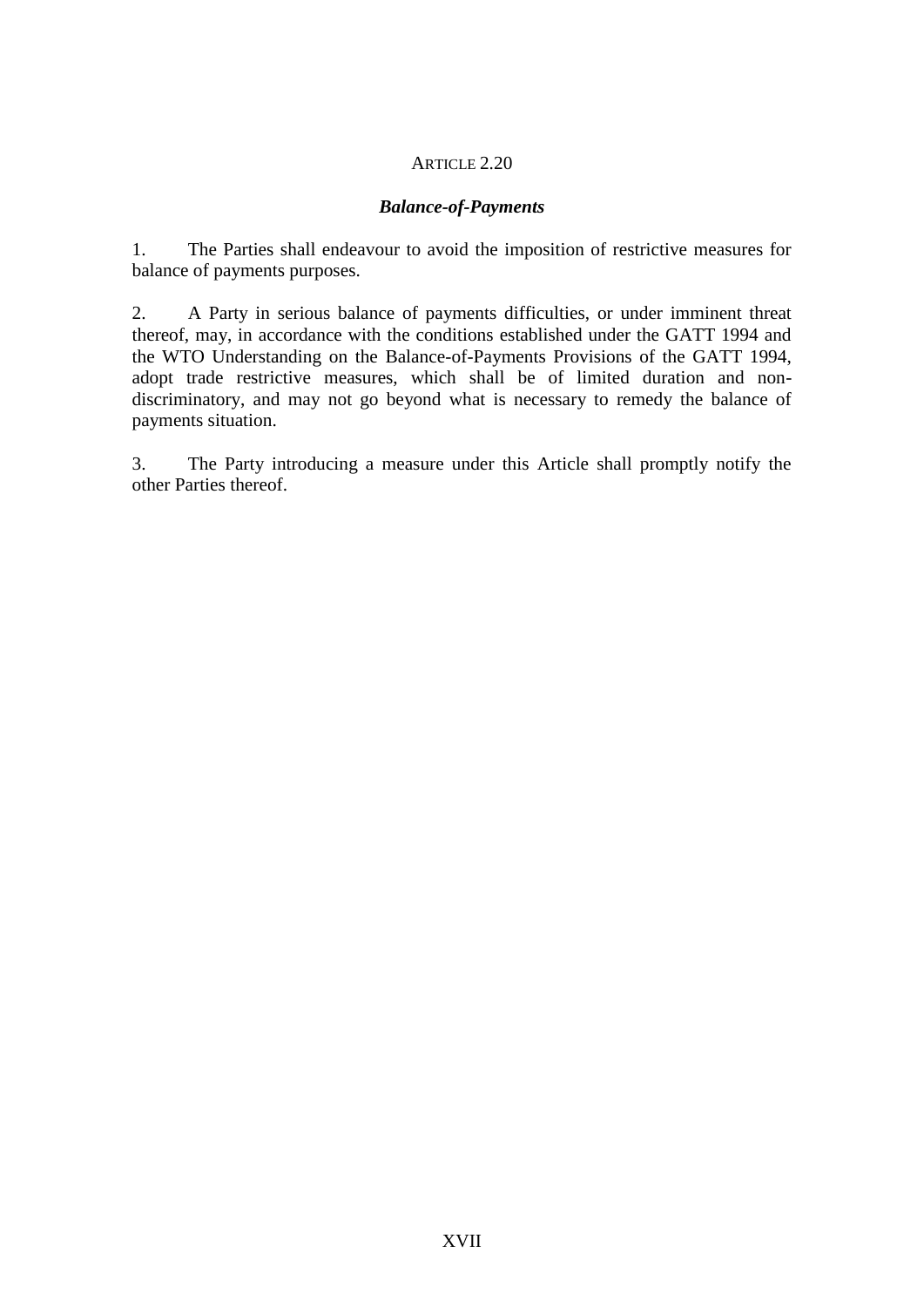## **CHAPTER 3**

# **TRADE IN AGRICULTURAL PRODUCTS**

#### ARTICLE 3.1

#### *Scope*

This Chapter applies to trade between the Parties relating to products other than those covered in the Annex III.

# ARTICLE 3.2.

## *Tariff Concessions*

1. Costa Rica shall grant tariff concessions to agricultural products originating in Iceland as specified in Section 1 of Annex IX to this Agreement. Iceland shall grant tariff concessions to agricultural products originating in Costa Rica as specified in Section 2 of Annex IX to this Agreement.

2. Costa Rica shall grant tariff concessions to agricultural products originating in Norway as specified in Section 1 of Annex X to this Agreement. Norway shall grant tariff concessions to agricultural products originating in Costa Rica as specified in Section 2 of Annex X to this Agreement.

3. Costa Rica shall grant tariff concessions to agricultural products originating in Liechtenstein and Switzerland as specified in Section 1 of Annex XI to this Agreement. Liechtenstein and Switzerland shall grant tariff concessions to agricultural products originating in Costa Rica as specified in Section 2 of Annex XI to this Agreement.

4. Panama shall grant tariff concessions to agricultural products originating in Iceland as specified in Section 1 of Annex XII to this Agreement. Iceland shall grant tariff concessions to agricultural products originating in Panama as specified in Section 2 of Annex XII to this Agreement.

5. Panama shall grant tariff concessions to agricultural products originating in Norway as specified in Section 1 of Annex XIII to this Agreement. Norway shall grant tariff concessions to agricultural products originating in Panama as specified in Section 2 of Annex XIII to this Agreement.

6. Panama shall grant tariff concessions to agricultural products originating in Liechtenstein and Switzerland as specified in Section 1 of Annex XIV to this Agreement. Liechtenstein and Switzerland shall grant tariff concessions to agricultural products originating in Panama as specified in Section 2 of Annex XIV to this Agreement.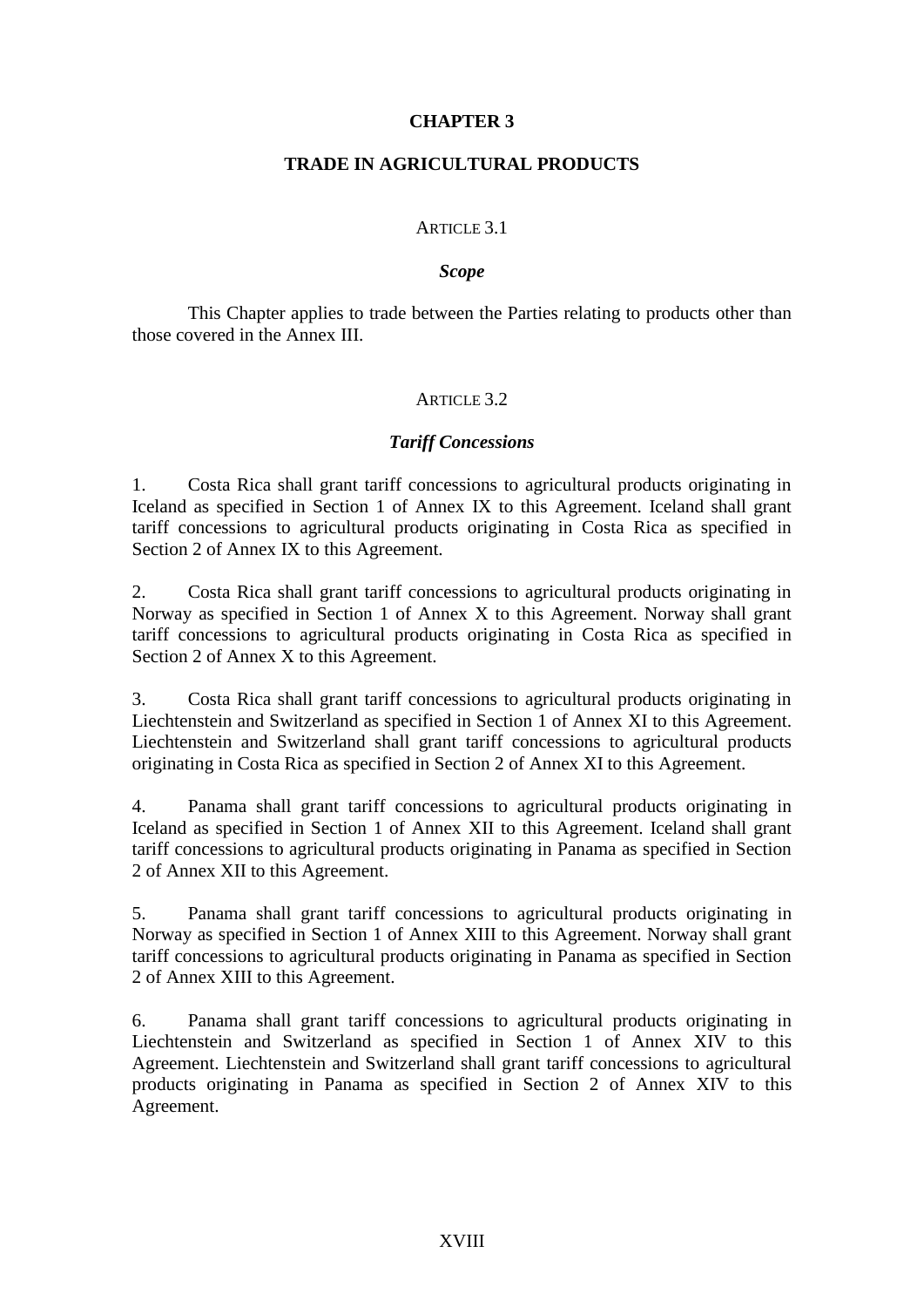#### ARTICLE 3.3

#### *Agricultural Export Subsidies*

1. The Parties shall not apply export subsidies, as defined in Article 9 of the WTO Agreement on Agriculture, to trade in originating products for which a preferential tariff concession is granted in accordance with this Agreement.

2. Should a Party adopt, maintain, introduce or re-introduce export subsidies on a product subject to a tariff concession in accordance with Article 3.2, the other Party may increase the rate of duty on such imports to the applied MFN tariff duty rate. The Party increasing its rate of duty shall notify the other Party within 30 days.

#### ARTICLE 3.4

#### *Minimum Export Price*

This Agreement does not prevent Costa Rica to apply minimum export prices to bananas, in accordance to its domestic legislation.

#### ARTICLE 3.5

#### *Other Provisions*

With respect to trade in agricultural products referred to in this Chapter, the following provisions of Chapter 2 shall apply, *mutatis mutandis*: Articles 2.2 on Rules of Origin and Methods of Administrative Cooperation, 2.4 on Export Duties, 2.5 on Customs Valuation, 2.6 on Quantitative Restrictions, 2.7 on Fees and Formalities, 2.8 on Internal Taxation and Regulations, 2.9 on Sanitary and Phytosanitary Measures, 2.10 on Technical Regulations, 2.11 on Trade Facilitation, 2.13 on State Trading Enterprises, 2.15 on Anti-dumping, 2.16 on Global Safeguard Measures, 2.17 on Bilateral Safeguard Measures, 2.18 on General Exceptions, 2.19 on Security Exceptions and 2.20 on Balance-of-Payments.

#### ARTICLE 3.6

#### *Dialogue*

The Parties shall examine any difficulties that might arise in their trade in agricultural products and shall endeavour to seek appropriate solutions through dialogue and consultations.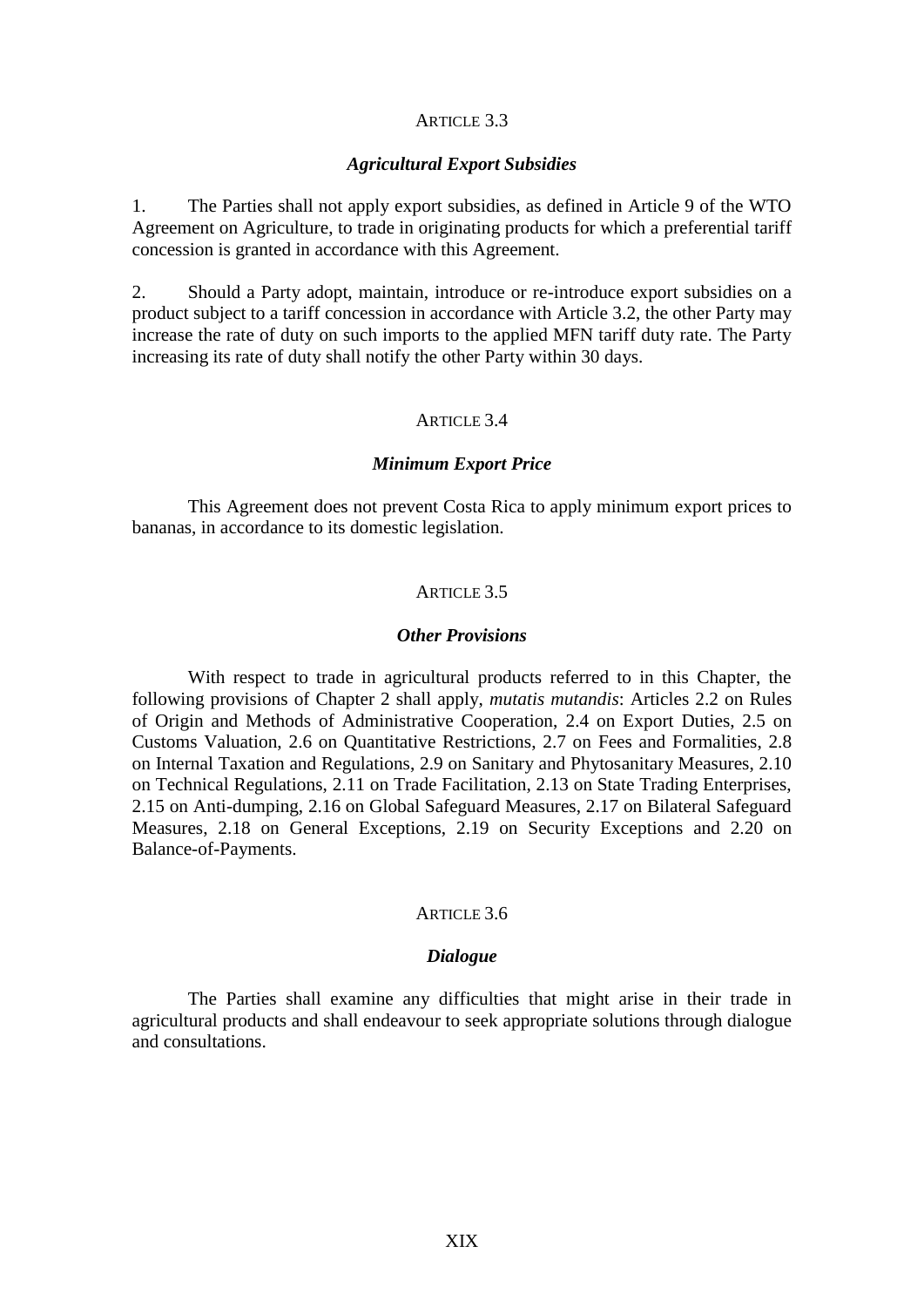#### ARTICLE 3.7

# *Further liberalisation*

The Parties undertake to continue their efforts with a view to achieving further liberalisation of their trade in agricultural products, taking account of the arrangements for processed agricultural products, the pattern of trade in agricultural products between the Parties, the particular sensitivities of such products, the development of each Party's agricultural policy and developments in bilateral and multilateral *fora*. With a view to achieving this objective, the Parties may consult in conjunction with the Joint Committee meetings.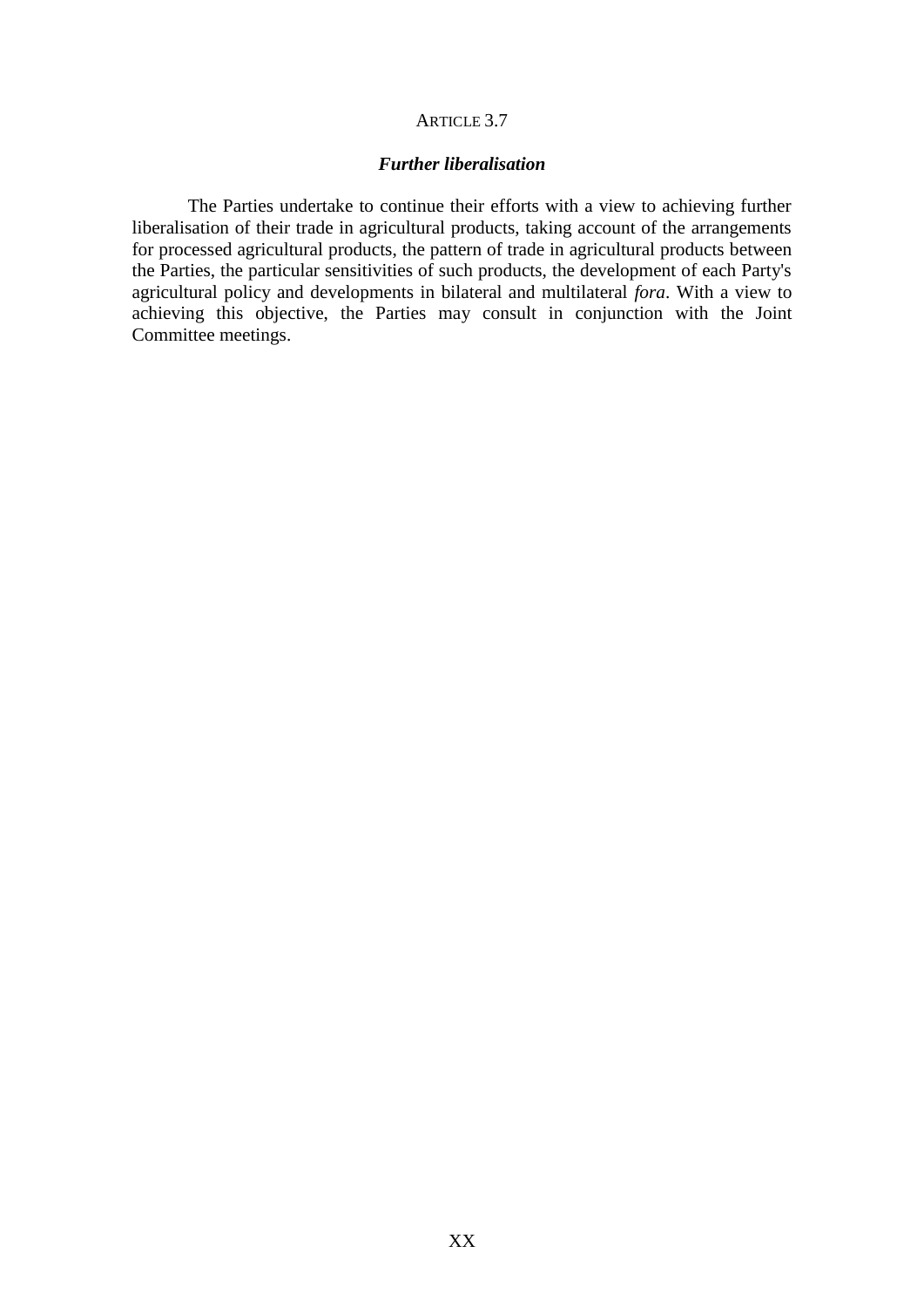# **CHAPTER 4**

# **TRADE IN SERVICES**

# ARTICLE 4.1

# *Scope and Coverage<sup>3</sup>*

1. This Chapter applies to measures by Parties affecting trade in services and taken by central, regional or local governments and authorities as well as by nongovernmental bodies in the exercise of powers delegated by central, regional or local governments or authorities.

2. With respect to the commitments of the Parties concerning air transport services, paragraphs 2, 3 and 6 of the Annex on Air Transport Services of the GATS shall apply and are hereby incorporated into and made part of this Chapter.

3. Nothing in this Chapter shall be construed to impose any obligation with respect to government procurement, which is subject to Chapter 7.

# ARTICLE 4.2

# *Incorporation of Provisions from the GATS*

Wherever a provision of this Chapter provides that a provision of the GATS is incorporated into and made part of this Chapter, the meaning of the terms used in the GATS provision shall be understood as follows:

- (a) "Member" means Party;
- (b) "Schedule" means a Schedule referred to in Article 4.18 and contained in Annex XV; and
- (c) "specific commitment" means a specific commitment in a Schedule referred to in Article 4.18.

# ARTICLE 4.3

## *Definitions*

For the purposes of this Chapter:

 $\overline{3}$ 

(a) the following definitions of Article I of the GATS are hereby incorporated into and made part of this Chapter:

<sup>3</sup> The dispute settlement procedures of this Agreement may be invoked only where obligations or specific commitments have been assumed by the concerned Party.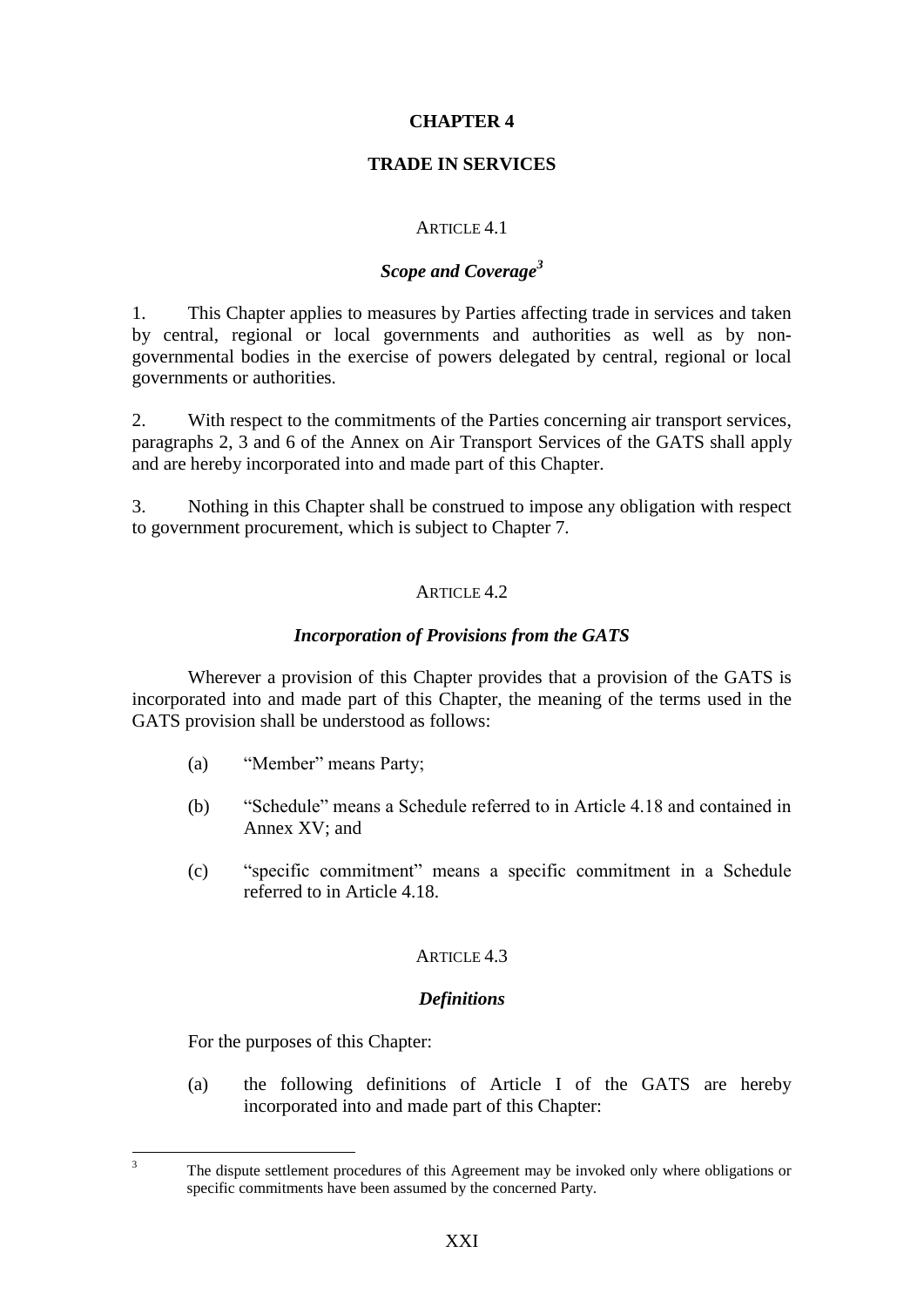- (i) "trade in services";
- (ii) "services"; and
- (iii) "a service supplied in the exercise of governmental authority";
- (b) "service supplier" means any person that supplies, or seeks to supply, a service:<sup>4</sup>
- (c) "natural person of another Party" means a natural person who, under the legislation of that other Party, is:
	- (i) a national of that other Party who resides in the territory of any WTO Member; or
	- (ii) a permanent resident of that other Party who resides in the territory of any Party, if that other Party accords substantially the same treatment to its permanent residents as to its nationals in respect of measures affecting trade in services. For the purpose of the supply of a service through presence of natural persons (Mode 4), this definition covers a permanent resident of that other Party who resides in the territory of any Party or in the territory of any WTO Member;
- (d) "juridical person of another Party" means a juridical person which is either:
	- (i) constituted or otherwise organised under the law of that other Party, and is engaged in substantive business operations in the territory of such Party; or
	- (ii) in the case of the supply of a service through commercial presence, owned or controlled by:
		- (aa) natural persons of that other Party identified under subparagraph (c)(i), excluding subparagraph (c)(ii); or
		- (bb) juridical persons of that other Party identified under subparagraph (d)(i);
- (e) the following definitions of Article XXVIII of the GATS are hereby incorporated into and made part of this Chapter:

1

<sup>4</sup> Where the service is not supplied or sought to be supplied directly by a juridical person but through other forms of commercial presence such as a branch or a representative office, the service supplier (*i.e*. the juridical person) shall, nonetheless, through such commercial presence be accorded the treatment provided for service suppliers under this Chapter. Such treatment shall be extended to the commercial presence through which the service is supplied or sought to be supplied and need not be extended to any other parts of the service supplier located outside the territory where the service is supplied or sought to be supplied.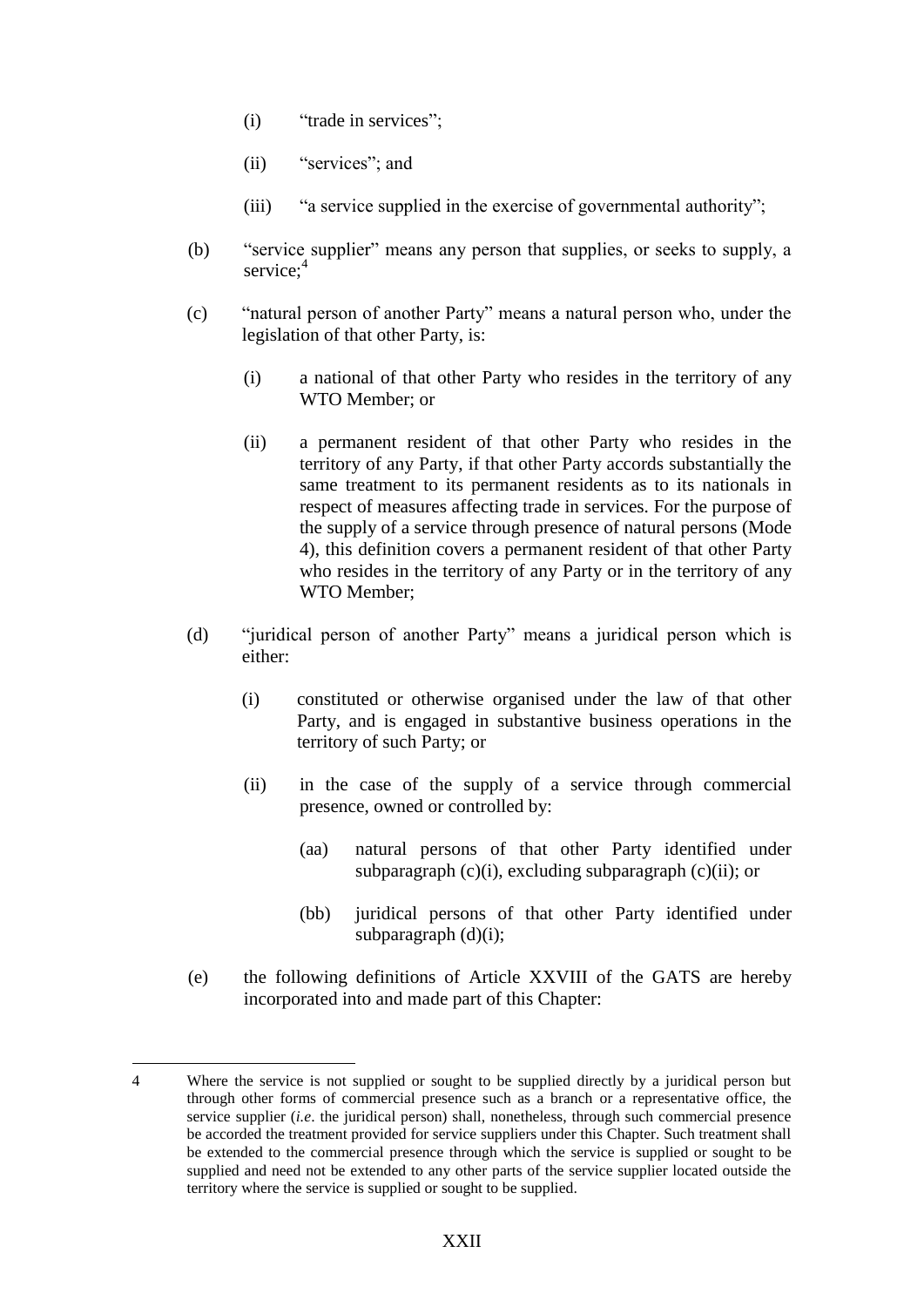- (i) "measure";
- (ii) "supply of a service";
- (iii) "measures by Members affecting trade in services";
- (iv) "commercial presence";
- (v) "sector" of a service;
- (vi) "service of another Member";
- (vii) "monopoly supplier of a service";
- (viii) "service consumer";
- $(ix)$  "person";
- $(x)$  "juridical person":
- (xi) "owned", "controlled" and "affiliated"; and
- (xii) "direct taxes".

# ARTICLE 4.4

## *Most-Favoured-Nation Treatment*

1. Without prejudice to measures taken in accordance with Article VII of the GATS, except as provided for in its List of MFN Exemptions contained in Annex XVI, and with respect to any measure covered by this Chapter, each Party shall accord immediately and unconditionally, to services and service suppliers of any other Party treatment no less favourable than the treatment it accords to like services and service suppliers of any non-party.

2. Treatment granted under other existing or future agreements concluded by one of the Parties and notified under Article V or Article V *bis* of the GATS shall not be subject to paragraph 1.

3. If a Party enters into an agreement notified under Article V or Article V *bis* of the GATS, it shall, upon request from another Party, afford adequate opportunity to that Party to negotiate the benefits granted therein.

4. With respect to the rights and obligations of the Parties concerning advantages accorded to adjacent countries, paragraph 3 of Article II of the GATS shall apply and is hereby incorporated into and made part of this Chapter.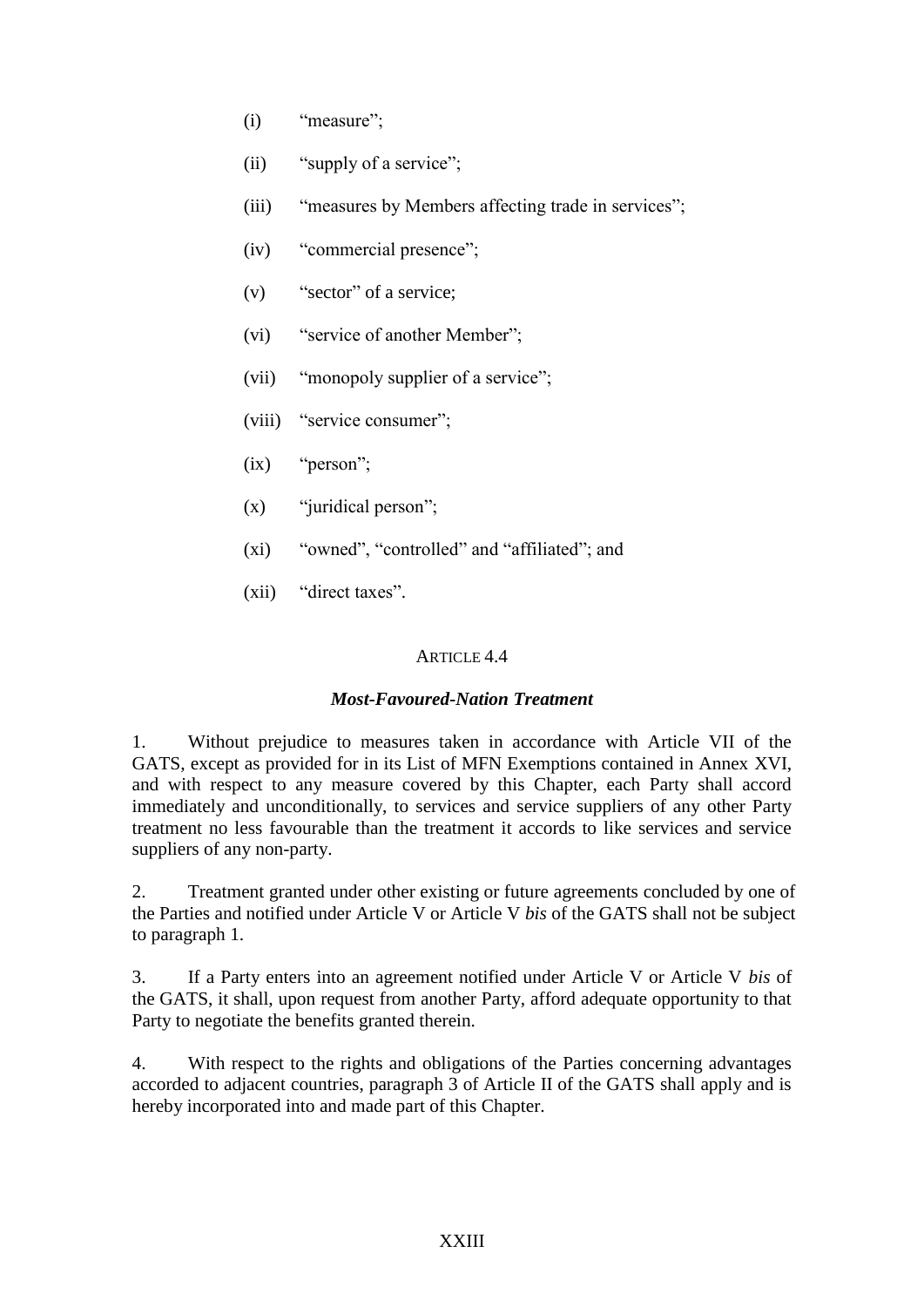## ARTICLE 4.5

#### *Market Access*

With respect to the commitments of the Parties concerning market access, Article XVI of the GATS shall apply and is hereby incorporated into and made part of this Chapter.

#### ARTICLE 4.6

## *National Treatment*

With respect to the commitments of the Parties concerning national treatment, Article XVII of the GATS shall apply and is hereby incorporated into and made part of this Chapter.

# ARTICLE  $4.7$

## *Additional Commitments*

With respect to the additional commitments of the Parties, Article XVIII of the GATS shall apply and is hereby incorporated into and made part of this Chapter.

## ARTICLE 4.8

## *Domestic Regulation*

1. Each Party shall ensure that all measures of general application affecting trade in services are administered in a reasonable, objective and impartial manner.

2. Each Party shall maintain or institute as soon as practicable judicial, arbitral or administrative tribunals or procedures which provide, at the request of an affected service supplier of another Party, for the prompt review of, and where justified, appropriate remedies for, administrative decisions affecting trade in services. Where such procedures are not independent of the agency entrusted with the administrative decision concerned, the Party shall ensure that the procedures in fact provide for an objective and impartial review.<sup>5</sup>

3. Where authorisation is required by a Party for the supply of a service, the competent authorities of that Party shall, within a reasonable period of time after an application considered complete under that Party's domestic laws and regulations has been submitted, inform the applicant of the decision concerning the application. At the request of the applicant, the competent authorities of that Party shall provide, without undue delay, information concerning the status of the application.

 $\overline{\mathbf{5}}$ The provisions of this paragraph shall not be construed to require a Party to institute such tribunals or procedures where this would be inconsistent with its constitutional structure or the nature of its legal system.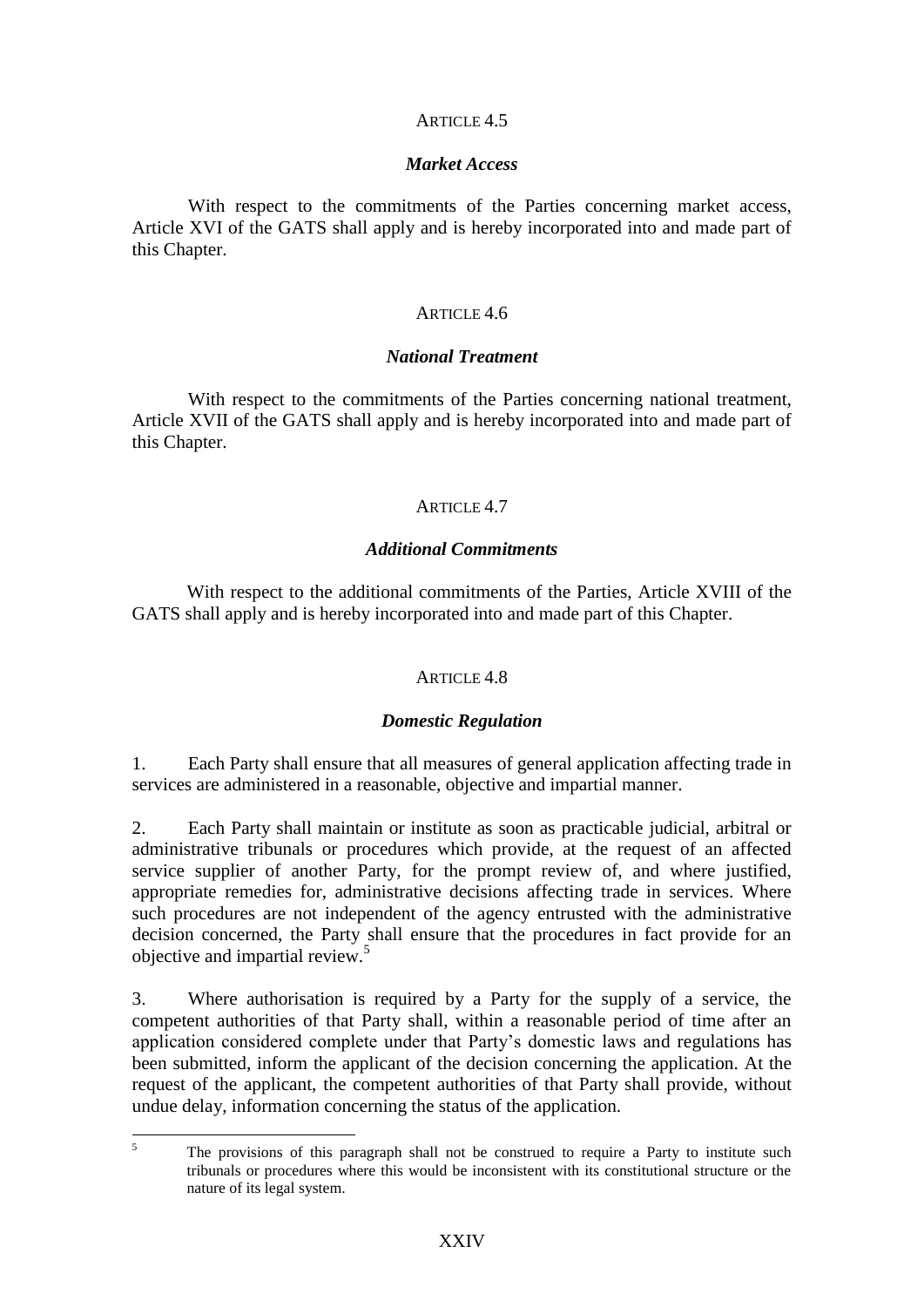4. Each Party shall ensure that measures relating to qualification requirements and procedures, technical standards and licensing requirements and procedures are based on objective and transparent criteria, such as competence and the ability to supply the service.

5. With a view to ensuring that measures relating to qualification requirements and procedures, technical standards and licensing requirements and procedures do not constitute unnecessary barriers to trade in services, the Joint Committee shall take a decision aiming at incorporating into this Agreement any disciplines developed in the WTO in accordance with paragraph 4 of Article VI of the GATS. The Parties may also, jointly or bilaterally, decide to develop further disciplines.

- 6. (a) In sectors in which a Party has undertaken specific commitments, pending the entry into force of a decision incorporating WTO disciplines for these sectors pursuant to paragraph 5, and, if agreed between Parties, disciplines developed jointly or bilaterally under this Agreement pursuant to paragraph 5, the Party shall not apply qualification requirements and procedures, technical standards and licensing requirements and procedures that nullify or impair such specific commitments in a manner which is:
	- (i) more burdensome than necessary to ensure the quality of the service; or
	- (ii) in the case of licensing procedures, not in itself a restriction on the supply of the service.
	- (b) In determining whether a Party is in conformity with the obligation under subparagraph (a), account shall be taken of international standards of relevant international organisations<sup>6</sup> applied by that Party.

7. In sectors where specific commitments regarding professional services are undertaken, each Party shall provide for adequate procedures to verify the competence of professionals of any other Party.

# ARTICLE 4.9

# *Recognition*

1. For the purpose of the fulfilment of its relevant standards or criteria for the authorisation, licensing or certification of service suppliers, each Party may recognise the education or experience obtained, requirements met, or licences or certifications granted in that other Party. Such recognition may be based upon an agreement or arrangement with that other Party, or otherwise be accorded autonomously.

 $6\overline{6}$ 

<sup>6</sup> The term "relevant international organisations" refers to international bodies whose membership is open to the relevant bodies of at least all Parties.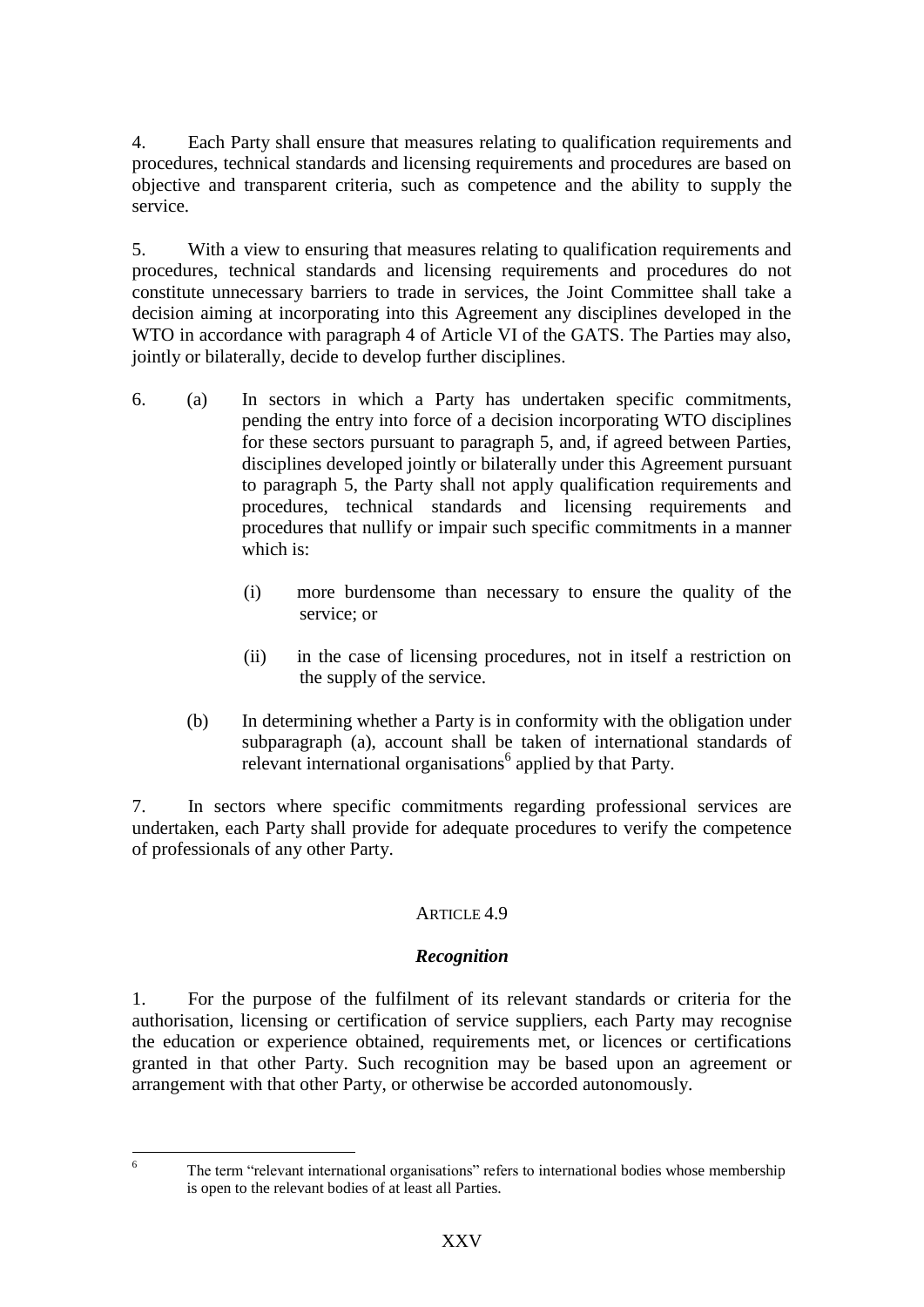2. Where a Party recognises, by agreement or arrangement, the education or experience obtained, requirements met, or licences or certifications granted, in the territory of a non-party, that Party shall afford another Party adequate opportunity to negotiate its accession to such an agreement or arrangement, whether existing or future, or to negotiate a comparable agreement or arrangement with it. Where a Party accords recognition autonomously, it shall afford adequate opportunity for another Party to demonstrate that the education or experience obtained, requirements met, or licences or certifications granted, in the territory of that other Party should also be recognised.

3. Any such agreement or arrangement or autonomous recognition shall be in conformity with the relevant provisions of the WTO Agreement, in particular paragraph 3 of Article VII of the GATS.

# ARTICLE 4.10

# *Movement of Natural Persons Supplying Services*

1. This Article applies to measures affecting natural persons who are service suppliers of a Party, and natural persons of a Party who are employed by a service supplier of a Party, in respect of the supply of a service.

2. This Chapter shall not apply to measures affecting natural persons seeking access to the employment market of a Party, nor shall it apply to measures regarding nationality, citizenship, residence or employment on a permanent basis.

3. Natural persons covered by a specific commitment shall be allowed to supply the service in accordance with the terms of that commitment.

4. This Chapter shall not prevent a Party from applying measures to regulate the entry of natural persons of another Party into, or their temporary stay in, its territory, including those measures necessary to protect the integrity of, and to ensure the orderly movement of natural persons across, its borders, provided that such measures are not applied in such a manner as to nullify or impair the benefits accruing to any Party under the terms of a specific commitment.<sup>7</sup>

# ARTICLE  $4.11$

## *Transparency*

With respect to the rights and obligations of the Parties concerning transparency, paragraphs 1 and 2 of Article III and Article III *bis* of the GATS shall apply and are hereby incorporated into and made part of this Chapter.

 $\overline{7}$ 

<sup>7</sup> The sole fact of requiring a visa for natural persons shall not be regarded as nullifying or impairing benefits under a specific commitment.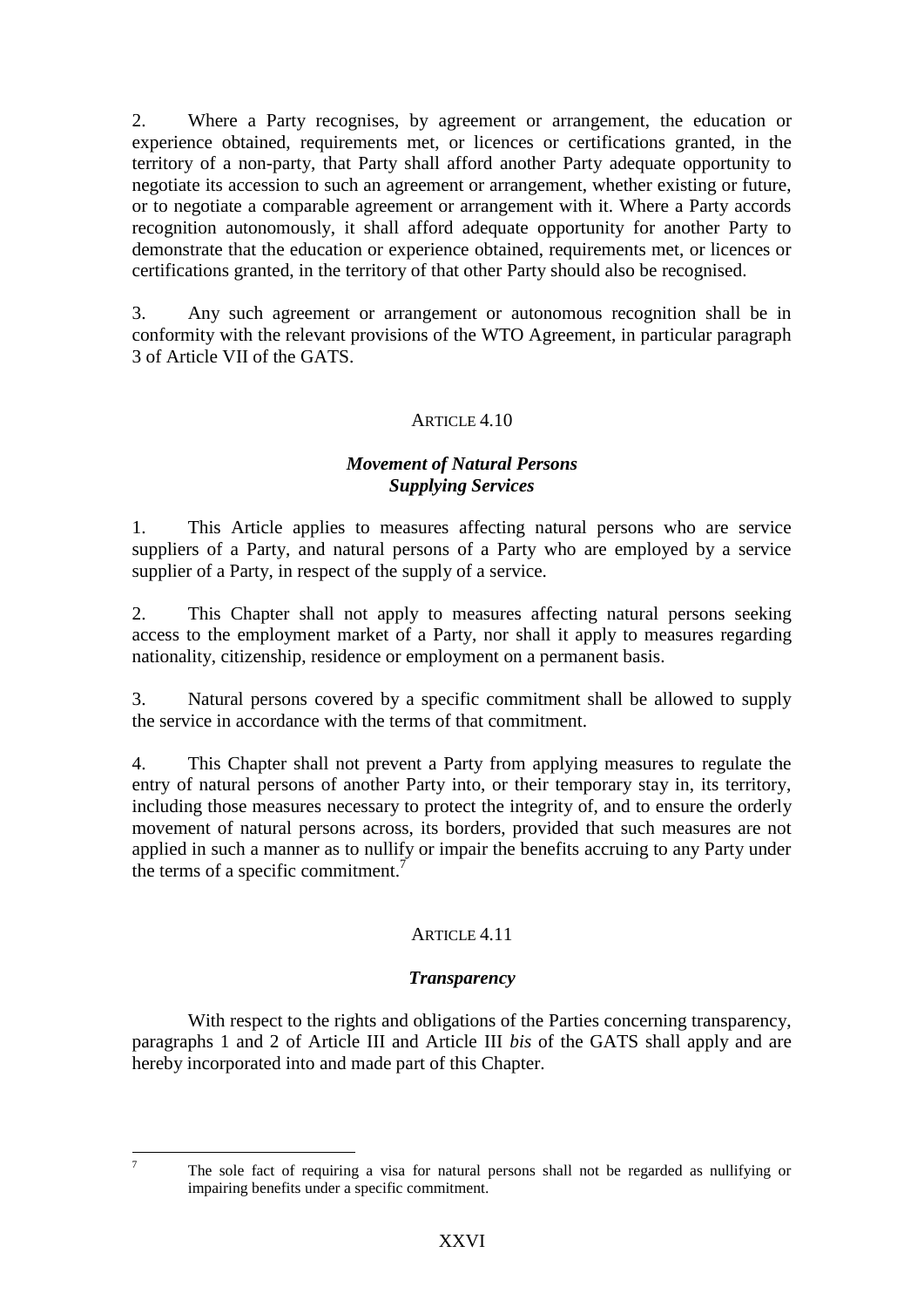# ARTICLE 4.12

# *Monopolies and Exclusive Service Suppliers*

1. Each Party shall ensure that any monopoly supplier of a service in its territory does not, in the supply of the monopoly service in the relevant market, act in a manner inconsistent with that Party's obligations under Article 4.4 and specific commitments.

2. Where a Party's monopoly supplier competes, either directly or through an affiliated company, in the supply of a service outside the scope of its monopoly rights and which is subject to that Party's specific commitments, the Party shall ensure that such a supplier does not abuse its monopoly position to act in its territory in a manner inconsistent with such commitments.

3. The provisions of this Article shall also apply to cases of exclusive service suppliers, where a Party, formally or in effect:

- (a) authorises or establishes a small number of service suppliers; and
- (b) substantially prevents competition among those suppliers in its territory.

# ARTICLE 4.13

# *Business Practices*

1. Parties recognise that certain business practices of service suppliers, other than those falling under Article 4.12, may restrain competition and thereby restrict trade in services.

2. Each Party shall, at the request of any other Party, enter into consultations with a view to eliminating practices referred to in paragraph 1. The Party addressed shall accord full and sympathetic consideration to such a request and shall cooperate through the supply of publicly available non-confidential information of relevance to the matter in question. The Party addressed shall also provide other information available to the requesting Party, subject to its domestic law and to the conclusion of satisfactory agreement concerning the safeguarding of its confidentiality by the requesting Party.

# ARTICLE 4.14

# *Payments and Transfers*

1. Except under the circumstances envisaged in Article 4.15, a Party shall not apply restrictions on international transfers and payments for current transactions with another Party.

2. Nothing in this Chapter shall affect the rights and obligations of the Parties under the Articles of Agreement of the International Monetary Fund (hereinafter referred to as the "IMF"), including the use of exchange actions which are in conformity

## XXVII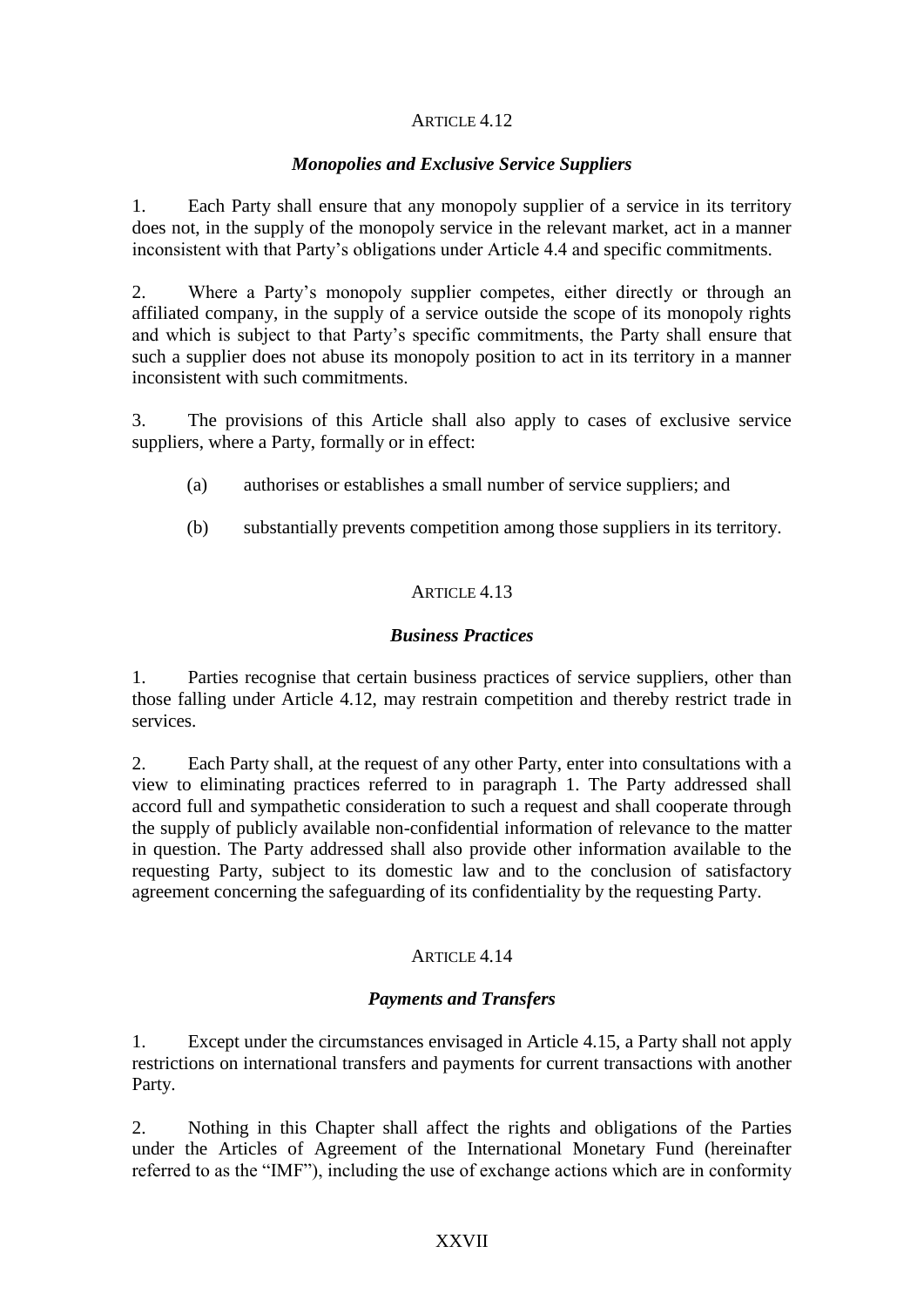with the Articles of Agreement of the IMF, provided that a Party shall not impose restrictions on capital transactions inconsistently with its specific commitments regarding such transactions, except under Article 4.15 or at the request of the IMF.

#### ARTICLE 4.15

#### *Restrictions to Safeguard the Balance of Payments*

1. The Parties shall endeavour to avoid the imposition of restrictions to safeguard the balance of payments.

2. Any restriction to safeguard the balance of payments adopted or maintained by a Party under and in conformity with Article XII of the GATS shall apply under this Chapter.

3. A Party adopting or maintaining such restrictions shall promptly notify the Joint Committee thereof.

## ARTICLE 4.16

#### *General Exceptions*

With respect to the rights and obligations of the Parties concerning general exceptions, Article XIV of the GATS shall apply and is hereby incorporated into and made part of this Chapter.

#### ARTICLE 4.17

#### *Security Exceptions*

With respect to the rights and obligations of the Parties concerning security exceptions, paragraph 1 of Article XIV *bis* of the GATS shall apply and is hereby incorporated into and made part of this Chapter.

## ARTICLE  $4.18$

#### *Schedules of Specific Commitments*

1. Each Party shall set out in a schedule the specific commitments it undertakes under Articles 4.5, 4.6 and 4.7. With respect to sectors where such commitments are undertaken, each schedule shall specify:

- (a) terms, limitations and conditions on market access;
- (b) conditions and qualifications on national treatment;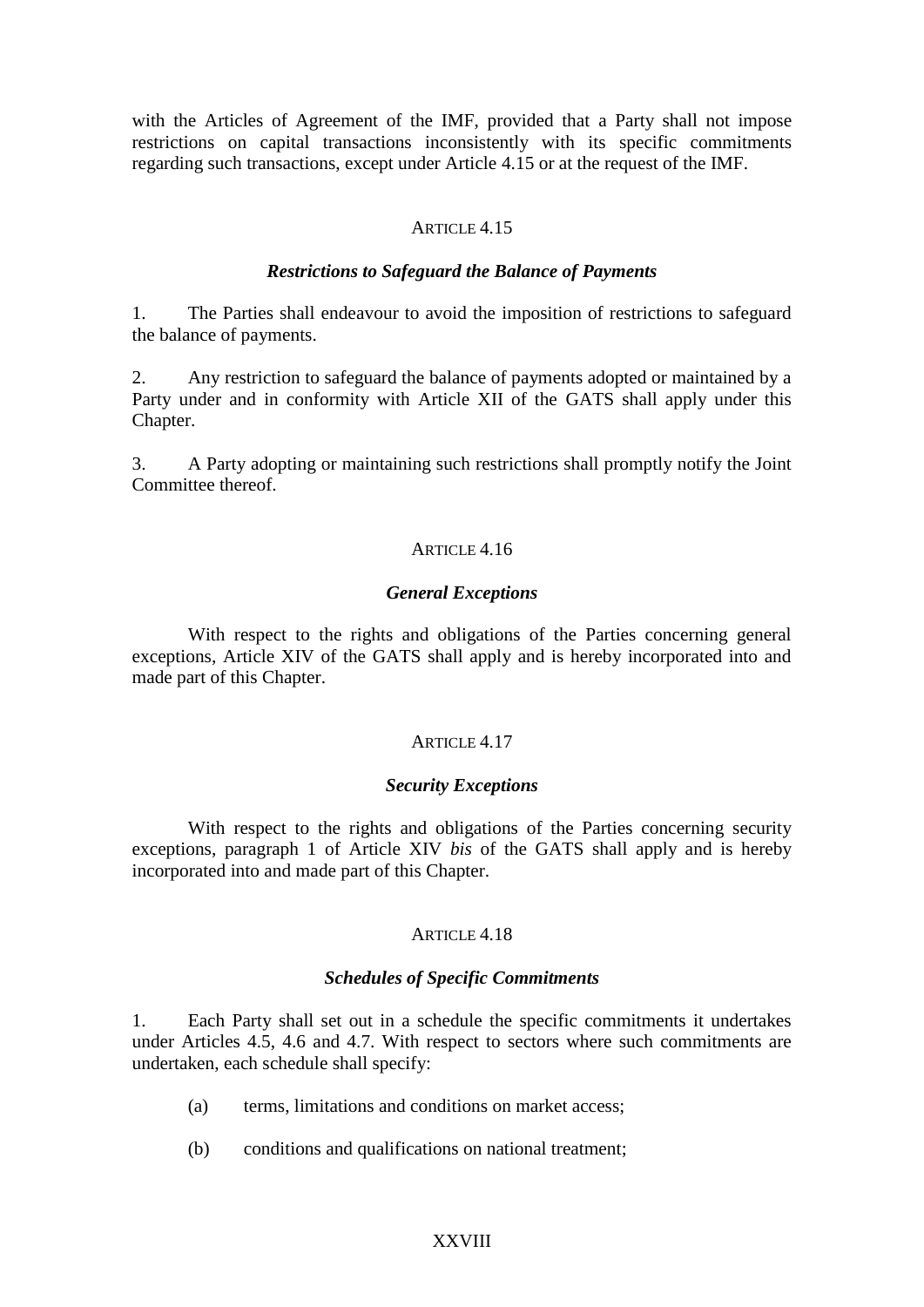- (c) undertakings relating to additional commitments referred to in Article 4.7; and
- (d) where appropriate, the time-frame for implementation of such commitments; and the date of entry into force of such commitments.

2. Measures inconsistent with both Articles 4.5 and 4.6 shall be dealt with as provided for in paragraph 2 of Article XX of the GATS.

3. The Parties' Schedules of Specific Commitments are set out in Annex XV.

#### ARTICLE 4.19

#### *Modification of Schedules*

The Parties shall, upon written request by a Party, hold consultations to consider any modification or withdrawal of a specific commitment in the requesting Party's Schedule of Specific Commitments. The consultations shall be held within three months after the requesting Party made its request. In the consultations, the Parties shall aim to ensure that a general level of mutually advantageous commitments no less favourable to trade than that provided for in the Schedule of Specific Commitments prior to such consultations is maintained. Modifications of Schedules are subject to the procedures set out in Articles 11.1 and 13.3.

#### ARTICLE 4.20

#### *Review*

The Schedules of Specific Commitments and the Lists of MFN Exemptions of the Parties shall be subject to periodic review within the framework of the Joint Committee with a view to achieving a higher level of liberalisation, taking into account in particular any autonomous liberalisation and ongoing work under the auspices of the WTO.

#### ARTICLE  $4.21$

#### *Annexes*

The following Annexes form an integral part of this Chapter:

- (a) Annex XV (Schedules of Specific Commitments);
- (b) Annex XVI (Lists of MFN Exemptions); and
- (c) Annex XVII (Financial Services).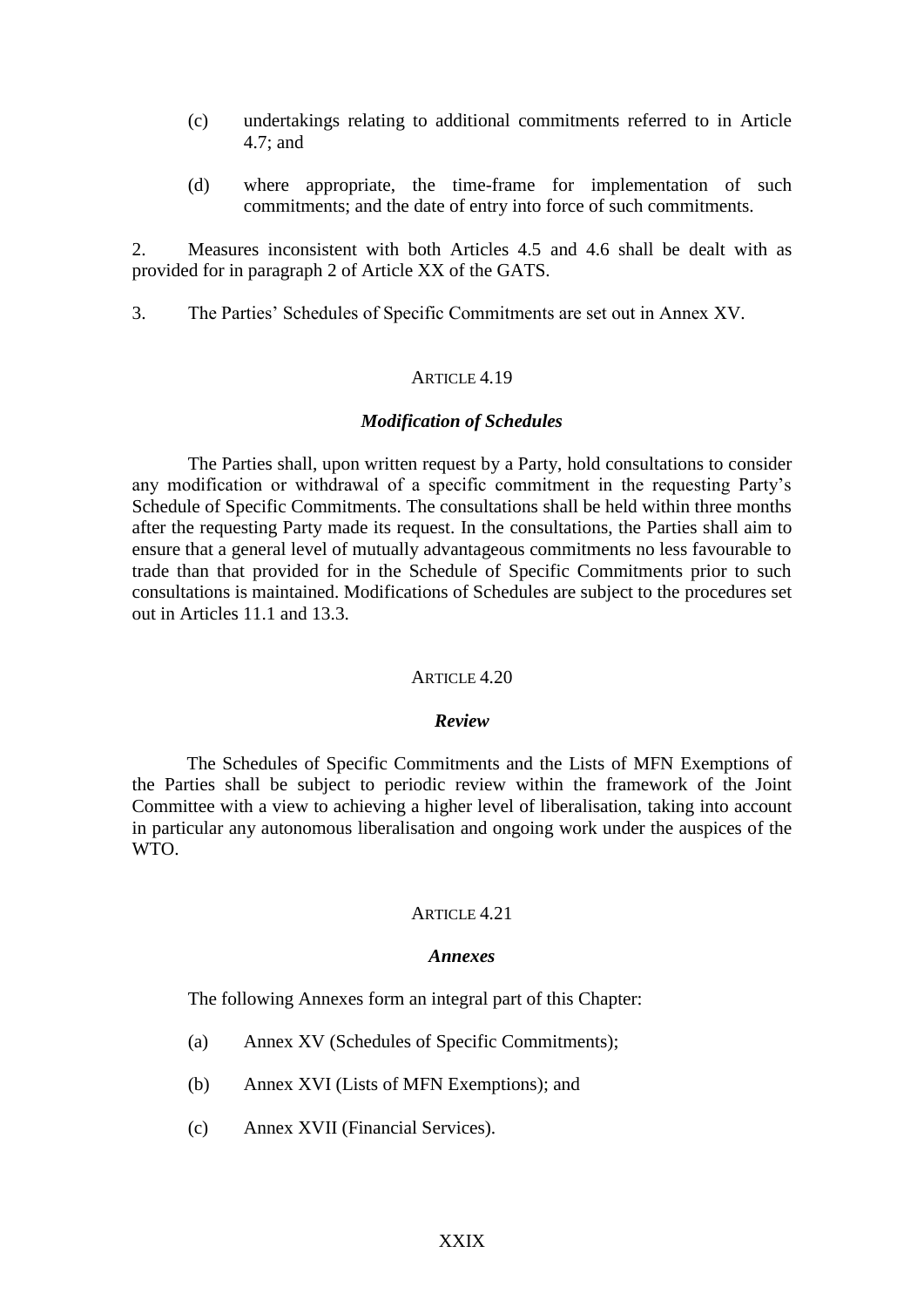# **CHAPTER 5**

# **INVESTMENT**

## ARTICLE 5.1

#### *Scope and Coverage*

1. This Chapter shall apply to commercial presence in all sectors, with the exception of services sectors as set out in Article 4.1 of this Agreement.<sup>8</sup>

2. This Chapter shall be without prejudice to the interpretation or application of other international agreements relating to investment or taxation to which one or several EFTA States and one or several Central American States are parties.<sup>9 10</sup>

- 3. Subject to paragraph 1, this Chapter applies to measures taken:
	- (a) by the Parties' central, regional or local governments and authorities, as well as:
	- (b) by non-governmental bodies in the exercise of powers delegated by the Parties' central, regional or local governments or authorities.

## ARTICLE 5.2

#### *Definitions*

For the purposes of this Chapter:

1

- (a) "juridical person" means any legal entity duly constituted or otherwise organised under applicable law, whether for profit or otherwise, and whether privately-owned or governmentally-owned, including any corporation, trust, partnership, joint venture, sole proprietorship or association;
- (b) "juridical person of a Party" means a juridical person constituted or otherwise organised under the law of an EFTA State or of a Central American State and engaged in substantive business operations in the EFTA State concerned or in the Central American State concerned;

 $\mathbf{Q}$ It is understood that services specifically exempted from the scope of Chapter 4 do not fall under the scope of this Chapter.

 $\overline{9}$ It is understood that any dispute settlement mechanism in an investment protection agreement to which one or several Parties of this Agreement are parties is not applicable to alleged breaches of this Chapter.

<sup>&</sup>lt;sup>10</sup> Any dispute initiated by a Party regarding the same matter arising under this Chapter and any investment protection agreement to which one or several Central American States and one or several EFTA States are Parties, may be settled in either forum at the discretion of the complaining Party. The forum selected shall be to the exclusion of the other.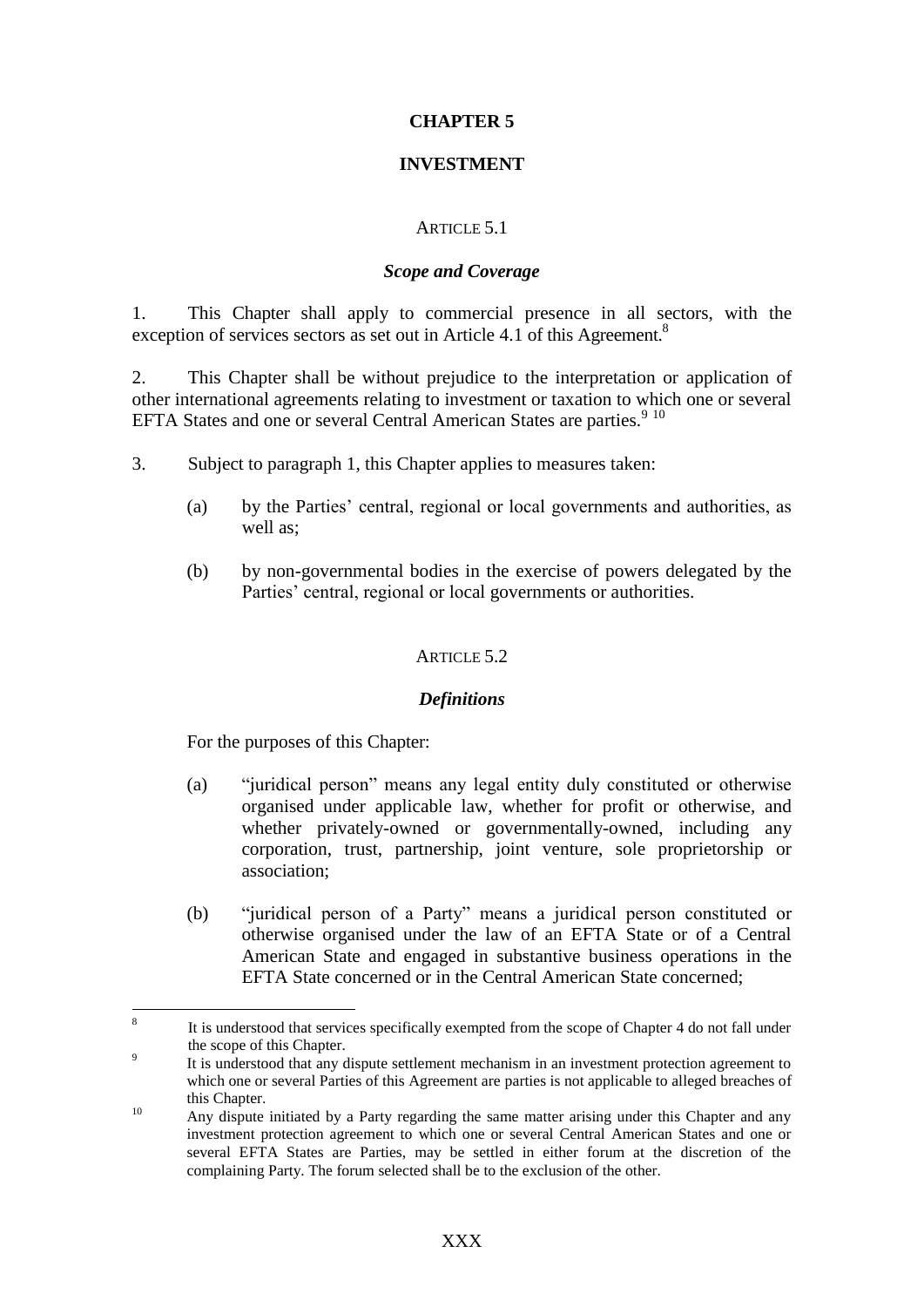- (c) "natural person" means a person who is a national of one of the EFTA States or of one of the Central American States in accordance with their respective legislations;
- (d) "commercial presence" means any type of business establishment, including through:
	- (i) the constitution, acquisition or maintenance of a juridical person; or
	- (ii) the creation or maintenance of a branch or a representative office;

within the territory of another Party for the purpose of performing an economic activity.

# ARTICLE 5.3

## *National Treatment*

With respect to commercial presence, and subject to Article 5.4 and the reservations set out in Annex XVIII each Party shall accord to juridical and natural persons of another Party and to the commercial presence of such persons, treatment no less favourable than that it accords, in like situations, to its own juridical and natural persons, and to the commercial presence of such persons.

## ARTICLE 54

## *Reservations*

- 1. Article 5.3 shall not apply to:
	- (a) any reservation that is listed by a Party in Annex XVIII;
	- (b) an amendment to a reservation referred to in subparagraph (a) to the extent that the amendment does not decrease the conformity of the reservation with Article 5.3;
	- (c) any new reservation adopted by a Party in accordance with paragraph 4 and incorporated into Annex XVIII;

to the extent that such reservations are inconsistent with Article 5.3.

2. As part of the reviews provided for in Article 5.11 the Parties undertake to review the status of the reservations set out in Annex XVIII with a view to reducing the reservations or removing them.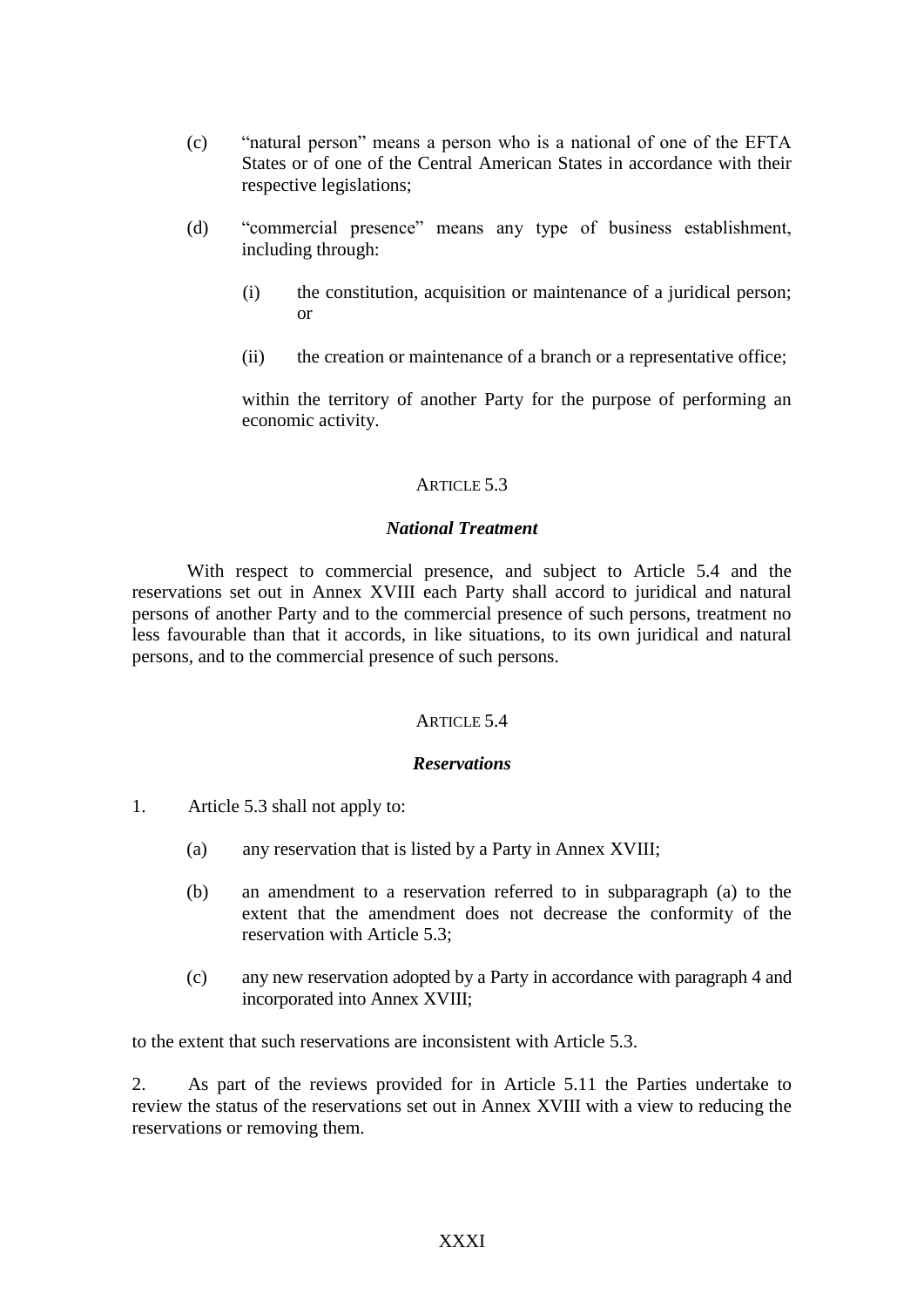3. A Party may, at any time, either upon the request of another Party or unilaterally, remove in whole or in part reservations set out in Annex XVIII by written notification to the other Parties.

4. In case of the adoption of a new reservation as referred to in subparagraph 1(c), the Party concerned shall ensure that the overall level of its commitments under this Agreement is not affected. It shall promptly notify the other Parties of the reservation and set out, where applicable, the measures aimed at maintaining the overall level of its commitments. On receiving such notification, any other Party may request consultations regarding the reservation and related issues. Such consultations shall be entered into without delay. The Party that requests consultations shall inform the other Parties and any of them may participate in the consultations. The parties to the consultations shall inform the other Parties of the results of the consultations.

# ARTICLE 5.5

# *Key Personnel*

1. Each Party shall, subject to its laws and regulations, grant natural persons of another Party who have established or seek to establish commercial presence in that Party, and key personnel who are employed by natural or juridical persons of another Party, temporary entry and stay in its territory in order to engage in activities connected with commercial presence, including the provision of advice or key technical services.

2. Each Party shall, subject to its laws and regulations, permit natural or juridical persons of another Party, and their commercial presence, to employ, in connection with commercial presence, any key personnel of the natural or juridical person's choice regardless of nationality and citizenship provided that such key personnel has been permitted to enter, stay and work in its territory and that the employment concerned conforms to the terms, conditions and time limits of the permission granted to such key personnel.

3. The Parties shall, subject to their laws and regulations, grant temporary entry and stay and provide any necessary confirming documentation to the spouse and minor children of a natural person who has been granted temporary entry and stay in accordance with paragraphs 1 and 2. The spouse and minor children shall be admitted for the period of the stay of that person.

# ARTICLE 5.6

## *Right to Regulate*

1. Subject to the provisions of this Chapter and Annex XVIII, a Party may, on a non-discriminatory basis, adopt, maintain or enforce any measure that is in the public interest, such as measures to meet health, safety or environmental concerns or reasonable measures for prudential purposes.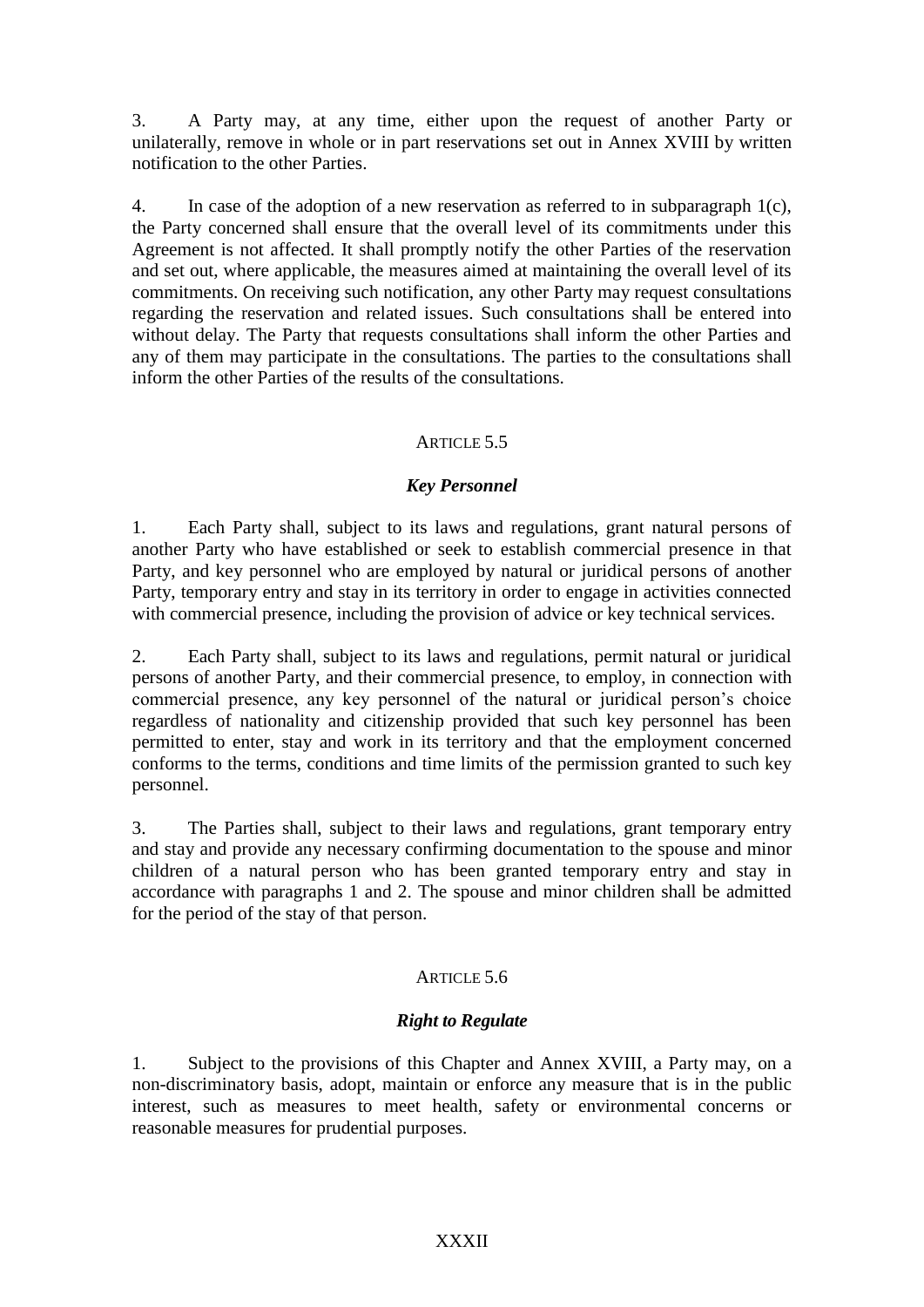2. A Party should not waive or otherwise derogate from, or offer to waive or otherwise derogate from, such measures as an encouragement for the establishment, acquisition, expansion or retention in its territory of a commercial presence of persons of another Party or a non-party.

# ARTICLE 5.7

# *Payments and Transfers*

1. Except under the circumstances envisaged in Article 5.8, a Party shall not apply restrictions on current payments and capital movements relating to commercial presence activities in non-services sectors.

2. Nothing in this Chapter shall affect the rights and obligations of the Parties under the Articles of Agreement of the IMF, including the use of exchange actions which are in conformity with the Articles of Agreement of the IMF, provided that a Party shall not impose restrictions on capital transactions inconsistent with its obligations under this Chapter except under Article 5.8 or at the request of the IMF.

# ARTICLE 5.8

# *Restrictions to Safeguard the Balance-of-Payments*

1. The Parties shall endeavour to avoid the imposition of restrictions to safeguard the balance of payments.

2. With respect to the rights and obligations of the Parties concerning restrictions referred to in paragraph 1, paragraphs 1 to 3 of Article XII of the GATS shall apply and are hereby incorporated into and made part of this Chapter, *mutatis mutandis*.

3. A Party adopting or maintaining such restrictions shall promptly notify the Joint Committee thereof.

## ARTICLE 5.9

## *General Exceptions*

With respect to the rights and obligations of the Parties concerning general exceptions, Article XIV of the GATS shall apply and is hereby incorporated into and made part of this Agreement, *mutatis mutandis*.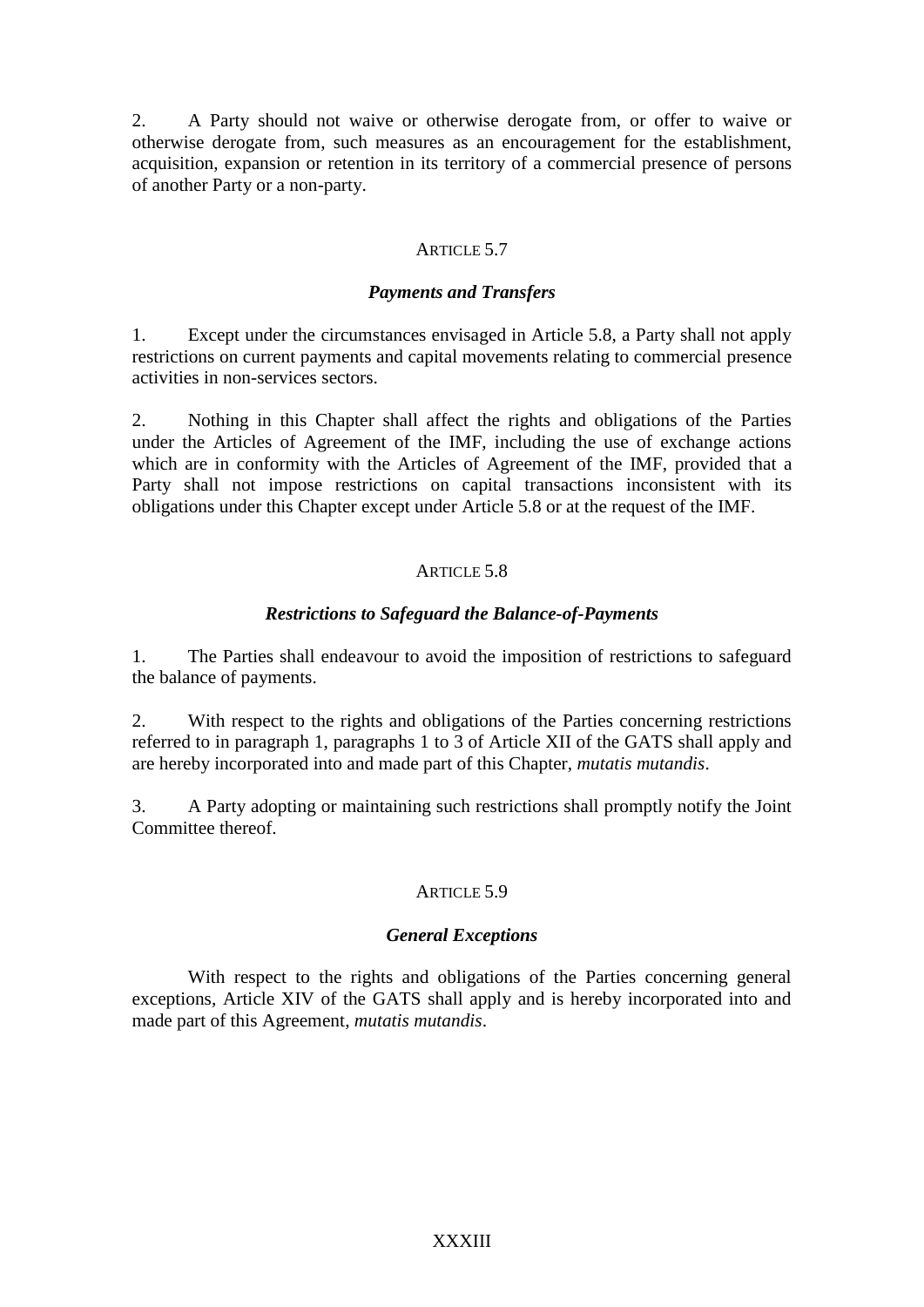# ARTICLE 5.10

#### *Security Exceptions*

With respect to the rights and obligations of the Parties concerning security exceptions, paragraph 1 of Article XIV *bis* of the GATS shall apply and is hereby incorporated into and made part of this Agreement, *mutatis mutandis*.

## ARTICLE 5.11

## *Review*

This Chapter shall be subject to periodic review within the framework of the Joint Committee regarding the possibility to further develop the Parties' commitments.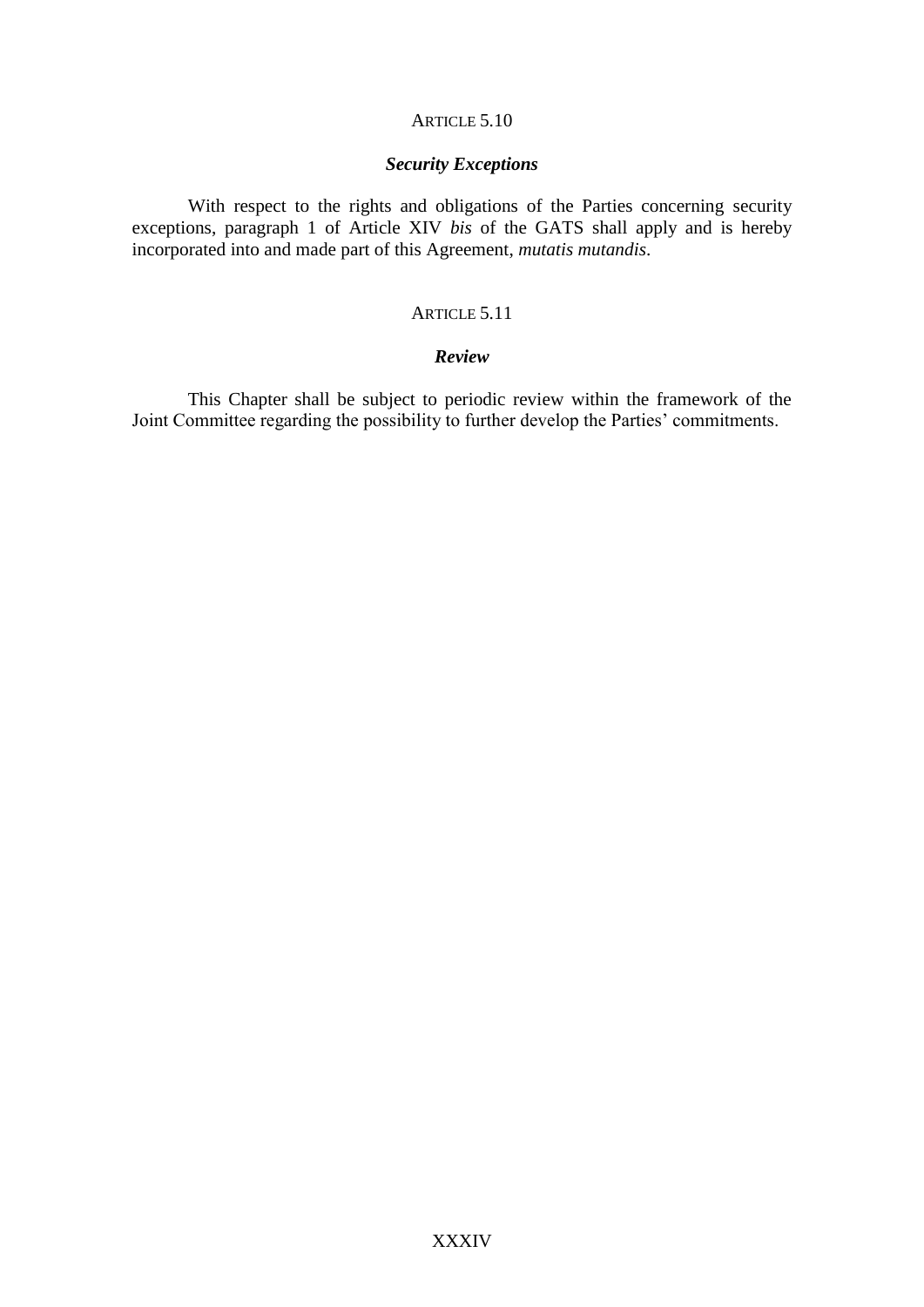# **CHAPTER 6**

# **PROTECTION OF INTELLECTUAL PROPERTY**

#### ARTICLE 6.1

#### *Protection of Intellectual Property Rights*

1. The Parties shall grant and ensure adequate, effective and non-discriminatory protection of intellectual property rights, and provide for measures for the enforcement of such rights against infringement thereof, counterfeiting and piracy, in accordance with the provisions of this Article, Annex XIX and the international agreements referred to therein.

2. The Parties shall accord to each other's nationals, treatment no less favourable than that they accord to their own nationals with respect to the protection of intellectual property. Exemptions from this obligation must be in accordance with the substantive provisions of Articles 3 and 5 of the WTO Agreement on Trade-Related Aspects of Intellectual Property Rights (hereinafter referred to as the "TRIPS Agreement").

3. The Parties shall grant to each other's nationals treatment no less favourable than that accorded to nationals of any other state. Exemptions from this obligation must be in accordance with the substantive provisions of the TRIPS Agreement, in particular Articles 4 and 5 thereof.

4. The Parties may agree, upon mutual consent, to review in the future this Article and Annex XIX with a view to further developing the levels of protection and to avoiding or remedying trade distortions caused by the current levels of protection of intellectual property rights.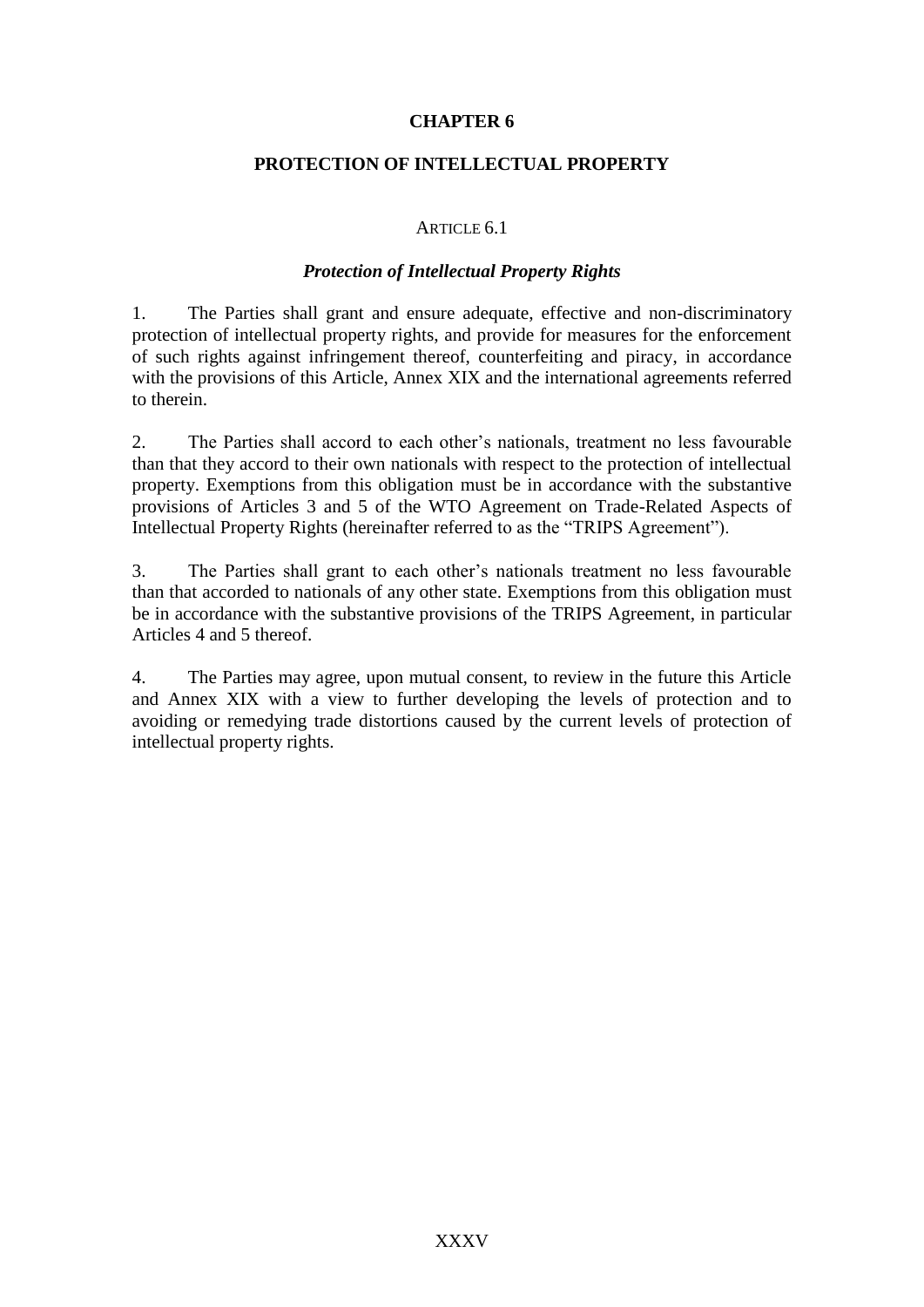## **CHAPTER 7**

## **GOVERNMENT PROCUREMENT**

#### ARTICLE 7.1

#### *Scope and Coverage*

1. This Chapter applies to any measure of a Party regarding covered procurement. For the purposes of this Chapter, "covered procurement" means procurement for governmental purposes:

- (a) of goods, services, or any combination thereof:
	- (i) as specified in each Party's Appendices to Annex XX; and
	- (ii) not procured with a view to commercial sale or resale, or for use in the production or supply of goods or services for commercial sale or resale;
- (b) by any contractual means, including purchase, lease, rental or hire purchase, with or without an option to buy;
- (c) for which the value, as estimated in accordance with the rules specified in Appendix 9 of Annex XX, equals or exceeds the relevant threshold specified in Appendices 1 to 3 to Annex XX at the time of publication of a notice in accordance with Article 7.10;
- (d) that is conducted by a procuring entity; and
- (e) that is not otherwise excluded from coverage in paragraph 2 or in Annex XX.
- 2. This Chapter does not apply to:
	- (a) the acquisition or rental of land, existing buildings, or other immovable property or the rights thereon;
	- (b) non-contractual agreements or any form of assistance that a Party provides, including cooperative agreements, grants, loans, equity infusions, guarantees and fiscal incentives;
	- (c) the procurement or acquisition of fiscal agency or depository services, liquidation and management services for regulated financial institutions or services related to the sale, redemption and distribution of public debt, including loans and government bonds, notes and other securities;
	- (d) public employment contracts;

## XXXVI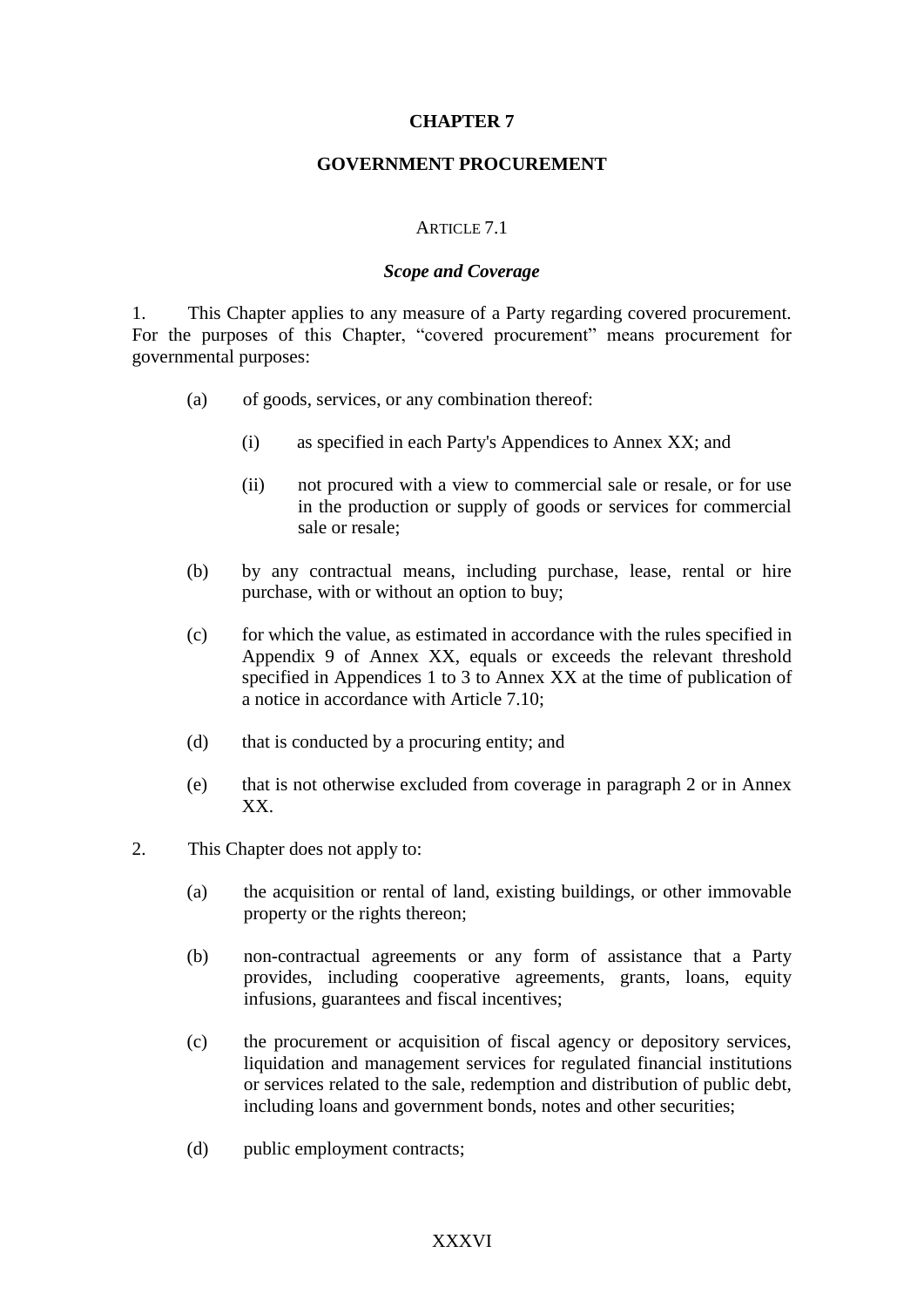- (e) procurement conducted:
	- (i) for the specific purpose of providing international assistance, including development aid;
	- (ii) under the particular procedure or condition of an international agreement relating to the stationing of troops or relating to the joint implementation by the signatory countries of a project; or
	- (iii) under the particular procedure or condition of an international organisation, or funded by international grants, loans or other assistance where the applicable procedure or condition would be inconsistent with this Chapter;
- (f) for purchases made under exceptionally advantageous conditions that only arise in the very short term in the case of unusual disposals such as those arising from liquidation, receivership, or bankruptcy, but not for routine purchases from regular suppliers.

## ARTICLE 7.2

#### *Definitions*

For the purposes of this Chapter:

- (a) "commercial goods or services" means goods or services of a type generally sold or offered for sale in the commercial marketplace to, and customarily purchased by, non-governmental buyers for nongovernmental purposes;
- (b) "construction service" means a service that has as its objective the realisation by whatever means of civil or building works, based on Division 51 of the Provisional Central Product Classification of the United Nations (hereinafter referred to as CPC);
- (c) "electronic auction" means an iterative process that involves the use of electronic means for the presentation by suppliers of either new prices, or new values for quantifiable non-price elements of the tender related to the evaluation criteria, or both, resulting in a ranking or re-ranking of tenders;
- (d) "in writing or written" means any worded or numbered expression that can be read, reproduced, and later communicated, including electronically transmitted and stored information;
- (e) "limited tendering" means a procurement method whereby the procuring entity contacts a supplier or suppliers of its choice;

#### XXXVII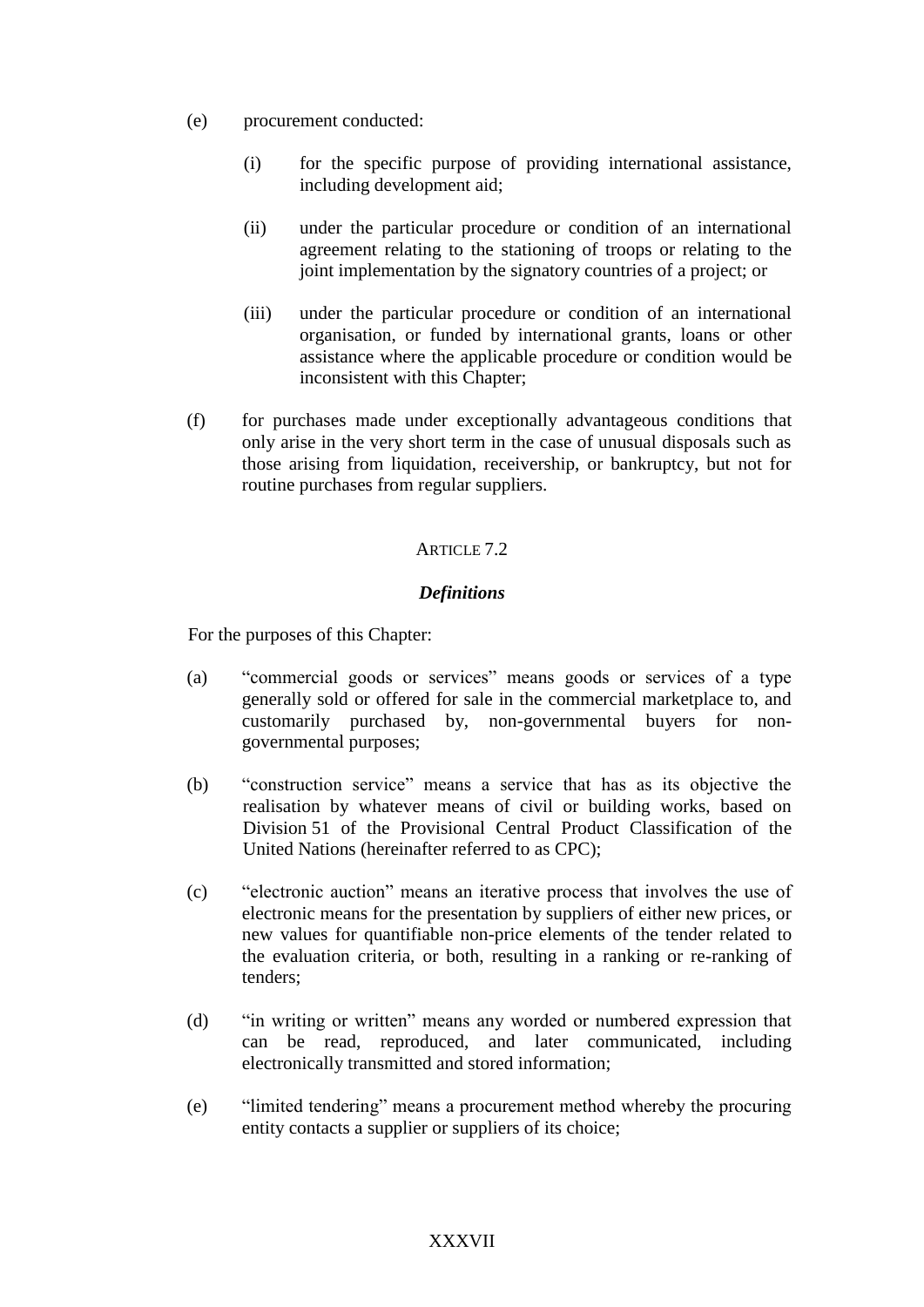- (f) "list of suppliers" means a list of suppliers that a procuring entity has determined satisfy the conditions for participation in that list, and that the procuring entity intends to use more than once;
- (g) "measure" means any law, regulation, procedure, administrative guidance or practice, or any action of a procuring entity relating to a covered procurement;
- (h) "notice of intended procurement" means a notice published by a procuring entity inviting interested suppliers to submit a request for participation, a tender, or both;
- (i) "offset" means any condition or undertaking that encourages local development or improves a Party's balance-of-payments accounts, such as the use of domestic content, the licensing of technology, investment, counter-trade, and similar actions or requirements;
- (j) "open tendering" means a procurement method where all interested suppliers may submit a tender;
- (k) "person" means a natural person or a juridical person;
- (l) "procuring entity" means an entity covered under Appendices 1 to 3 to Annex XX;
- (m) "qualified supplier" means a supplier that a procuring entity recognises as having satisfied the conditions for participation;
- (n) "selective tendering" means a procurement method whereby only qualified or registered suppliers are invited by the procuring entity to submit a tender;
- (o) "services" includes construction services, unless otherwise specified;
- (p) "standard" means a document approved by a recognised body, that provides, for common and repeated use, rules, guidelines, or characteristics for goods or services, or related processes and production methods, with which compliance is not mandatory. It may also include or deal exclusively with terminology, symbols, packaging, marking, or labelling requirements as they apply to a good, service, process, or production method;
- (q) "supplier" means a person or group of persons that provides or could provide goods or services; and
- (r) "technical specification" means a tendering requirement that:
	- (i) lays down the characteristics of goods or services to be procured, including quality, performance, safety and dimensions, or the processes and methods for their production or provision; or

### **XXXVIII**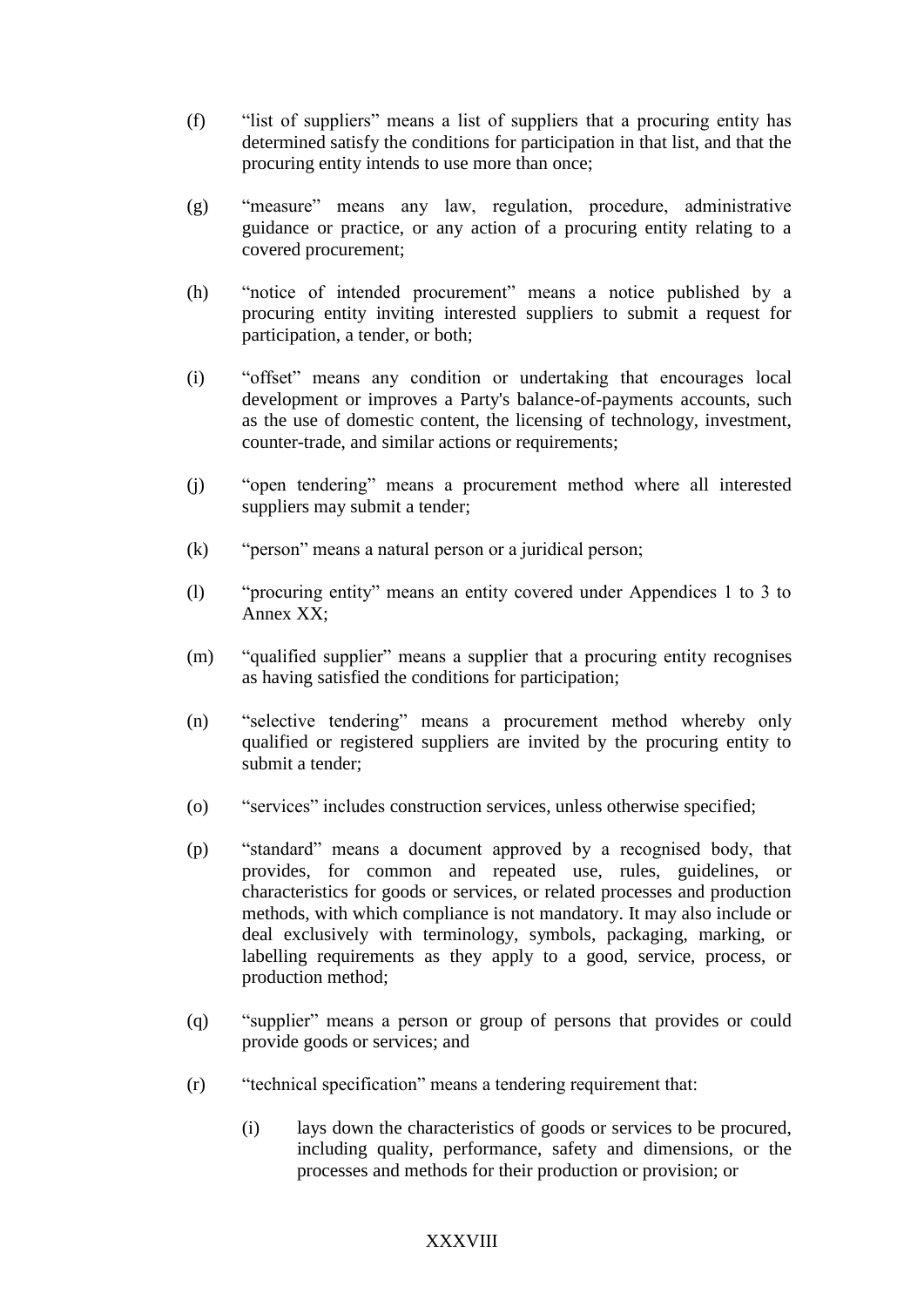(ii) addresses terminology, symbols, packaging, marking, or labelling requirements, as they apply to a good or service.

# ARTICLE 7.3

## *General Exceptions*

1. Subject to the requirement that such measures are not applied in a manner that would constitute a means of arbitrary or unjustifiable discrimination between the Parties where the same conditions prevail or a disguised restriction on trade between the Parties, nothing in this Chapter shall be construed to prevent a Party from imposing or enforcing measures:

- (a) necessary to protect public morals, order or safety;
- (b) necessary to protect human, animal or plant life or health;
- (c) necessary to protect intellectual property; or
- (d) relating to goods or services of persons with disabilities, philanthropic institutions, or prison labour.

2. The Parties understand that subparagraph 1(b) includes environmental measures necessary to protect human, animal or plant life or health.

# ARTICLE 74

### *National Treatment and Non-Discrimination*

1. With respect to any measure regarding covered procurement, each Party, including its procuring entities, shall accord immediately and unconditionally to the goods and services of any other Party and to the suppliers of any other Party offering such goods or services, treatment no less favourable than the treatment accorded to domestic goods, services and suppliers.

2. With respect to any measure regarding covered procurement, a Party, including its procuring entities, shall not:

- (a) treat a locally established supplier less favourably than another locally established supplier on the basis of degree of foreign affiliation or ownership; or
- (b) discriminate against a locally established supplier on the basis that the goods or services offered by that supplier for a particular procurement are goods or services of any other Party.

### XXXIX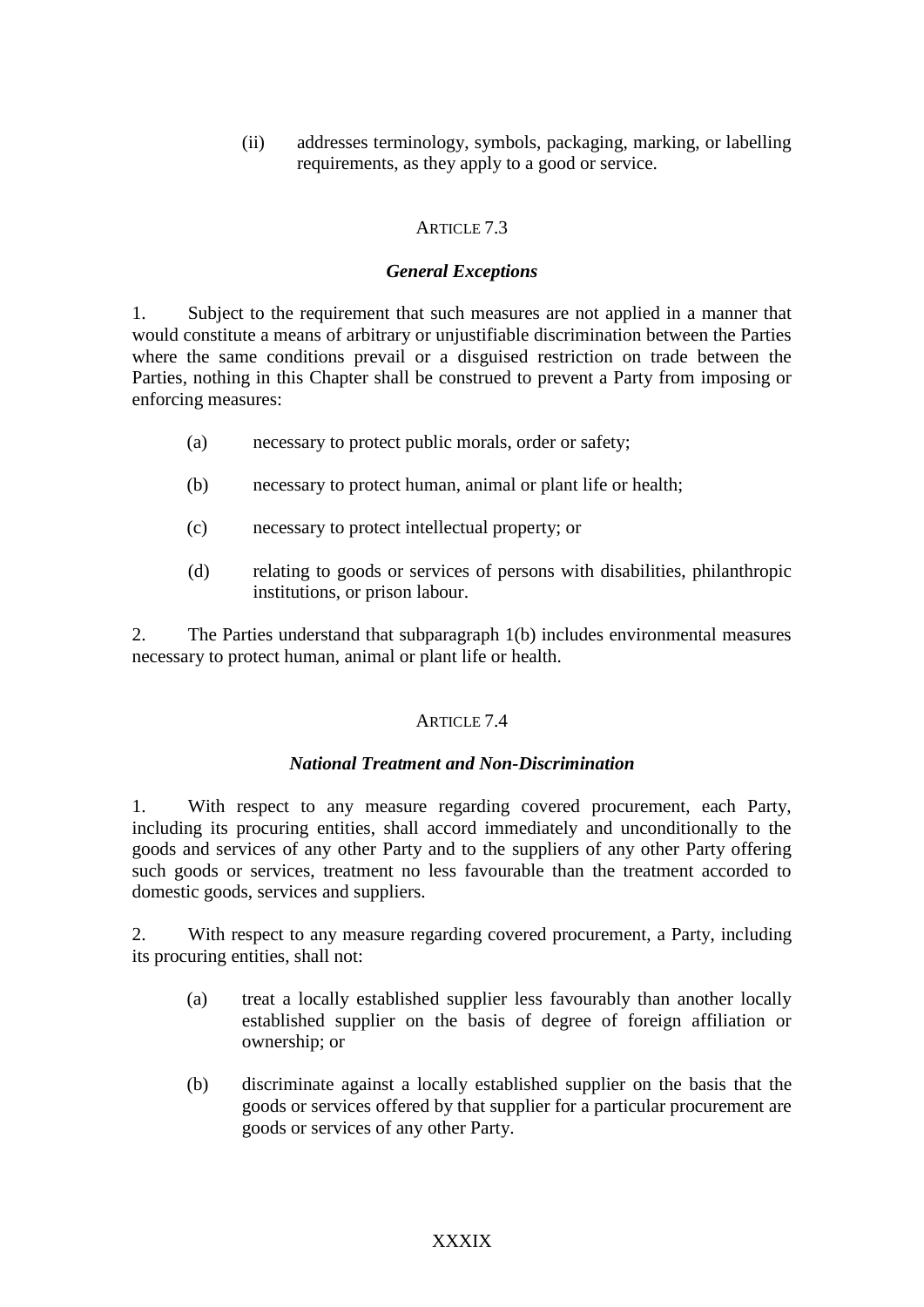## *Use of Electronic Means*

1. The Parties shall, to the extent possible, endeavour to use electronic means of communication to permit efficient dissemination of information on government procurement, particularly as regards tender opportunities offered by procuring entities, while respecting the principles of transparency and non-discrimination.

2. When conducting covered procurement by electronic means, a procuring entity shall:

- (a) ensure that the procurement is conducted using information technology systems and software, including those related to authentication and encryption of information, that are generally available and interoperable with other generally available information technology systems and software; and
- (b) maintain mechanisms that ensure the integrity of requests for participation and tenders, including establishment of the time of receipt and the prevention of inappropriate access.

## ARTICLE 7.6

### *Conduct of Procurement*

A procuring entity shall conduct covered procurement in a transparent and impartial manner that:

- (a) is consistent with this Chapter, using methods such as open tendering, selective tendering and limited tendering;
- (b) avoids conflicts of interest; and
- (c) prevents corrupt practices.

## ARTICLE 7.7

### *Rules of Origin*

No Party shall apply rules of origin to goods or services imported from or supplied by any other Party that are different from the rules of origin the Party applies at the same time in the normal course of trade.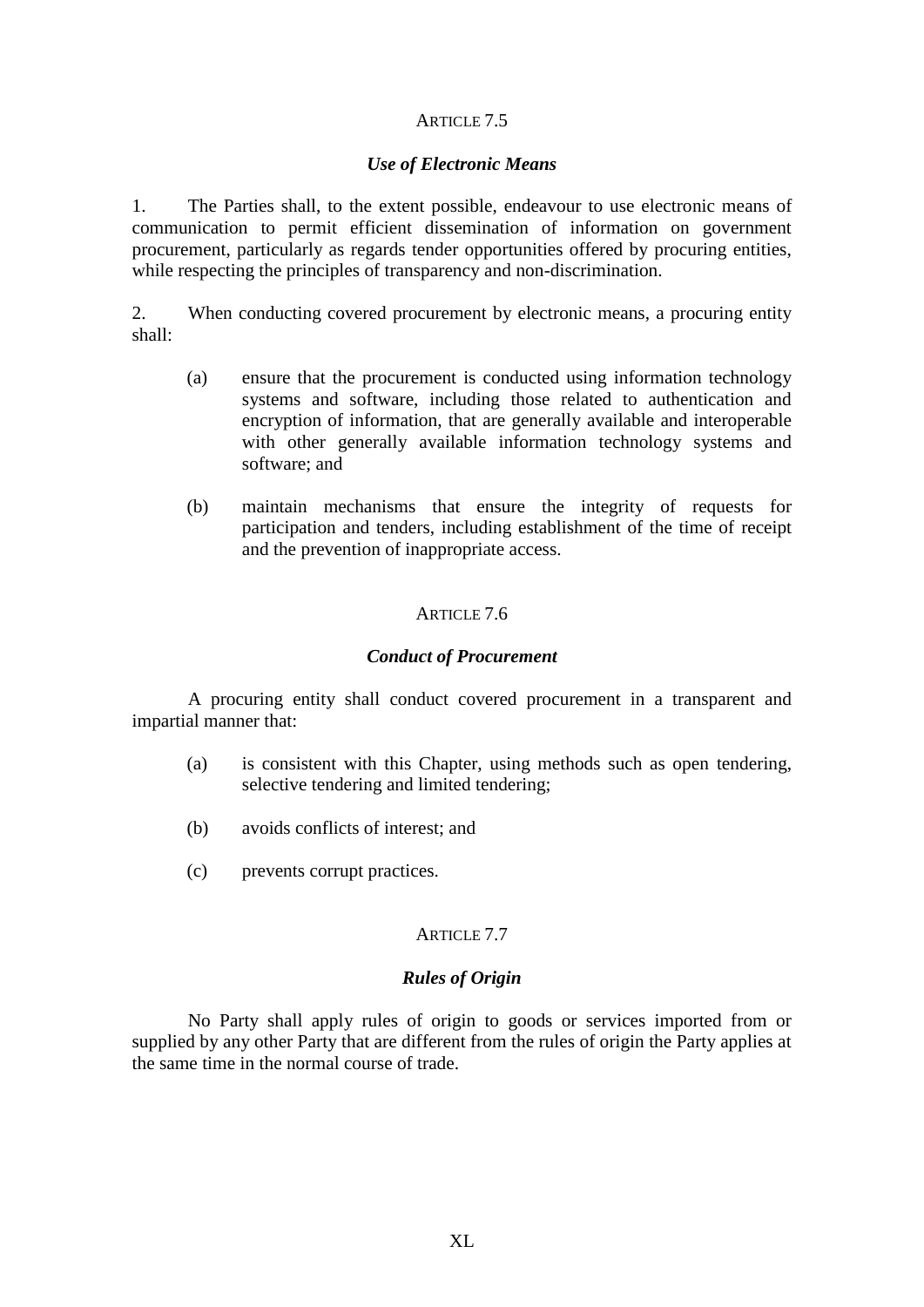#### *Offsets*

With respect to covered procurement, a Party, including its procuring entities, shall not seek, take account of, impose or enforce any offset.

#### ARTICLE 7.9

#### *Information on the Procurement System*

1. Each Party shall promptly publish any measure of general application regarding covered procurement and any modification to this information, in an officially designated electronic or paper medium that is widely disseminated and remains readily accessible to the public.

2. Each Party shall, on request, provide to any other Party further information concerning the application of such measures.

#### ARTICLE 7.10

#### *Notices*

1. For each covered procurement, a procuring entity shall publish a notice of intended procurement, except in the circumstances referred to in Article 7.18. The notice shall be published in the electronic or paper media listed in Appendix 7 to Annex XX. Such media shall be widely disseminated and such notices shall remain accessible, at least, until expiration of the time period indicated in the notice. These notices shall be accessible by electronic means free of charge through a single point of access, where such single point of access exists.

2. Except as otherwise provided in this Chapter, each notice of intended procurement shall include the information specified in Appendix 10 to Annex XX.

3. Each Party shall encourage its procuring entities to publish in the appropriate paper or electronic media listed in Appendix 7 to Annex XX, as early as possible in each year, a notice regarding their future procurement plans ("hereinafter referred to as "notice of planned procurement"). The notice of planned procurement should include the subject-matter of the procurement and the estimated date of the publication of the notice of intended procurement or the date on which the procurement will be held.

4. A procuring entity covered under Appendix 2 or 3 to Annex XX may use a notice of planned procurement as a notice of intended procurement provided that the notice of planned procurement includes as much of the information referred to in paragraph 2 as is available to the entity and a statement that interested suppliers should express their interest in the procurement to the procuring entity.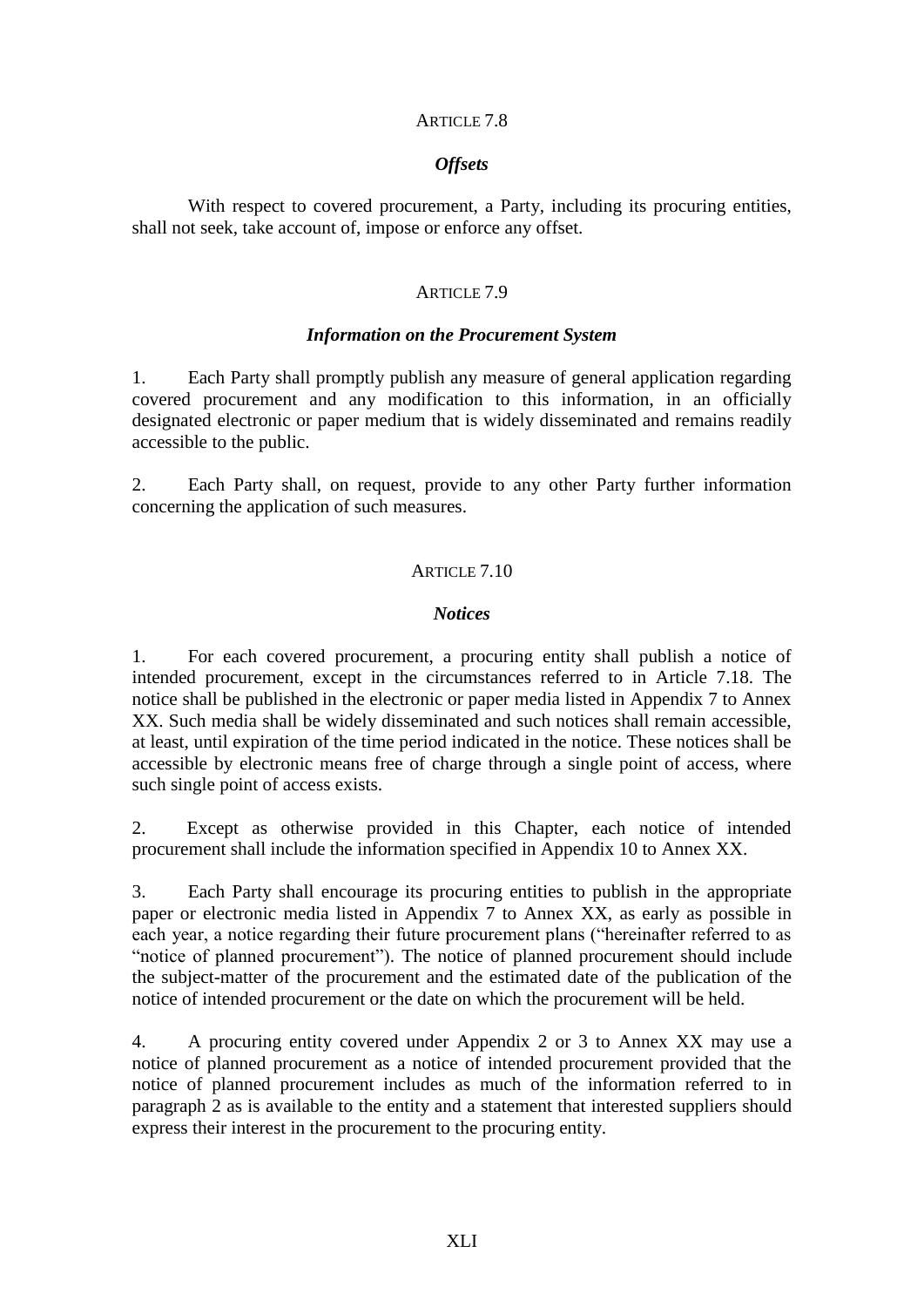## *Conditions for Participation*

1. In establishing the conditions for participation and assessing whether a supplier satisfies such conditions, a Party, including its procuring entities:

- (a) shall limit any conditions for participation in a procurement to those that are essential to ensure that a supplier has the legal and financial capacities and the commercial and technical abilities to undertake the relevant procurement;
- (b) shall evaluate the financial capacity and the commercial and technical abilities of a supplier on the basis of that supplier's business activities both inside and outside the territory of the Party of the procuring entity;
- (c) shall base its evaluation solely on the conditions that the procuring entity has specified in advance in notices or tender documentation;
- (d) shall not impose the condition that, in order for a supplier to participate in a procurement, the supplier has previously been awarded one or more contracts by a procuring entity of a given Party; and
- (e) may require relevant prior experience where essential to meet the requirements of the procurement.

2. Where there is supporting evidence, a Party, including its procuring entities, may exclude a supplier on grounds such as:

- (a) bankruptcy;
- (b) false declarations;
- (c) significant or persistent deficiencies in performance of any substantive requirement or obligation under a prior contract or contracts;
- (d) final judgments in respect of serious crimes or other serious offences;
- (e) professional misconduct or acts or omissions that adversely reflect upon the commercial integrity of the supplier; or
- (f) failure to pay taxes.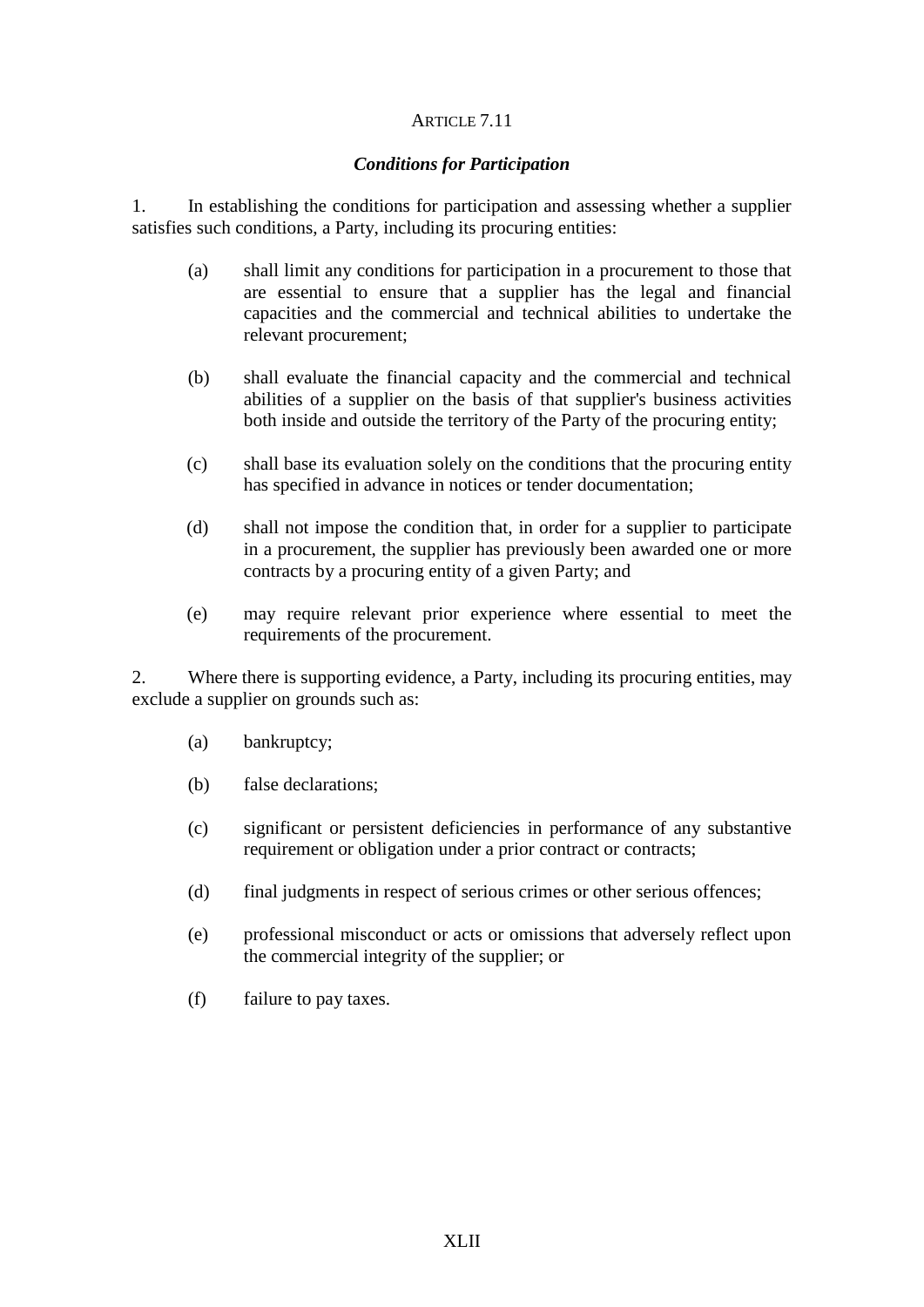## *Registration Systems and Qualification Procedures*

1. A Party, including its procuring entities, may maintain a supplier registration system under which interested suppliers are required to register and provide certain information.

2. A Party, including its procuring entities, shall not adopt or apply any registration system or qualification procedure with the purpose or the effect of creating unnecessary obstacles to the participation of suppliers of any other Party in its procurement.

3. A procuring entity shall promptly inform any supplier that submits a request for participation in a procurement of the procuring entity's decision with respect to the request. Where an entity rejects a supplier's request for participation or ceases to recognise a supplier as qualified, the entity shall, on request of the supplier, promptly provide it with a written explanation of the reasons for its decision.

4. A procuring entity shall recognise as qualified suppliers any domestic suppliers and any suppliers of the other Party that meet the conditions for participation in a particular procurement, unless the procuring entity states in the notice of intended procurement any limitation on the number of suppliers that will be permitted to tender and the criteria for selecting the limited number of suppliers.

## ARTICLE 7.13

# *List of Suppliers*

1. A procuring entity may maintain a list of suppliers, provided that a notice inviting interested suppliers to apply for inclusion in the list is published annually in the appropriate medium listed in Appendix 7 to Annex XX. Where a list of suppliers will be valid for three years or less, a procuring entity may publish the notice only once, at the beginning of the period of validity of the list, provided that the notice states the period of validity and that further notices will not be published.

2. The notice provided for in paragraph 1 shall include the information specified in Appendix 10 to Annex XX.

3. A procuring entity shall allow suppliers to apply at any time for inclusion on a list of suppliers and shall include on that list within a reasonable short time all suppliers that have complied with the corresponding requirements. Where a procuring entity rejects a supplier's application for inclusion on a list of suppliers or removes a supplier from a list of suppliers, the entity shall promptly inform the supplier and, on request of the supplier, promptly provide the supplier with a written explanation of the reasons for its decision.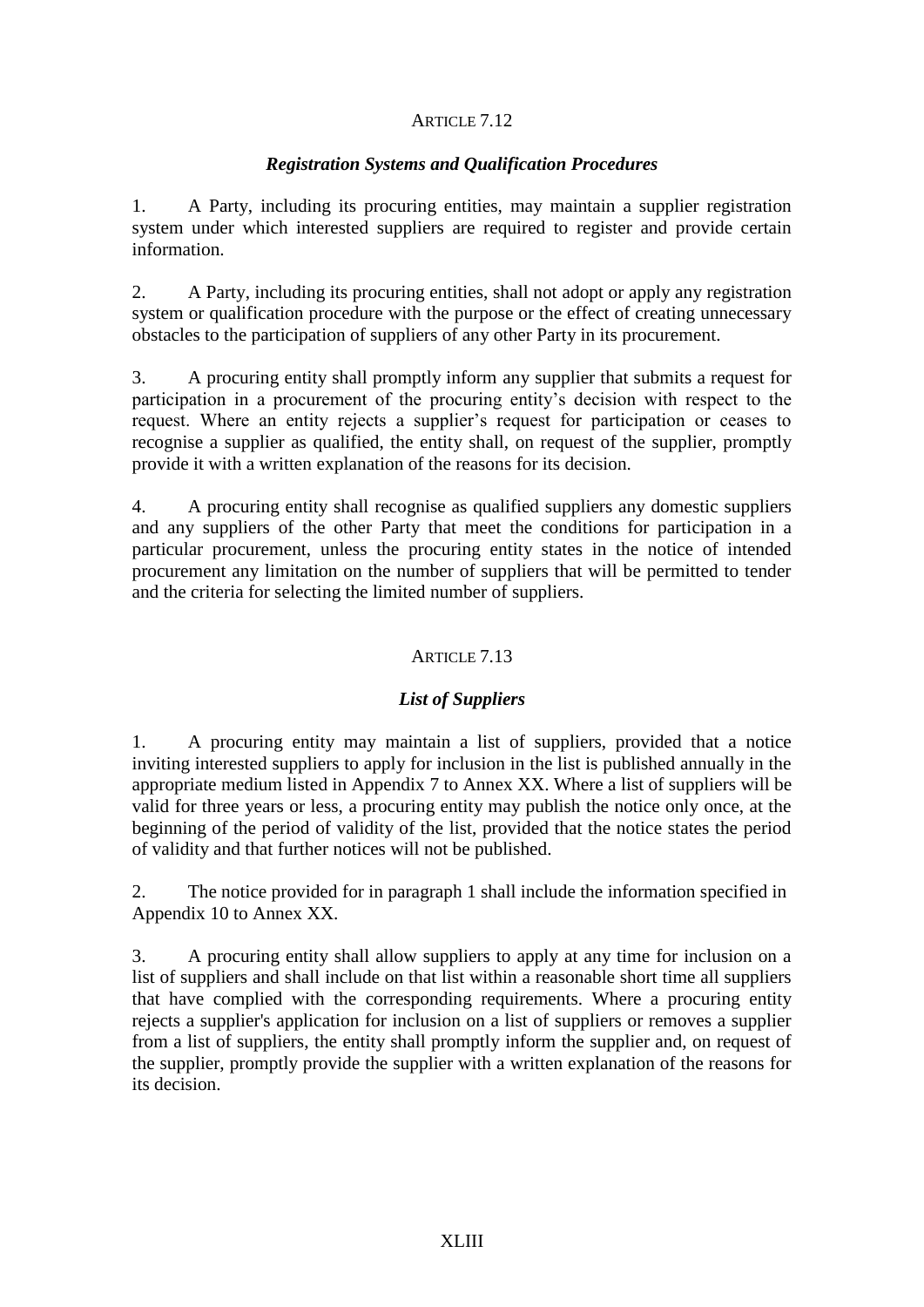### *Tender Documentation*

1. A procuring entity shall make available to suppliers tender documentation that includes all information necessary to permit suppliers to prepare and submit responsive tenders. Unless already provided for in the notice of intended procurement pursuant to Article 7.10, such documentation shall include a complete description of the information specified in Appendix 10 to Annex XX.

2. Where procuring entities do not offer free direct access to the entire tender documents and any supporting documents by electronic means, entities shall make promptly available the tender documentation at the request of any interested supplier of the Parties. The procuring entities shall also promptly reply to any reasonable request for relevant information by any interested or participating supplier, provided that such information does not give that supplier an advantage over other suppliers.

# ARTICLE 7.15

## *Technical Specifications*

1. A procuring entity shall not prepare, adopt or apply any technical specification or prescribe any conformity assessment procedure with the purpose or the effect of creating unnecessary obstacles to trade among the Parties.

2. In prescribing the technical specifications for the goods or services being procured, a procuring entity shall, where appropriate:

- (a) set out the technical specification in terms of performance and functional requirements, rather than design or descriptive characteristics; and
- (b) base the technical specification on international standards, where such exist or otherwise, on national technical regulations, recognised national standards or building codes.

3. Where design or descriptive characteristics are used in the technical specifications, a procuring entity should indicate, where appropriate, that it will consider tenders of equivalent goods or services that demonstrably fulfil the requirements of the procurement by including words such as "or equivalent" in the tender documentation.

4. A procuring entity shall not prescribe any technical specifications that require or refer to a particular trademark or trade name, patent, copyright, design or type, specific origin, producer or supplier, unless there is no other sufficiently precise or intelligible way of describing the procurement requirements and provided that, in such cases, the entity includes words such as "or equivalent" in the tender documentation.

5. A procuring entity shall not seek or accept, in a manner that would have the effect of precluding competition, advice that may be used in the preparation or adoption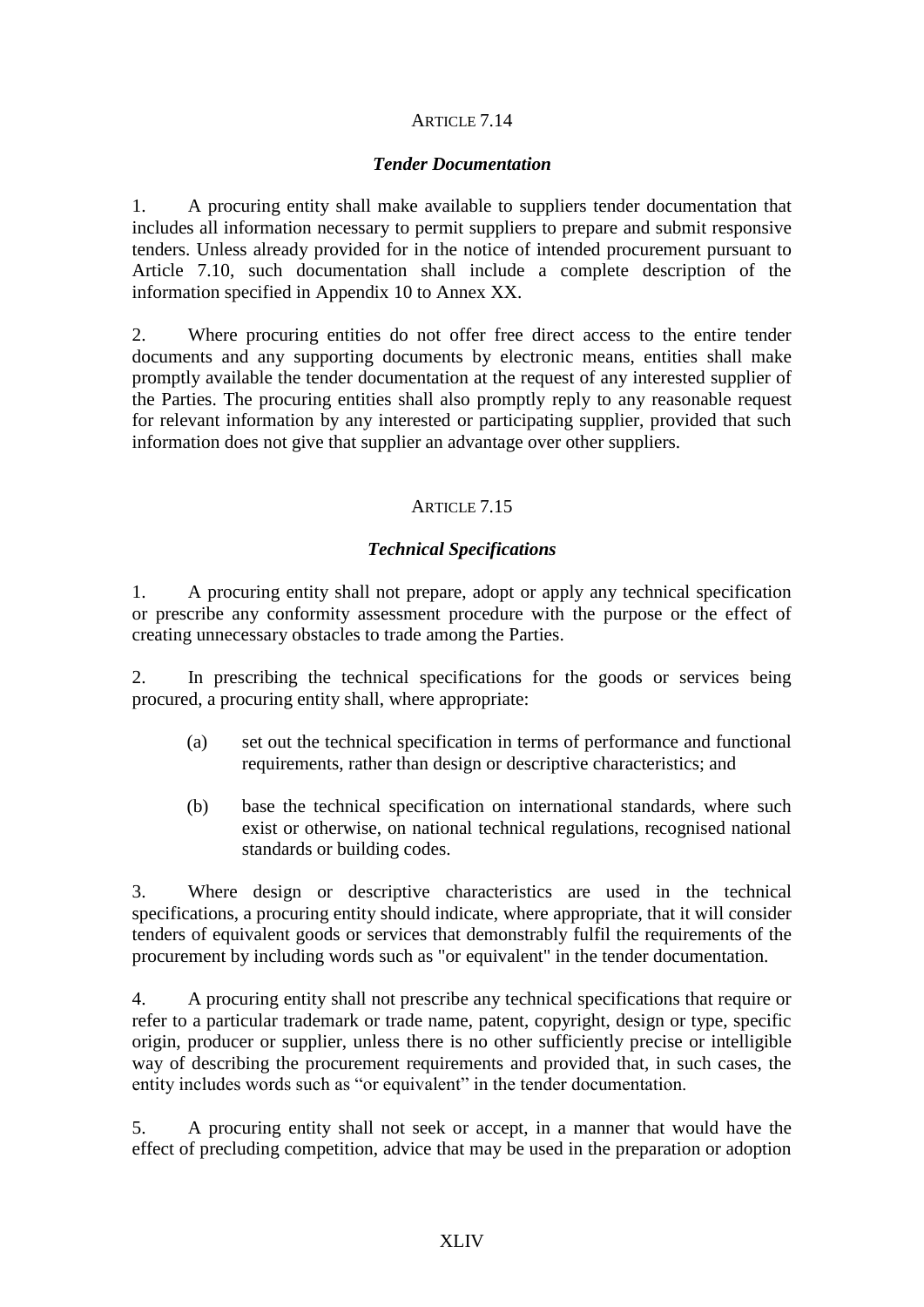of any technical specification for a specific procurement from a person that may have a commercial interest in the procurement.

6. For greater certainty, a Party, including its procuring entities, may, in accordance with this Article, prepare, adopt, or apply technical specifications to promote the conservation of natural resources or protect the environment.

### ARTICLE 7.16

#### *Modifications of the Tender Documentation and Technical Specifications*

Where, prior to the award of a contract, a procuring entity modifies the criteria or requirements set out in a notice or tender documentation provided to participating suppliers, or amends or reissues a notice or tender documentation, it shall transmit in writing all such modifications or amended or reissued notice or tender documentation:

- (a) to all suppliers that are participating at the time of the modification, amendment or reissuance, if known, and in all other cases, in the same manner as the original information was made available; and
- (b) in adequate time to allow such suppliers to modify and resubmit amended tenders, as appropriate.

### ARTICLE 7.17

### *Time-Periods*

A procuring entity shall, consistent with its own reasonable needs, provide suppliers sufficient time to prepare and submit requests for participation and responsive tenders, taking into account in particular the nature and complexity of the procurement. Each Party shall apply time-periods according to the conditions specified in Appendix 8 to Annex XX. Such time-periods, including any extensions, shall be the same for all interested or participating suppliers.

### ARTICLE 7.18

### *Limited Tendering*

1. Provided that it does not use this provision for the purpose of avoiding competition among suppliers or in a manner that discriminates against suppliers of any other Party or protects domestic suppliers, a procuring entity may use limited tendering and may choose not to apply Articles 7.10, 7.11, 7.12, 7.13, 7.14, 7.15, 7.16, 7.17, 7.19, 7.20, 7.21 and 7.22 only under the following circumstances:

- (a) where:
	- (i) no tenders were submitted, or no supplier requested participation;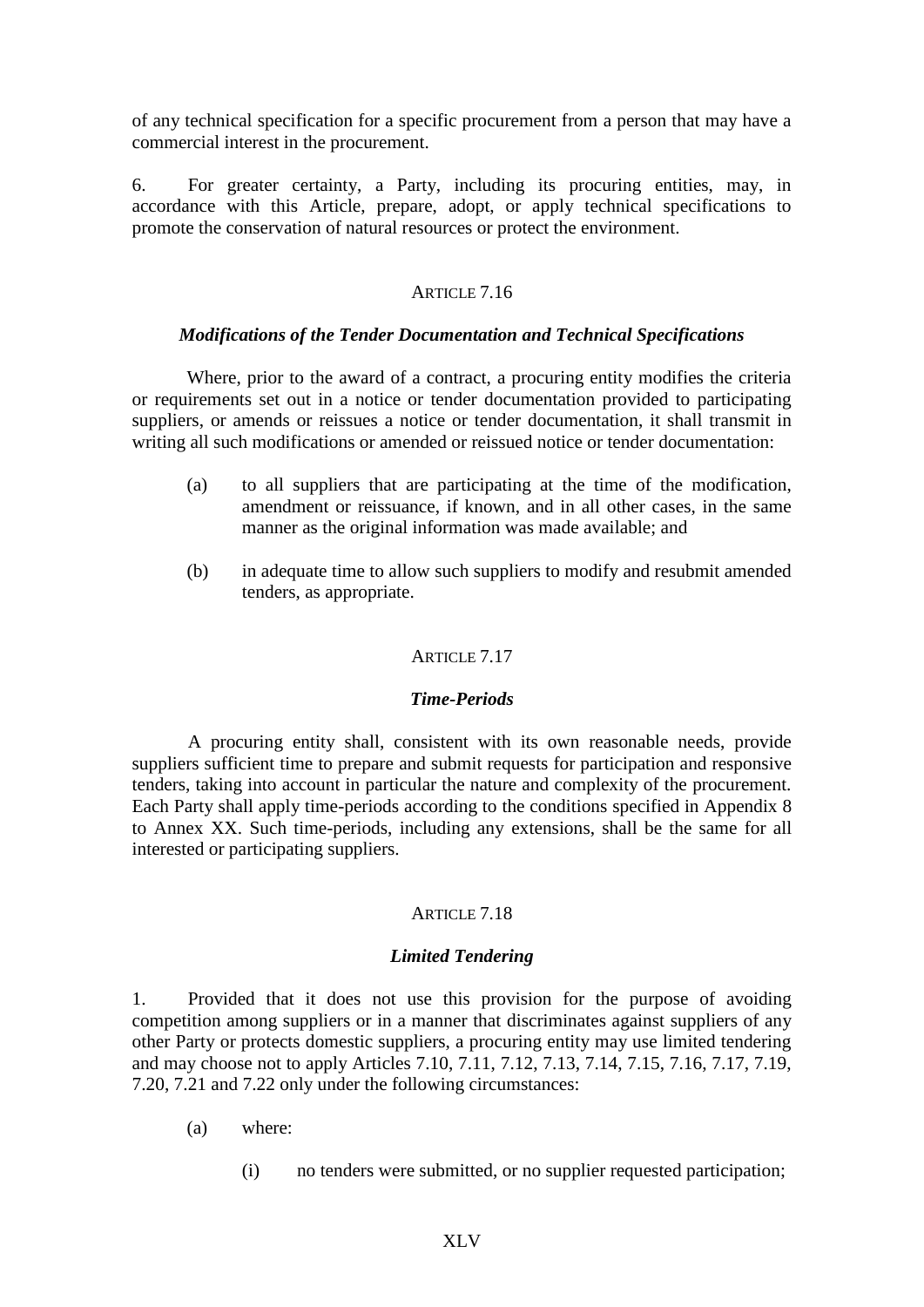- (ii) no tenders that conform to the essential requirements of the tender documentation were submitted;
- (iii) no suppliers satisfied the conditions for participation; or
- (iv) the tenders submitted have been collusive;

provided that the requirements of the tender documentation are not substantially modified;

- (b) where the goods or services can be supplied only by a particular supplier and no reasonable alternative or substitute goods or services exist for any of the following reasons:
	- (i) the requirement is for a work of art;
	- (ii) the protection of patents, copyrights or other exclusive rights; or
	- (iii) due to an absence of competition for technical reasons;
- (c) for additional deliveries by the original supplier of goods and services that were not included in the initial procurement where a change of supplier for such additional goods and services:
	- (i) cannot be made for economic or technical reasons such as requirements of interchangeability or interoperability with existing equipment, software, services or installations procured under the initial procurement; and
	- (ii) would cause significant inconvenience or substantial duplication of costs to the procuring entity;
- (d) in so far as strictly necessary where, for reasons of extreme urgency brought about by events unforeseeable by the procuring entity, the goods or services could not be obtained in time using an open or selective tendering procedure;
- (e) for goods purchased on a commodity market;
- (f) where a procuring entity procures a prototype or a first good or service that is developed at its request in the course of, and for, a particular contract for research, experiment, study or original development. Original development of a first good or service may include limited production or supply in order to incorporate the results of field testing and to demonstrate that the good or service is suitable for production or supply in quantity to acceptable quality standards, but does not include quantity production or supply to establish commercial viability or to recover research and development costs;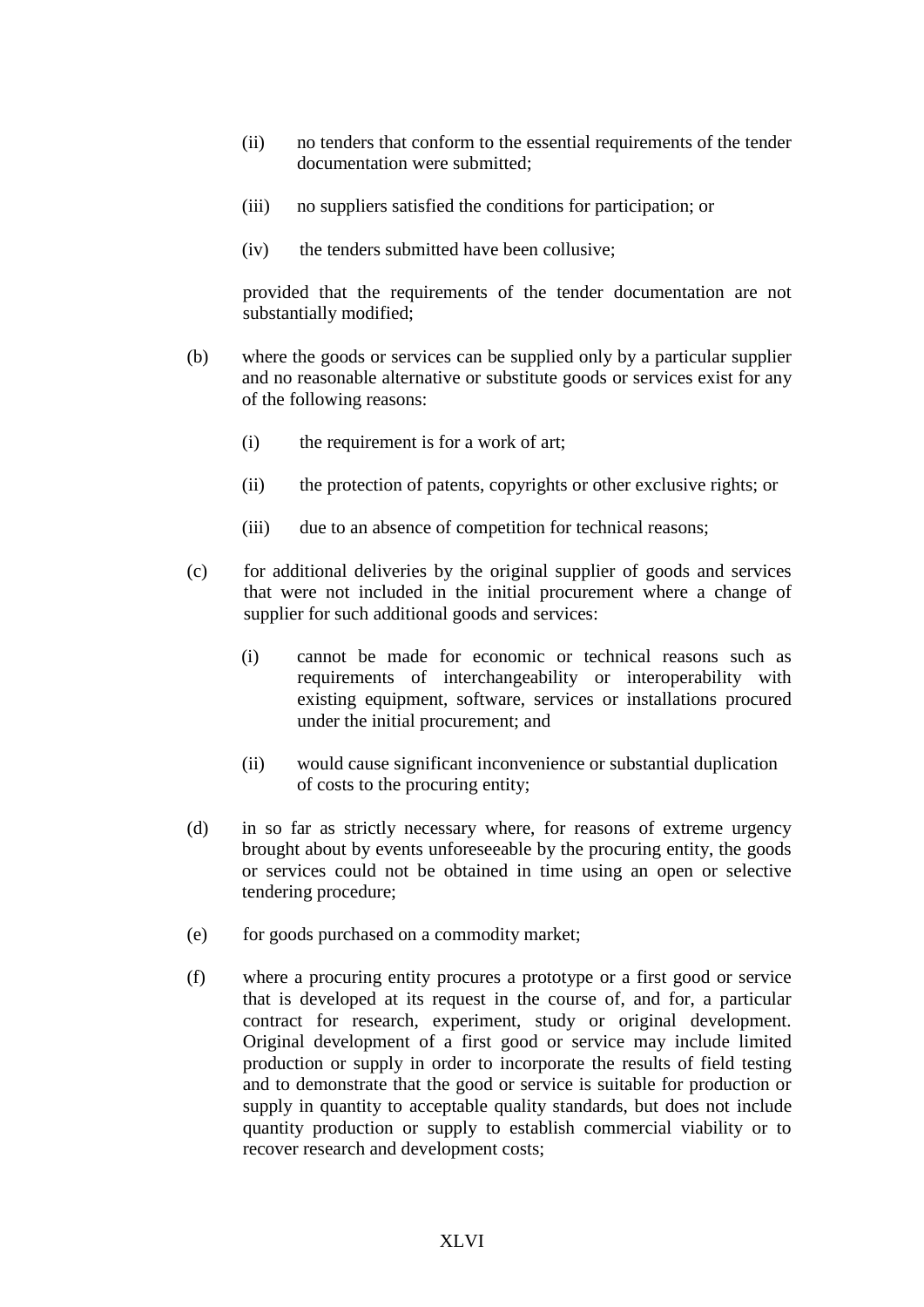- (g) where a contract is awarded to a winner of a design contest provided that:
	- (i) the contest has been organised in a manner that is consistent with the principles of this Chapter, in particular relating to the publication of a notice of intended procurement; and
	- (ii) the participants are judged by an independent jury with a view to a design contract being awarded to a winner.

2. A procuring entity shall maintain records or prepare a report in writing on each contract awarded under paragraph 1. The record or the report shall include the name of the procuring entity, the value and kind of goods or services procured, and a statement indicating the circumstances and conditions described in paragraph 1 that justified the use of limited tendering.

### ARTICLE 7.19

#### *Electronic Auctions*

1. Where a procuring entity intends to conduct a covered procurement using an electronic auction, the entity shall provide each participant, before commencing the electronic auction, with:

- (a) the automatic evaluation method, including the mathematical formula, that is based on the evaluation criteria set out in the tender documentation and that will be used in the automatic ranking or re-ranking during the auction;
- (b) the results of any initial evaluation of the elements of its tender where the contract is to be awarded on the basis of the most advantageous tender; and
- (c) any other relevant information relating to the conduct of the auction.

#### ARTICLE 7.20

#### *Negotiations*

- 1. A Party may provide for its procuring entities to conduct negotiations:
	- (a) where the entity has indicated such intent in the notice of intended procurement pursuant to Article 7.10; or
	- (b) where it appears from the evaluation that no tender is obviously the most advantageous in terms of the specific evaluation criteria set out in the notice or tender documentation.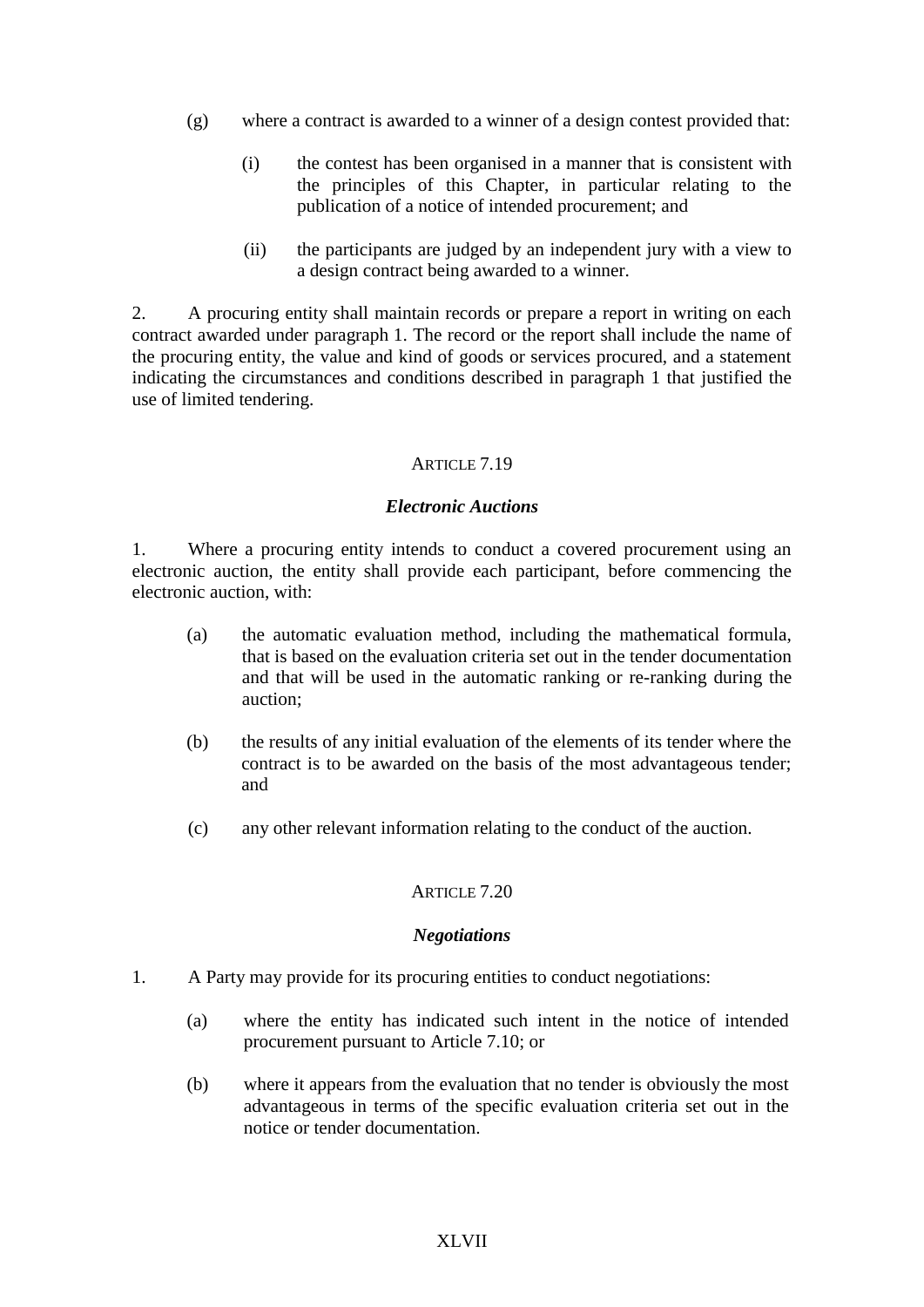- 2. A procuring entity shall:
	- (a) ensure that any elimination of suppliers participating in negotiations is carried out in accordance with the evaluation criteria set out in the notice or tender documentation; and
	- (b) where negotiations are concluded, provide a common deadline for the remaining participating suppliers to submit any new or revised tenders.

# *Treatment of Tenders*

1. A procuring entity shall receive, open and treat all tenders under procedures that guarantee the fairness and impartiality of the procurement process and the confidentiality of tenders.

2. Where a procuring entity provides suppliers with an opportunity to correct unintentional errors of form between the opening of tenders and the awarding of the contract, the entity shall provide the same opportunity to all participating suppliers.

# ARTICLE 7.22

## *Awarding of Contracts*

1. To be considered for award, a tender shall be submitted in writing and shall, at the time of opening, comply with the essential requirements set out in the notices and tender documentation and be from a supplier that satisfies the conditions for participation.

2. Unless a procuring entity determines that it is not in the public interest to award a contract, it shall award the contract to the supplier that the entity has determined to be capable of fulfilling the terms of the contract and that, based solely on the evaluation criteria specified in the notices and tender documentation, has submitted:

- (a) the most advantageous tender; or
- (b) where price is the sole criterion, the lowest price.

3. Where a procuring entity receives a tender with a price that is abnormally lower than the prices in other tenders submitted, it may verify with the supplier that it satisfies the conditions for participation and is capable of fulfilling the terms of the contract.

4. A procuring entity shall not use option clauses, cancel a procurement or modify awarded contracts in a manner that circumvents the obligations of this Chapter.

### XLVIII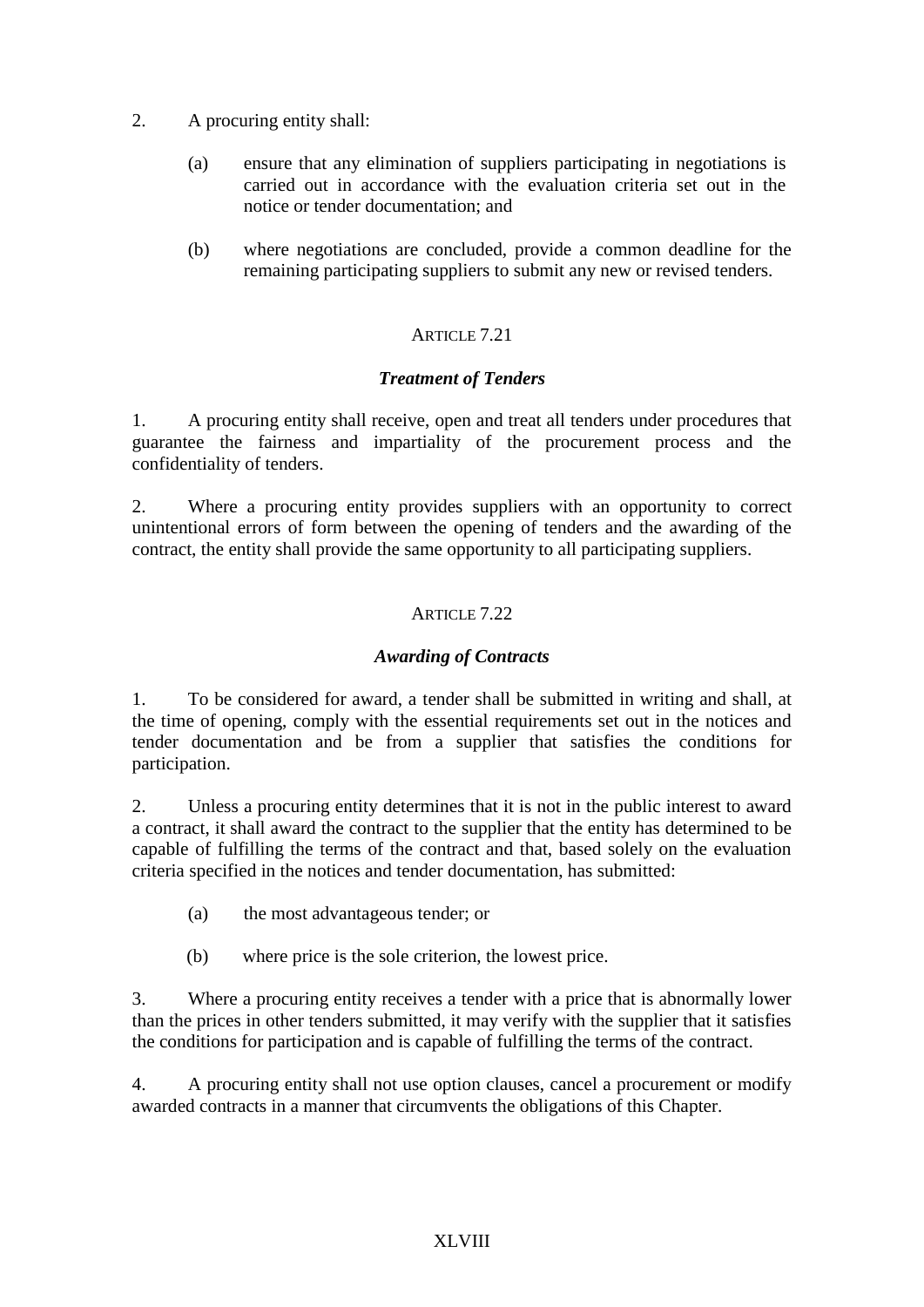### *Transparency of Procurement Information*

1. A procuring entity shall promptly inform participating suppliers of its contract award decisions and, on request, shall do so in writing. Subject to Article 7.24, a procuring entity shall, on request, provide an unsuccessful supplier with an explanation of the reasons why the entity did not select its tender and the relative advantages of the successful supplier's tender.

2. No later than 72 days after the award of each contract, a procuring entity shall publish in a paper or electronic medium listed in Appendix 7 to Annex XX, a notice that includes at least the following information about the contract:

- (a) a description of the goods or services procured;
- (b) the name and address of the procuring entity;
- (c) the name of the successful supplier;
- (d) the value of the successful tender or the highest and lowest offers taken into account in the award of the contract;
- (e) the date of award; and
- (f) the type of procurement method used, and in cases where limited tendering was used pursuant to Article 7.18, an indication of the circumstances justifying the procedure used.

3. Where the entity publishes the notice only in an electronic medium, the information shall remain readily accessible for a reasonable period of time.

4. Each procuring entity shall, for a period of at least three years from the date it awards a contract, maintain the documentation and reports of tendering procedures and contract awards relating to covered procurement, including the reports provided for in Article 7.18, and the data that ensure the appropriate traceability of the conduct of covered procurement by electronic means.

# ARTICLE 7.24

# *Disclosure of Information*

1. On request of any other Party, a Party shall provide promptly any information necessary to determine whether a procurement was conducted fairly, impartially and in accordance with this Chapter, including information on the characteristics and relative advantages of the successful tender.

2. In cases where disclosure of the information would prejudice competition in future tenders, the Party that receives the information shall not disclose it to any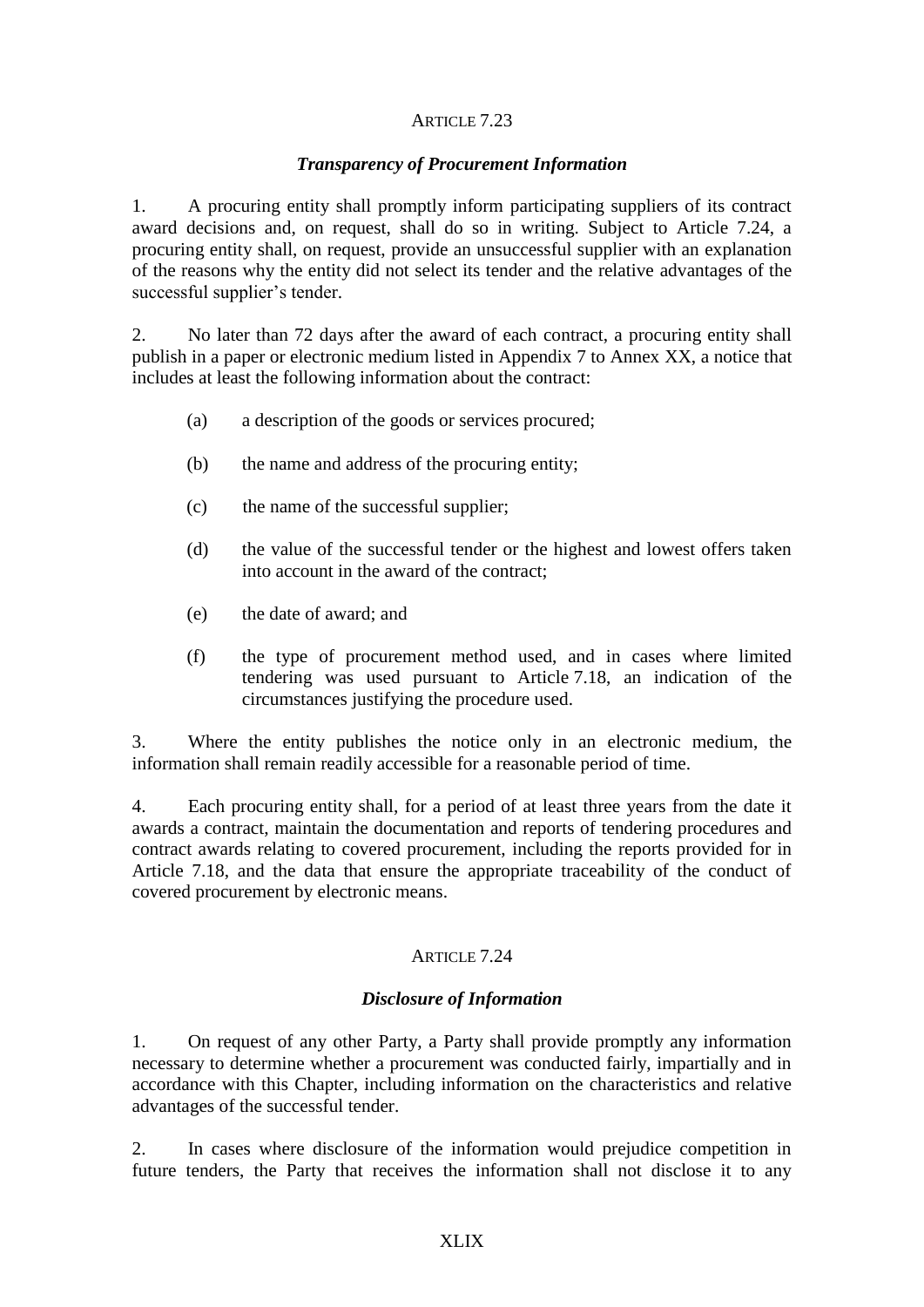supplier, except after consulting with, and obtaining the agreement of, the Party that provided the information.

3. Notwithstanding any other provision of this Chapter, a Party, including its procuring entities, shall not provide to any supplier information that might prejudice fair competition between suppliers.

4. Nothing in this Chapter shall be construed to require a Party, including its procuring entities, authorities, and review bodies, to disclose confidential information under this Chapter where disclosure:

- (a) would impede law enforcement;
- (b) might prejudice fair competition between suppliers;
- (c) would prejudice the legitimate commercial interests of particular persons, including the protection of intellectual property; or
- (d) would otherwise be contrary to the public interest.

# ARTICLE 7.25

# *Domestic Review Procedures for Supplier Challenges*

1. Each Party shall provide a timely, effective, transparent and non-discriminatory administrative or judicial review procedure according to the due process principle through which a supplier may challenge where the supplier does not have a right to challenge directly a breach of this Chapter under the domestic law of a Party, a failure to comply with a Party's measures implementing this Chapter; arising in the context of a covered procurement, in which the supplier has, or has had, an interest. The procedural rules for all challenges shall be in writing and made generally available.

2. Each Party may foresee in its domestic legislation that, in the event of a complaint by a supplier, arising in the context of covered procurement in which the supplier has, or has had, an interest, that there has been a breach or a failure as referred to in paragraph 1, the procuring entity and the supplier are encouraged to seek resolution of the complaint through consultations.

3. Each supplier shall be allowed a sufficient period of time to prepare and submit a challenge, which in no case shall be less than 10 days from the time when the basis of the challenge became known or reasonably should have become known to the supplier.

4. Each Party shall establish or designate at least one impartial administrative or judicial authority that is independent of its procuring entities to receive and review a challenge by a supplier arising in the context of a covered procurement.

5. Where a body other than an authority referred to in paragraph 4 initially reviews a challenge, the Party shall ensure that the supplier may appeal the initial decision to an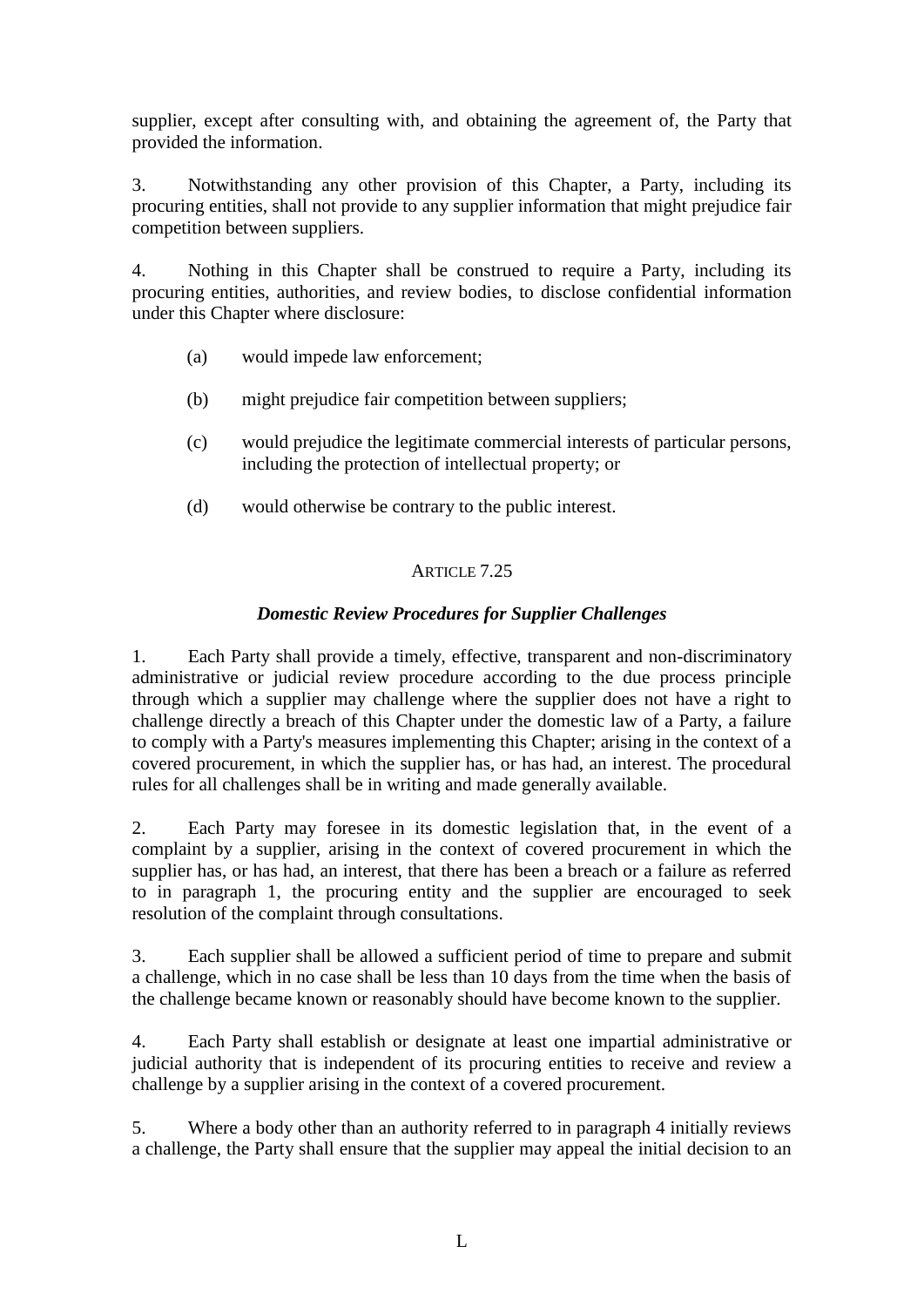impartial administrative or judicial authority that is independent of the procuring entity whose procurement is the subject of the challenge.

6. Each Party shall ensure that a review body that is not a court shall either have its decisions subject to judicial review or have procedures that provide that:

- (a) the procuring entity shall respond in writing to the challenge and disclose all relevant documents to the review body;
- (b) the participants to the proceedings (hereinafter referred to as "participants") shall have the right to be heard prior to a decision of the review body being made on the challenge;
- (c) the participants shall have the right to be represented and accompanied;
- (d) the participants shall have access to all proceedings;
- (e) the participants shall have the right to request that the proceedings take place in public and that witnesses may be presented; and
- (f) the review body shall make its decisions or recommendations in a timely fashion, in writing, and shall include an explanation of the basis for each decision or recommendation.
- 7. Each Party shall adopt or maintain procedures that provide for:
	- (a) rapid interim measures to preserve the supplier's opportunity to participate in the procurement. Such interim measures may result in suspension of the procurement process. The procedures may provide that overriding adverse consequences for the interests concerned, including the public interest, may be taken into account when deciding whether such measures should be applied. Just cause for not acting shall be provided in writing; and
	- (b) where a review body has determined that there has been a breach of this Chapter or a failure as referred to in paragraph 1, corrective action or compensation for the loss or damages suffered, which may be limited to either the costs for the preparation of the tender or the costs relating to the challenge, or both.

# ARTICLE 7.26

# *Modifications and Rectifications to Coverage*

1. A Party may make rectifications of a purely formal nature to its coverage under this Chapter, or minor amendments to its Schedules in Annex XX, provided that it notifies the other Parties in writing and no other Party objects in writing within 45 days following the date of the circulation of the notification. A Party that makes such a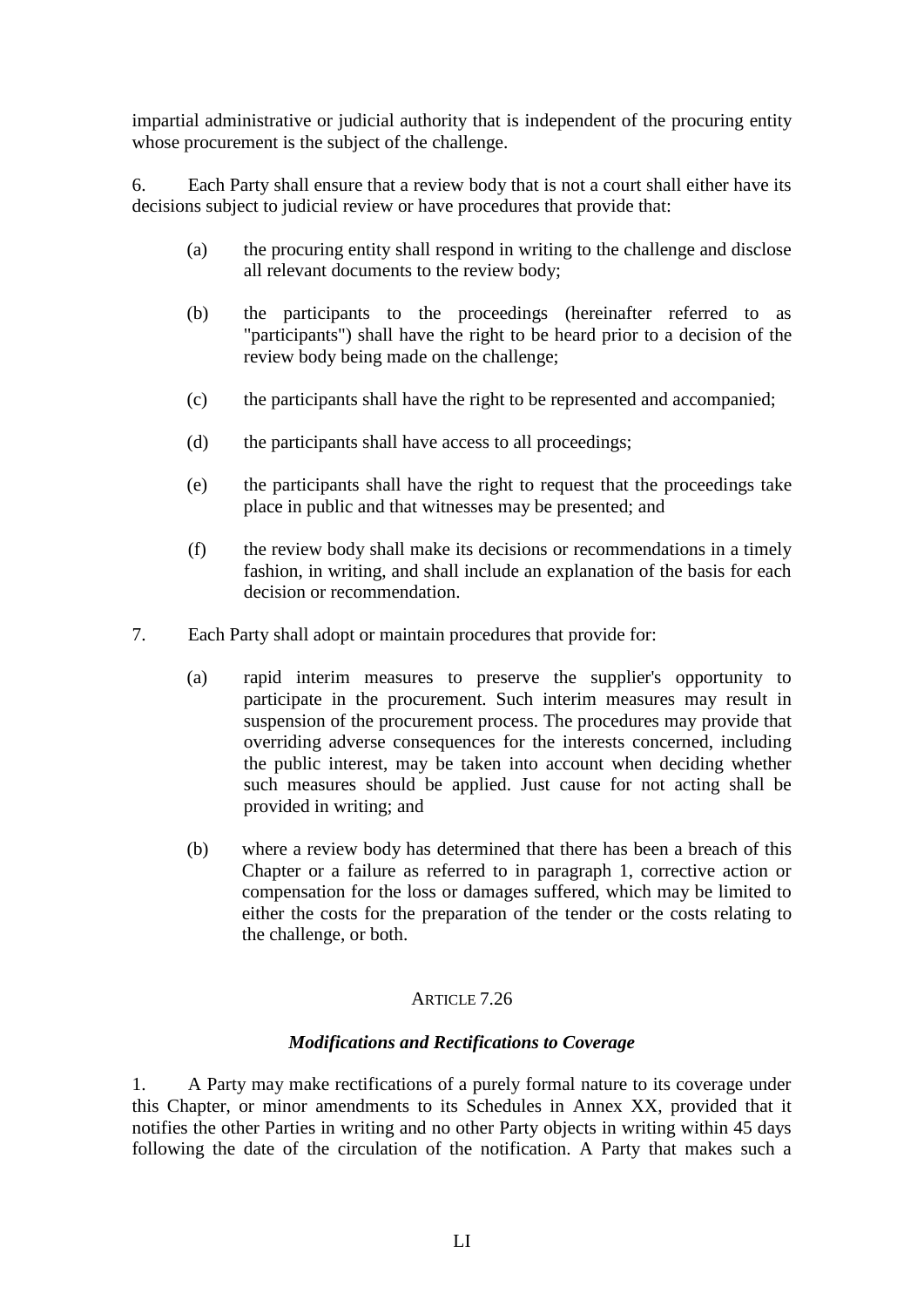rectification or minor amendment need not provide compensatory adjustments to the other Parties.

- 2. A Party may otherwise modify its coverage under this Chapter provided that:
	- (a) it notifies the other Parties in writing and offers at the same time acceptable compensatory adjustments to maintain a level of coverage comparable to that existing prior to the modification, except where provided for in paragraph 3; and
	- (b) no Party objects in writing within 45 days following the date of the circulation of the notification.

3. A Party need not provide compensatory adjustments when the Parties agree that the proposed modification covers a procuring entity over which a Party has effectively eliminated its control or influence. When a Party objects to the assertion that such government control or influence has been effectively eliminated, the objecting Party may request further information or consultations with a view to clarifying the nature of any government control or influence and reaching agreement on the procuring entity's continued coverage under this Chapter.

# ARTICLE 7.27

## *Cooperation*

1. The Parties recognise the importance of cooperation with a view to achieving a better understanding of their respective government procurement systems, as well as a better access to their respective markets, in particular for small business suppliers.

2. According to Chapter 10, the Parties shall endeavour to cooperate in matters such as:

- (a) development and use of electronic communications in government procurement systems; and
- (b) exchange of experiences and information, such as regulatory frameworks, best practices and statistics.

### ARTICLE 7.28

### *Further Negotiations*

In case a Party offers a third party, in the future, additional advantages with respect to its respective government procurement market access coverage agreed under this Chapter, it shall agree, upon request of any other Party, to enter into negotiations with a view to extending coverage under this Chapter on a reciprocal basis.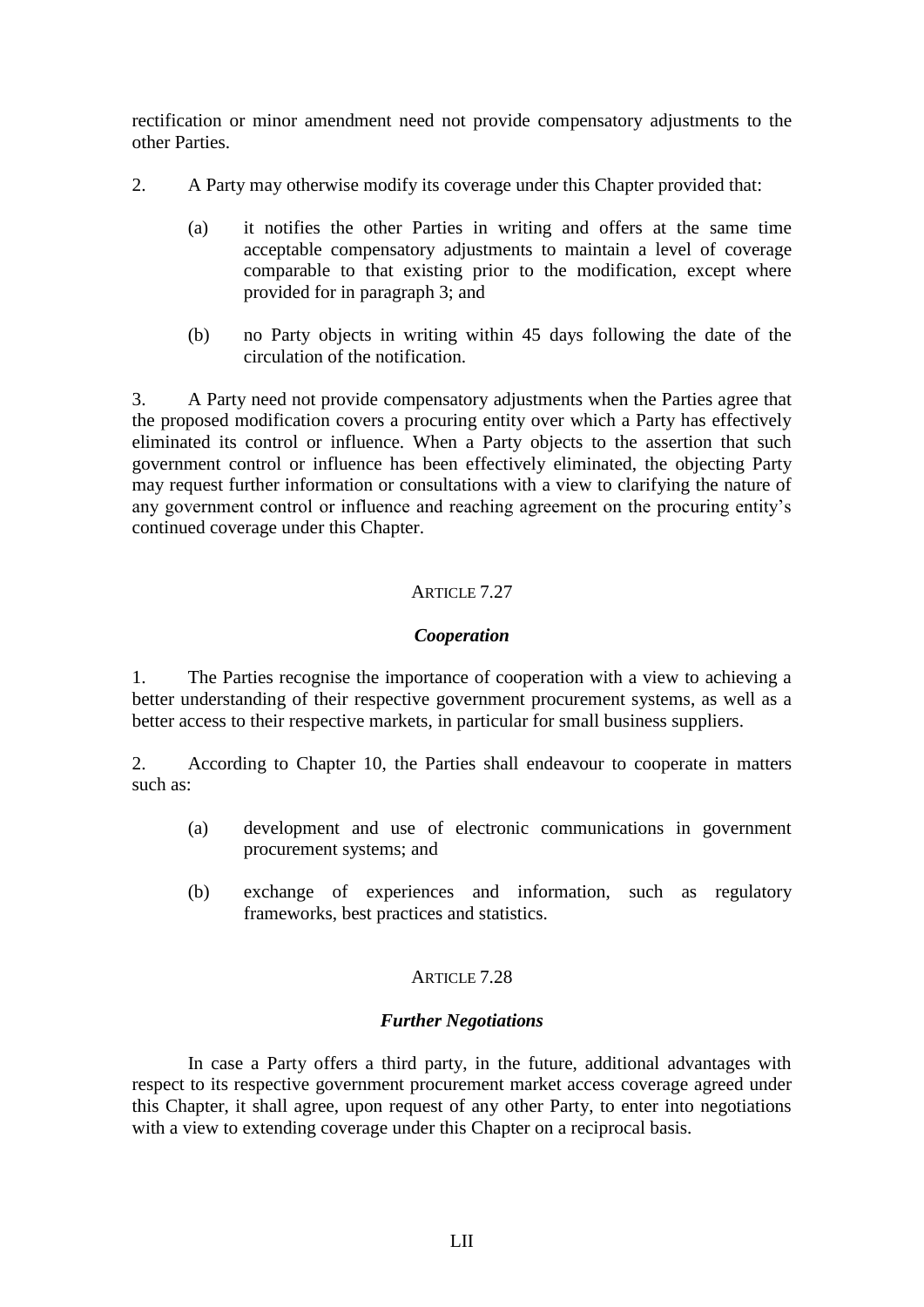## **CHAPTER 8**

## **COMPETITION**

### ARTICLE 8.1

#### *Anti-competitive Practices*

1. The following practices of undertakings are incompatible with the proper functioning of this Agreement in so far as they may affect trade between the Parties:

- (a) agreements between undertakings, decisions by associations of undertakings and concerted practices between enterprises which have as their object or effect the prevention, restriction or distortion of competition;
- (b) abuse by one or more undertakings of a dominant position  $11$  in the territory of a Party as a whole or in a substantial part thereof.

2. Subject to their domestic laws, the provisions of paragraph 1 shall also apply to the activities of public undertakings, and undertakings to which the Parties grant special or exclusive rights, in so far as the application of these provisions does not obstruct the performance, in law or in fact, of the particular public tasks assigned to them.

3. Rights and obligations under this Chapter shall only apply between the Parties.

4. In order to fulfil the obligations of this Chapter, if at the moment of entry into force of this Agreement a Party has not yet adopted competition legislation or designated a competent authority, it shall do so within a period of three years.

# ARTICLE 8.2

### *Cooperation*

1. Subject to their domestic laws, the Parties involved shall cooperate in their dealings with anticompetitive practices as outlined in Article 8.1, with the aim of putting an end to such practices.

2. Cooperation may include the exchange of pertinent information that is available to the Parties. No Party shall be required to disclose information that is confidential according to its laws.

 $\overline{11}$ 

<sup>11</sup> The term "dominant position" may be referred to as an undertaking able to operate independently from its competitors or customers, or alternatively as a substantial market power or as a notable market participation, as specified in the Central American States' respective competition laws.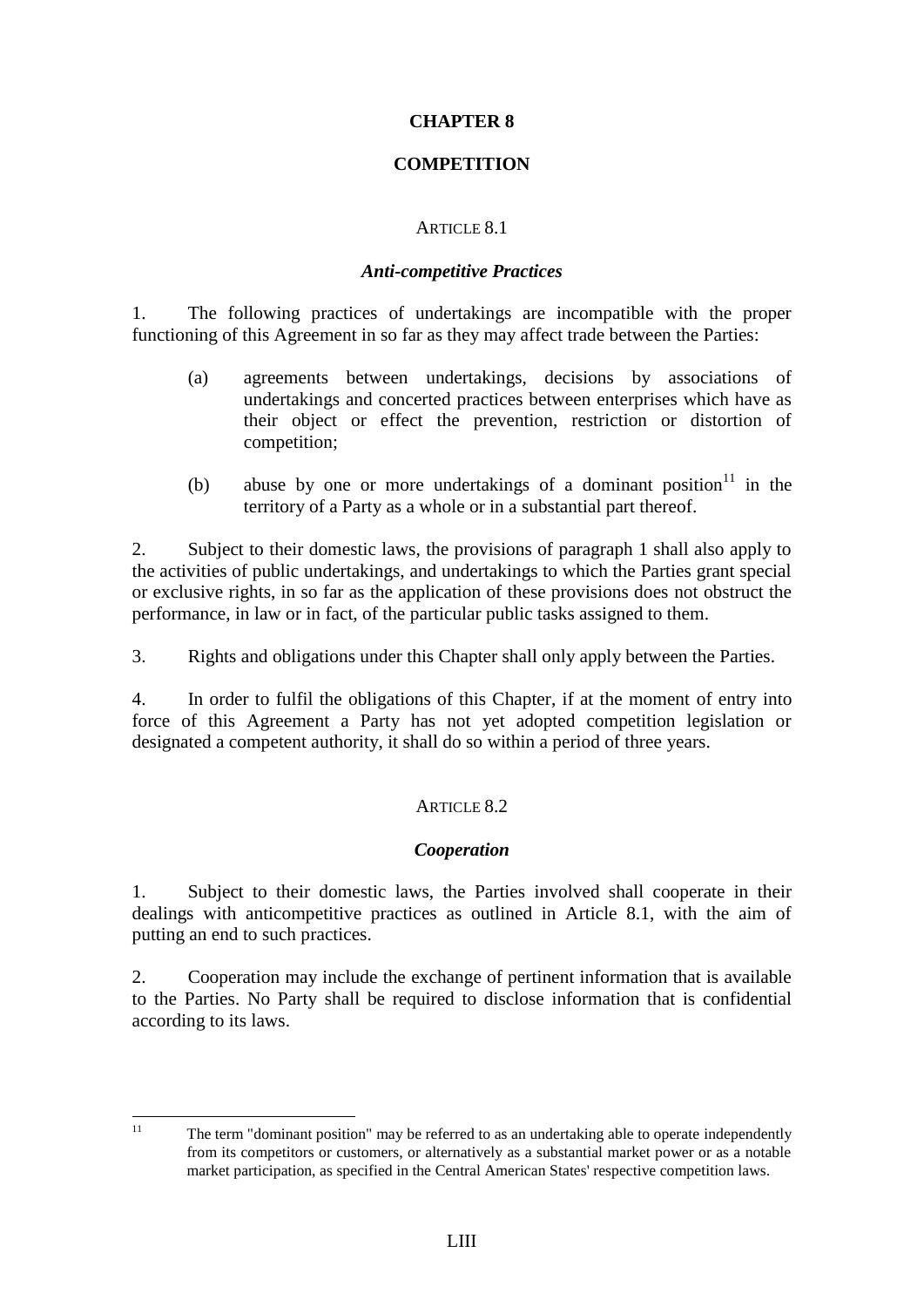#### ARTICLE 8.3

#### *Consultations*

To foster understanding between the Parties or to address any matter arising under this Chapter, a Party may request consultations within the Joint Committee. This request shall indicate the reasons for the consultations. Consultations shall be held promptly with a view to reaching a conclusion consistent with this Chapter. The Parties concerned shall give to the Joint Committee all the support and information needed. No Party shall be required to disclose information that is confidential according to its laws.

## ARTICLE 8.4

#### *Dispute Settlement*

No Party may have recourse to dispute settlement under Chapter 12 for any matter arising under this Chapter.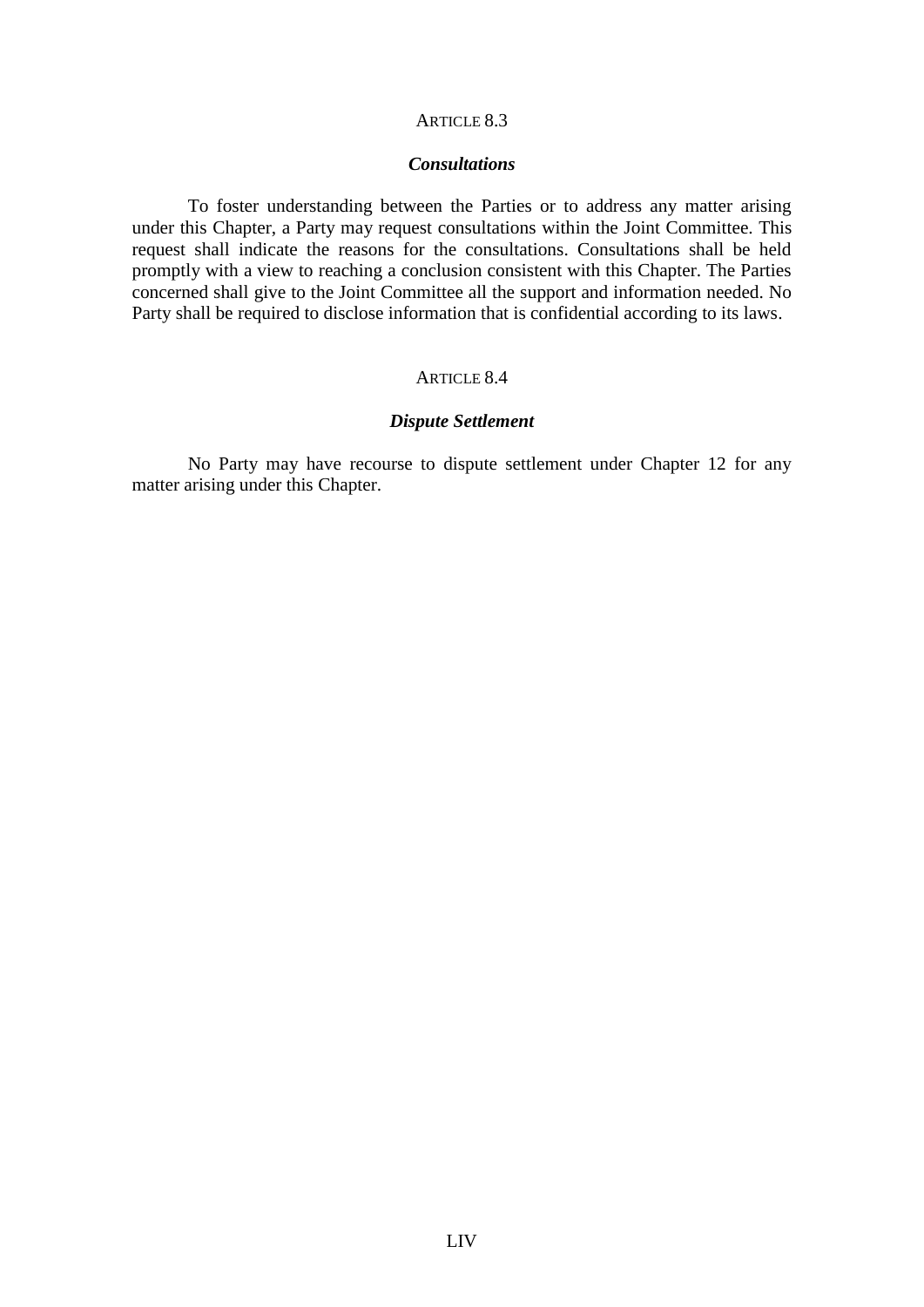#### **CHAPTER 9**

#### **TRADE AND SUSTAINABLE DEVELOPMENT**

#### ARTICLE 9.1

#### *Context and Objectives*

1. The Parties recall the Declaration of the United Nations Conference on the Human Environment of 1972, the Rio Declaration on Environment and Development of 1992, Agenda 21 on Environment and Development of 1992, the ILO Declaration on Fundamental Principles and Rights at Work and its Follow-up of 1998, the Johannesburg Plan of Implementation on Sustainable Development of 2002 and the Ministerial Declaration of the UN Economic and Social Council on Full Employment and Decent Work of 2006 and the ILO Declaration on Social Justice for a Fair Globalization of 2008.

2. The Parties recognise that economic development, social development and environmental protection are interdependent and mutually supportive components of sustainable development. They underline the benefit of cooperation on trade-related labour and environmental issues as part of a global approach to trade and sustainable development.

3. The Parties agree that this Chapter embodies a cooperative approach based on common values and interests, taking into account the differences in their levels of development as appropriate and the respect of their current and future needs and aspirations.

4. The Parties reaffirm their commitment to promote the development of international trade in such a way as to contribute to the objective of sustainable development and to ensure that this objective is integrated and reflected in the Parties' trade relationship.

#### ARTICLE 9.2

#### *Scope*

Except as otherwise provided for in this Chapter, this Chapter applies to measures adopted or maintained by the Parties affecting trade-related and investmentrelated aspects of labour and environmental issues.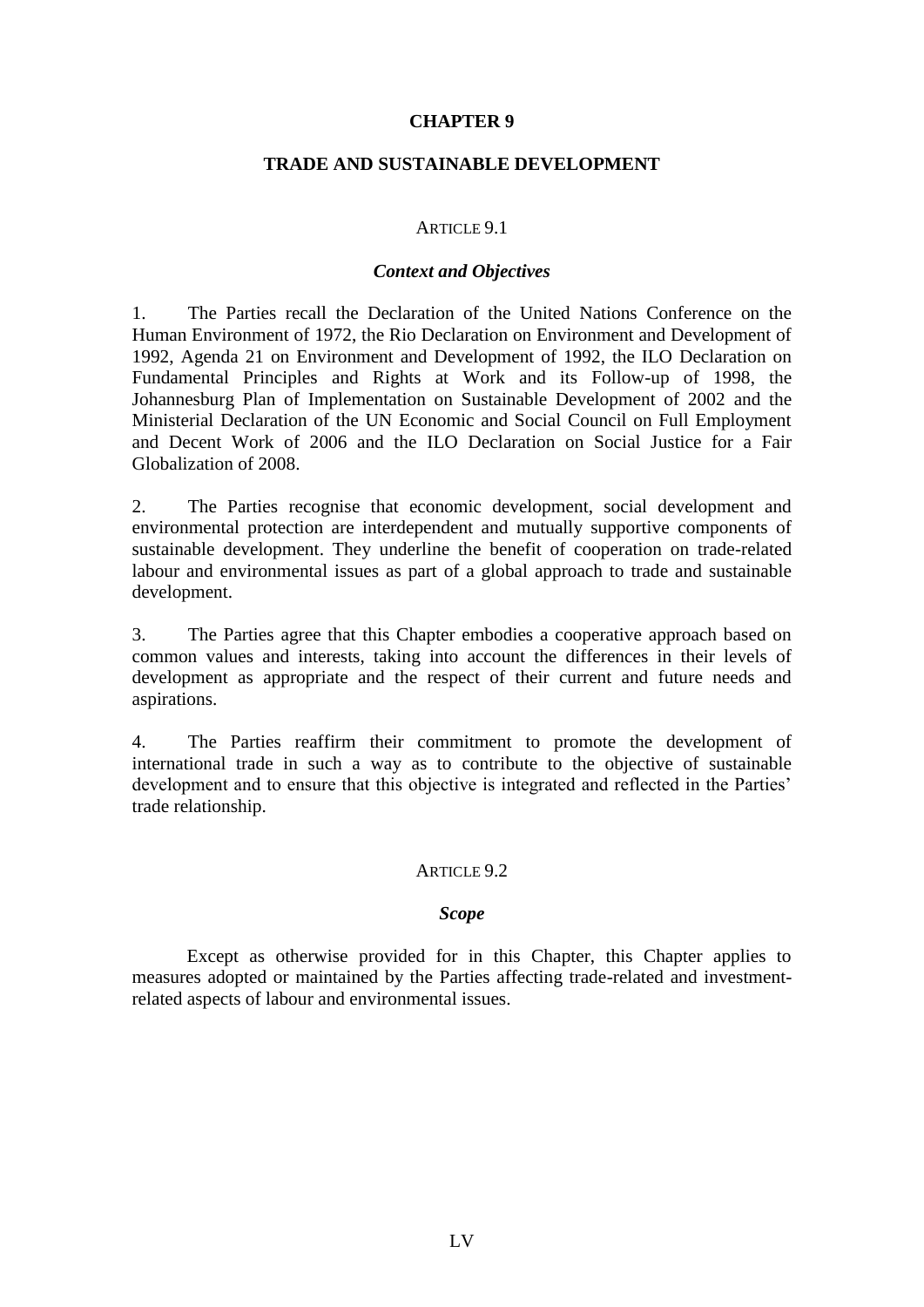## *Right to Regulate and Levels of Protection*

1. The Parties recognise the right of each Party to establish its own levels of environmental and labour protection, and to adopt or modify accordingly its relevant laws and policies in a manner consistent with their respective Constitutions, and the provisions of this Agreement, in order to set their own sustainable development priorities.

2. Each Party shall seek to ensure that its laws, policies and practices provide for and encourage high levels of environmental and labour protection, appropriate to its social, environmental and economic conditions and consistent with the internationally recognised standards, principles and agreements referred to in Articles 9.5 and 9.6, and shall strive to improve the levels of protection provided for in those laws and policies.

3**.** The Parties recognise the importance, when preparing and implementing measures related to the environment and labour conditions that affect trade and investment between them, of taking account of scientific and technical information, and relevant international standards, guidelines and recommendations.

## ARTICLE 9.4

# *Upholding Levels of Protection*

1. A Party shall not fail to effectively enforce its environmental and labour laws, regulations or standards in a manner affecting trade or investment between the Parties.

- 2. Subject to Article 9.3:
	- (a) the Parties recognise that it is inappropriate to weaken or reduce the levels of environmental or labour protection provided by its laws, regulations or standards with the sole intention to encourage investment from another Party or to seek or to enhance a competitive trade advantage of producers or service providers operating in its territory; or
	- (b) a Party shall not waive or otherwise derogate from, or offer to waive or otherwise derogate from such environmental or labour laws, regulations or standards in order to encourage investment from another Party or to seek or to enhance a competitive trade advantage of producers or service providers operating in its territory.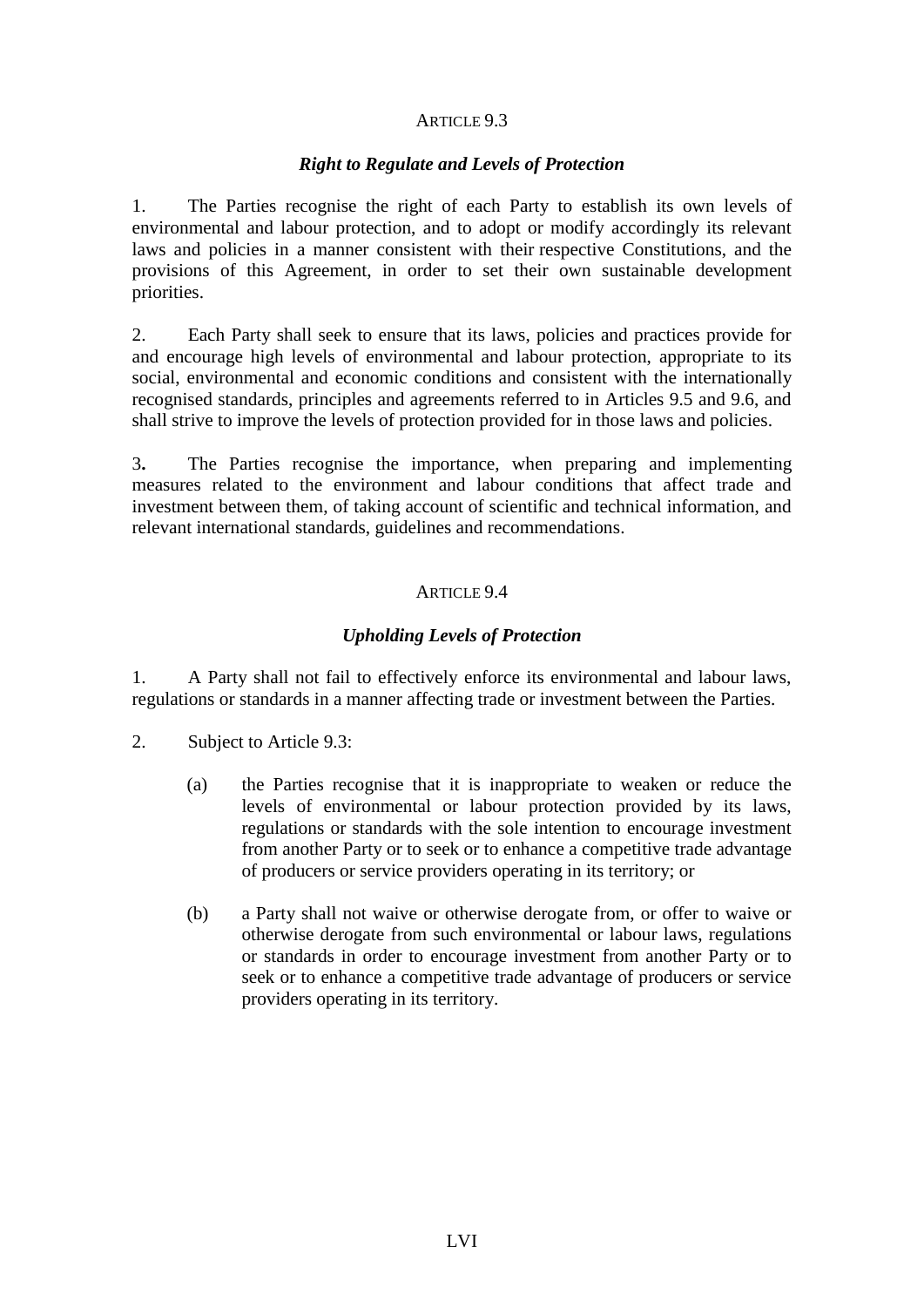### *International Labour Standards and Agreements*

1. The Parties, in accordance with their obligations as members of the ILO, reaffirm their commitments to respect, promote and realise, the principles concerning the fundamental rights, contained in the ILO Declaration on Fundamental Principles and Rights at Work and its Follow-up adopted by the International Labour Conference at its  $86<sup>th</sup>$  Session in 1998, namely:

- (a) freedom of association and the effective recognition of the right to collective bargaining;
- (b) elimination of all forms of forced or compulsory labour;
- (c) effective abolition of child labour; and
- (d) elimination of discrimination in respect of employment and occupation.

2. The Parties reaffirm their commitment, under the Ministerial Declaration of the UN Economic and Social Council on Full Employment and Decent Work of 2006, to recognising full and productive employment and decent work for all as a key element of sustainable development for all countries and as a priority objective of international cooperation and to promoting the development of international trade in a way that is conducive to full and productive employment and decent work for all.

3. The Parties recall the obligations as members of the ILO to effectively implement, in accordance with the ILO Declaration on Fundamental Principles and Rights at Work of 1998, the ILO Fundamental Conventions which they have ratified and to make continued and sustained efforts towards ratifying the fundamental ILO Conventions. The Parties will exchange information on the respective situation and advancements as regards the other ILO Conventions.

4. The violation of fundamental principles and rights at work shall not be invoked or otherwise used as a legitimate comparative advantage. Labour standards shall not be used for protectionist trade purposes.

# ARTICLE 9.6

# *Multilateral Environmental Agreements and Environmental Principles*

The Parties reaffirm their commitment to the effective implementation in their laws and practices of the multilateral environmental agreements to which they are party. The Parties also reaffirm their adherence to environmental principles reflected in the international instruments referred to in Article 9.1.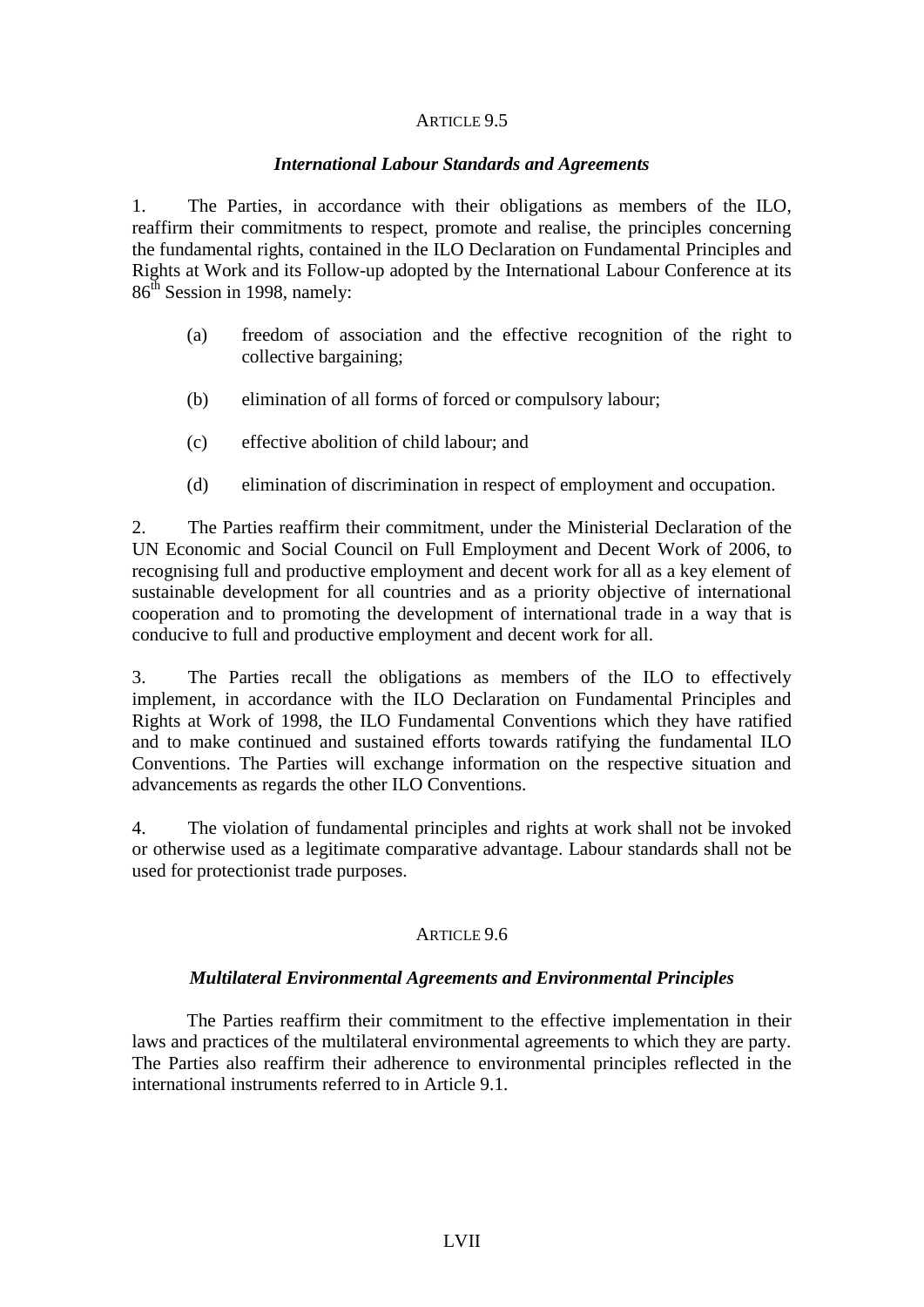## *Promotion of Trade and Investment Favouring Sustainable Development*

1. The Parties shall strive to facilitate and promote foreign investment, trade in and dissemination of goods and services beneficial to sustainable development, including:

- (a) environmental technologies, sustainable renewable energy, organic production, energy efficient and eco-labelled goods and services, including through addressing related non-tariff barriers;
- (b) goods and services that are the subject of schemes such as fair and ethical trade.

2. The Parties shall endeavour to facilitate and promote the development of practices and programmes aiming at fostering appropriate economic returns from the conservation and sustainable use of the environment, such as ecotourism.

3. To this end, the Parties agree to exchange views and may consider, jointly or bilaterally, cooperation in this area.

4. The Parties shall encourage corporate social responsibility, as well as cooperation between enterprises in relation to goods, services and technologies that contribute to sustainable development and are beneficial to the environment.

# ARTICLE 9.8

### *Trade in Forest-Based Products*

1. In order to promote the sustainable management of forest resources and thereby, *inter alia*, reduce greenhouse emissions from deforestation and degradation of natural forests related to activities beyond the forest sector, the Parties commit to work together in the relevant multilateral *fora* in which they participate to improve forest law enforcement and governance and to promote trade in legal and sustainable forest-based products.

2. Useful instruments to achieve this objective may include, *inter alia*, effective use of Convention on International Trade in Endangered Species of Wild Fauna and Flora ("CITES") with regard to endangered timber species; certification schemes for sustainably harvested forest products; regional or bilateral Forest Law Enforcement Governance and Trade ("FLEGT") Voluntary Partnership Agreements.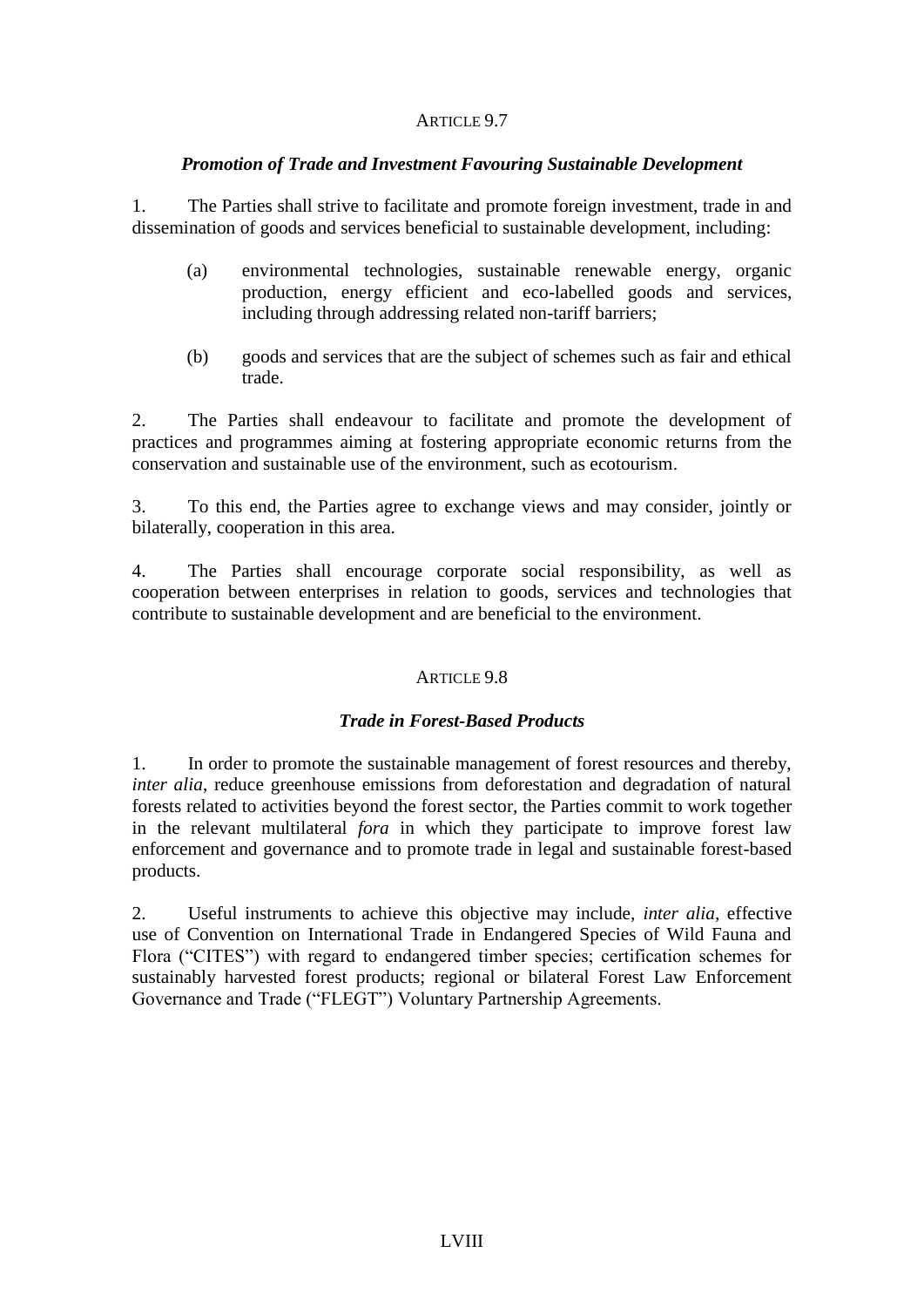#### *Cooperation in International Fora*

The Parties shall strive to strengthen their cooperation on trade and investment related labour and environmental issues of mutual interest in relevant bilateral, regional and multilateral *fora* in which they participate.

#### ARTICLE 9.10

#### *Implementation and Consultations*

1. The Parties shall designate the administrative entities which shall serve as contact points for the purpose of implementing this Chapter.

2. The Parties shall cooperate, through the contact points referred to in paragraph 1, regarding any matter arising under this Chapter. Cooperation may include the exchange of pertinent information that is available to the Parties. No Party shall be required to disclose information that is confidential according to its legislation.

3. To foster understanding between the Parties, or to address any matter arising under this Chapter, or if a Party considers that a measure of another Party does not comply with the obligations under this Chapter, a Party may request consultations within the Joint Committee. This request shall indicate the reasons for the consultations. Consultations shall be held promptly with a view to reaching a conclusion consistent with the objectives set forth in this Chapter. The Parties concerned shall give to the Joint Committee all the support and information needed.

4. No Party may have recourse to dispute settlement under Chapter 12 for any matter arising under this Chapter.

#### ARTICLE 9.11

#### *Review*

The Parties shall periodically review in the Joint Committee progress achieved in pursuing the objectives set out in this Chapter and consider future relevant international developments in order to further promote these objectives.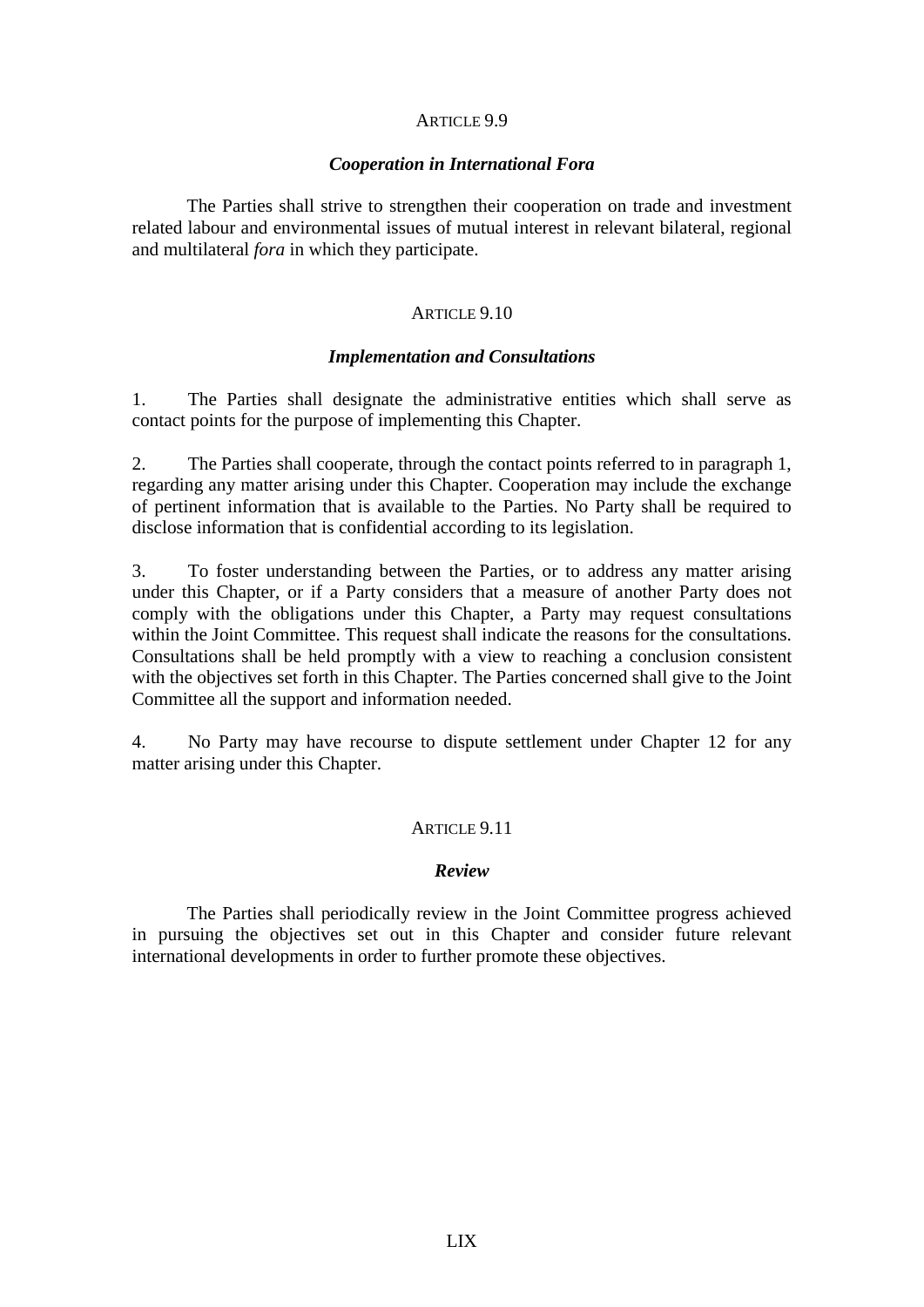## **CHAPTER 10**

# **COOPERATION**

### ARTICLE 10.1

### *Objectives and Scope*

1. The Parties declare their readiness to foster trade, economic cooperation and technology transfer in order to facilitate the implementation of the overall objectives of this Agreement, in particular to enhance trading and investment opportunities arising from this Agreement and contribute to sustainable development.

2. The provisions set out in this Chapter shall have a cooperative nature and shall not be subject to dispute settlement under Chapter 12 of this Agreement.

## ARTICLE 10.2

## *Methods and Means*

1. Cooperation and technical assistance provided by the EFTA States for the implementation of this Chapter shall be carried out through programmes administered by the EFTA Secretariat.

2. Parties shall cooperate with the objective of identifying and employing the most effective methods and means for the implementation of this Chapter. To this end they may coordinate efforts with relevant international organisations.

3. Sustainable development shall be integrated and reflected in the implementation of cooperation, assistance and technology transfer in the various sectors to which it is relevant.

4. Means of cooperation and assistance may include:

- (a) exchange of information, technology transfer and training;
- (b) implementation of joint actions such as seminars and workshops; and
- (c) technical and administrative assistance.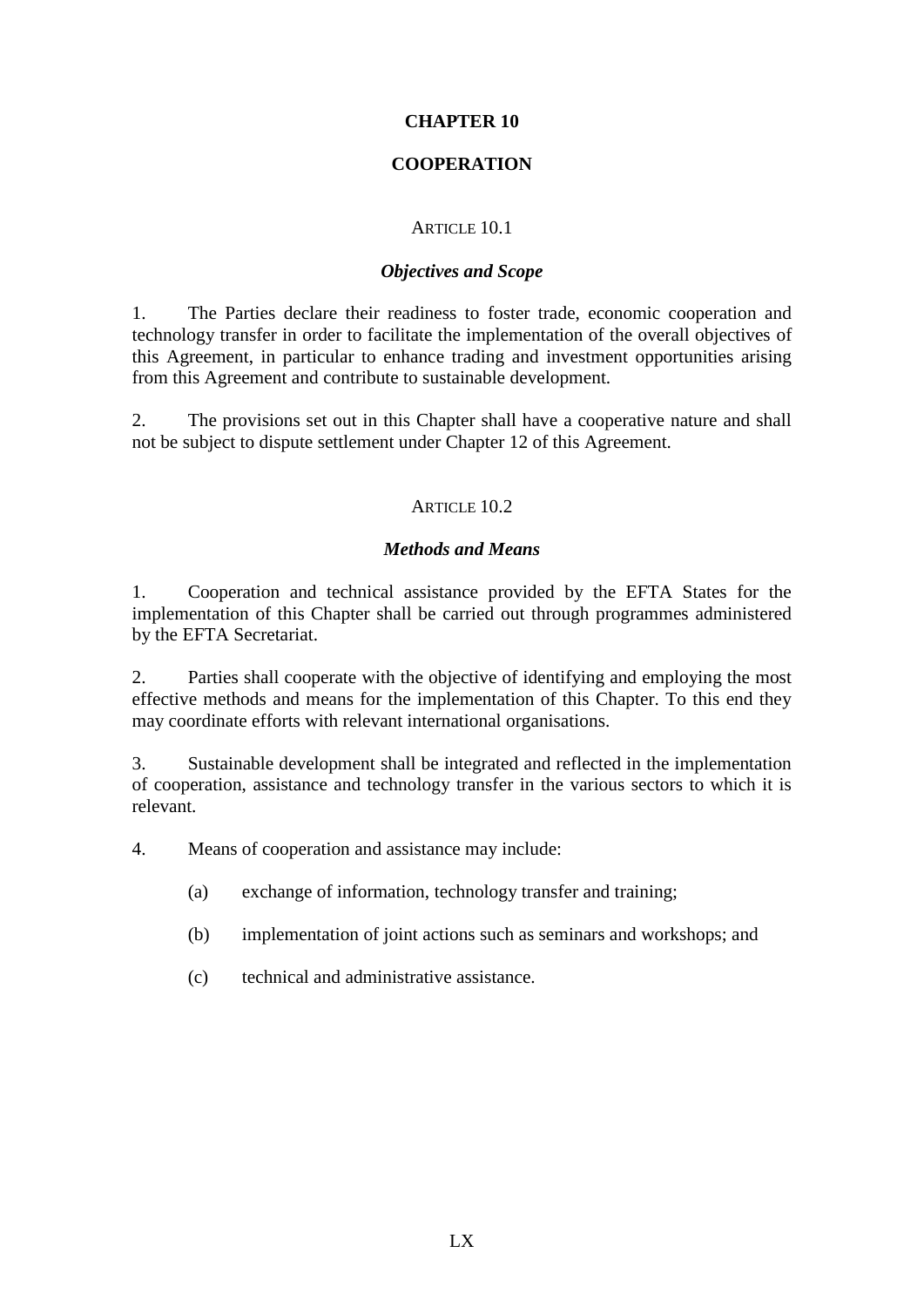#### ARTICLE 10.3

#### *Fields of Cooperation*

Cooperation, assistance and technology transfer may cover any fields jointly identified by the Parties that may serve to enhance the Parties' and their economic operators' capacities to benefit from increased international trade and investment, including in particular:

- (a) promotion and facilitation of exports of goods and services to the other Parties, and promotion of market opportunities;
- (b) customs and origin matters, including vocational training in the customs field;
- (c) technical regulations and sanitary and phytosanitary measures, including standardisation and certification;
- (d) regulatory assistance and implementation of laws in areas such as intellectual property and public procurement; and
- (e) regulatory assistance and implementation of laws concerning trade related aspects of labour and environmental issues, including institutional capacity of labour and environmental administrations.

#### ARTICLE 10.4

#### *Contact Points*

The Parties shall exchange names and addresses of designated contact points for matters pertaining to cooperation.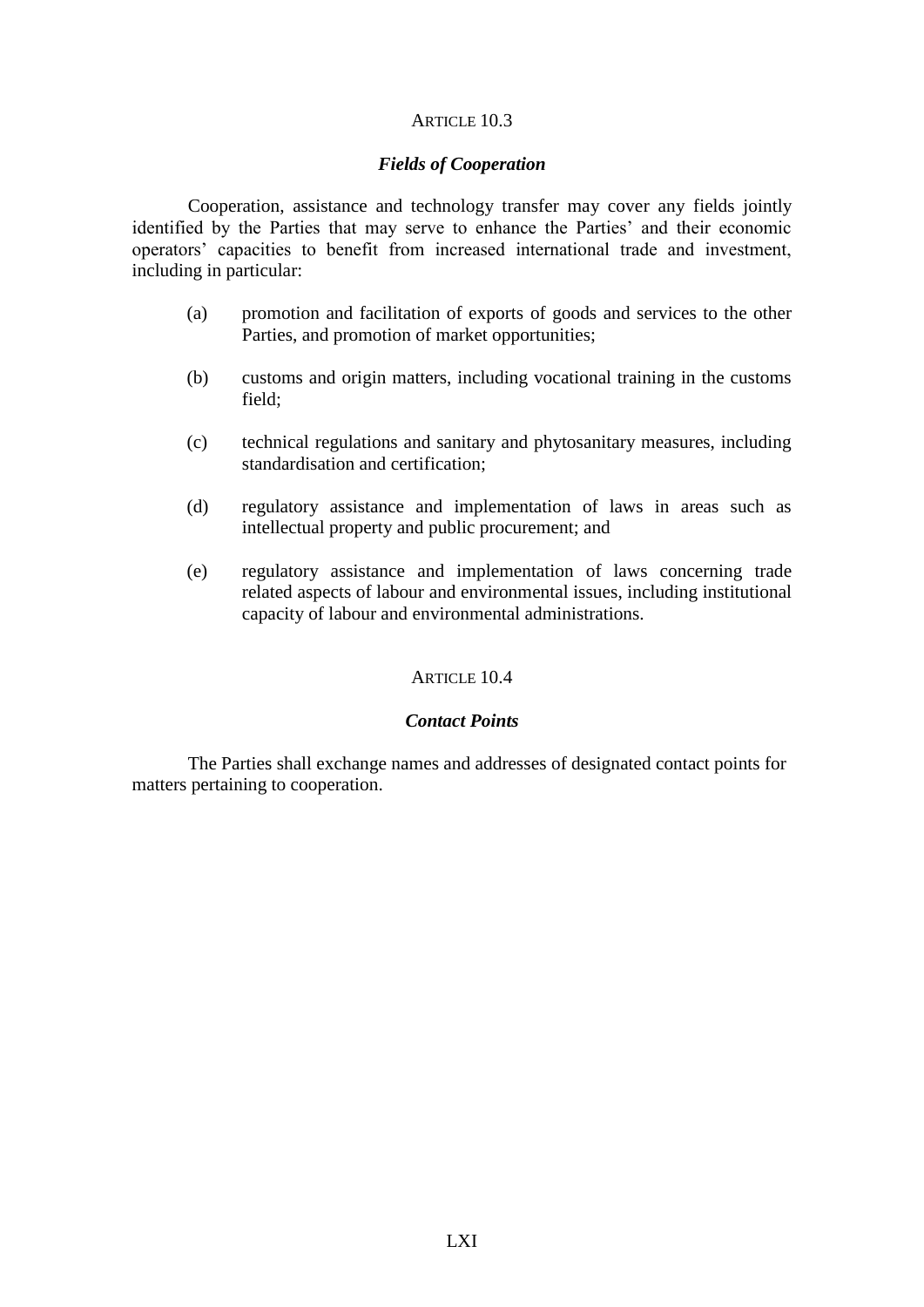#### **CHAPTER 11**

#### **INSTITUTIONAL PROVISIONS**

#### ARTICLE 11.1

#### *Joint Committee*

1. The Parties hereby establish the EFTA-Central America Joint Committee (hereinafter referred to as the "Joint Committee") comprising representatives of each Party at the ministerial level with responsibility for trade-related matters, in accordance with the Parties' respective legal frames, their designees or at a senior official level selected for this purpose.

- 2. The Joint Committee shall:
	- (a) supervise and review the implementation of this Agreement;
	- (b) keep under review the possibility of further removal of barriers to trade and other restrictive measures concerning trade between the EFTA States and the Central American States;
	- (c) oversee the further elaboration of this Agreement;
	- (d) supervise the work of all sub-committees and working groups established under this Agreement;
	- (e) seek to resolve disputes that may arise regarding the interpretation or application of this Agreement;
	- (f) establish its own rules of procedure; and
	- (g) consider any other matter that may affect the operation of this Agreement.
- 3. The Joint Committee may:
	- (a) modify, in fulfilment of the Agreement's objectives: Appendices 1-5 to Annex I, Annexes III, IV, V, IX, X, XI, XII, XIII, XIV, Annexes XV, XVI, XVIII, and Annex XX;
	- (b) modify Annexes I, VII and VIII subject to the fulfilment of the internal legal requirements of each Party; and
	- (c) except as otherwise provided for in this Article, consider and propose to the Parties any amendments to the rights and obligations under this Agreement, including new annexes and appendices to all Chapters of this Agreement, subject to the fulfilment of the internal legal requirements of each Party.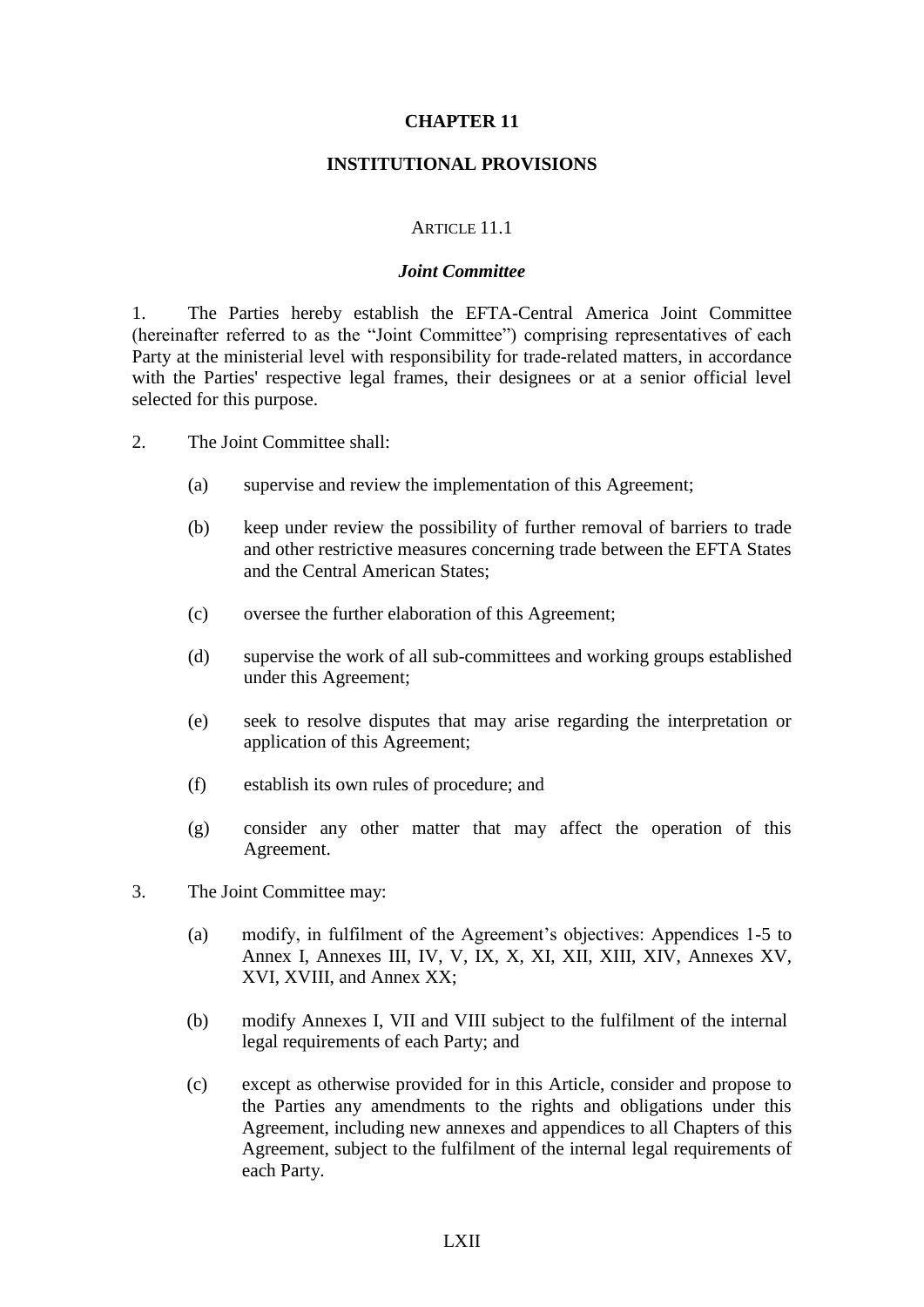4. Each Party shall implement, in accordance with its applicable legal procedures, any modification referred to in paragraph 3(a) within such period as the Joint Committee decides.<sup>12</sup>

5. The Joint Committee may decide to set up such sub-committees and working groups as it considers necessary to assist it in accomplishing its tasks. Except where otherwise provided for in this Agreement, the sub-committees and working groups shall work under a mandate established by the Joint Committee.

6. The Joint Committee may take decisions as provided for in this Agreement. On other matters the Joint Committee may make recommendations.

7. The Joint Committee shall take decisions and make recommendations by consensus. The Joint Committee can also adopt decisions and make recommendations regarding issues related only to one or more Central American States and one or more EFTA States. The vote shall in such cases only be taken among the Parties concerned. Decisions or recommendations adopted by the Joint Committee in accordance with this paragraph, shall only apply to those Parties that adopted the decision or recommendation.

8. The Joint Committee shall meet within one year of the entry into force of this Agreement. Thereafter, it shall meet whenever necessary but normally every two years. Its meetings shall be chaired jointly by one of the EFTA States and by one of the Central American States. Unless otherwise decided by the Parties, sessions of the Joint Committee shall be held alternatively in the territory of an EFTA State and a Central American State, or by any technological means available.

9. Each Party may request at any time, through a notice in writing to the other Parties, that a special meeting of the Joint Committee be held. Such a meeting shall take place within 30 days of receipt of the request, unless the Parties agree otherwise.

10. The Joint Committee shall establish in its decisions the appropriate provisions for its entry into force. If the domestic legislation of a Party so permits and if decided by the Joint Committee, said Party may apply a decision of the Joint Committee provisionally until such decision enters into force for that Party.

# ARTICLE 11.2

# **Contact Points**

1. Each Party shall designate, within 60 days of the date of entry into force of this Agreement, a contact point to facilitate communication between the Parties.

2. On the request of the other Party, the contact point shall identify the office or official responsible for the matter and assist, as necessary, in facilitating communication with the requesting Party.

 $12<sup>12</sup>$ 

In the case of Costa Rica, Annex XXI applies.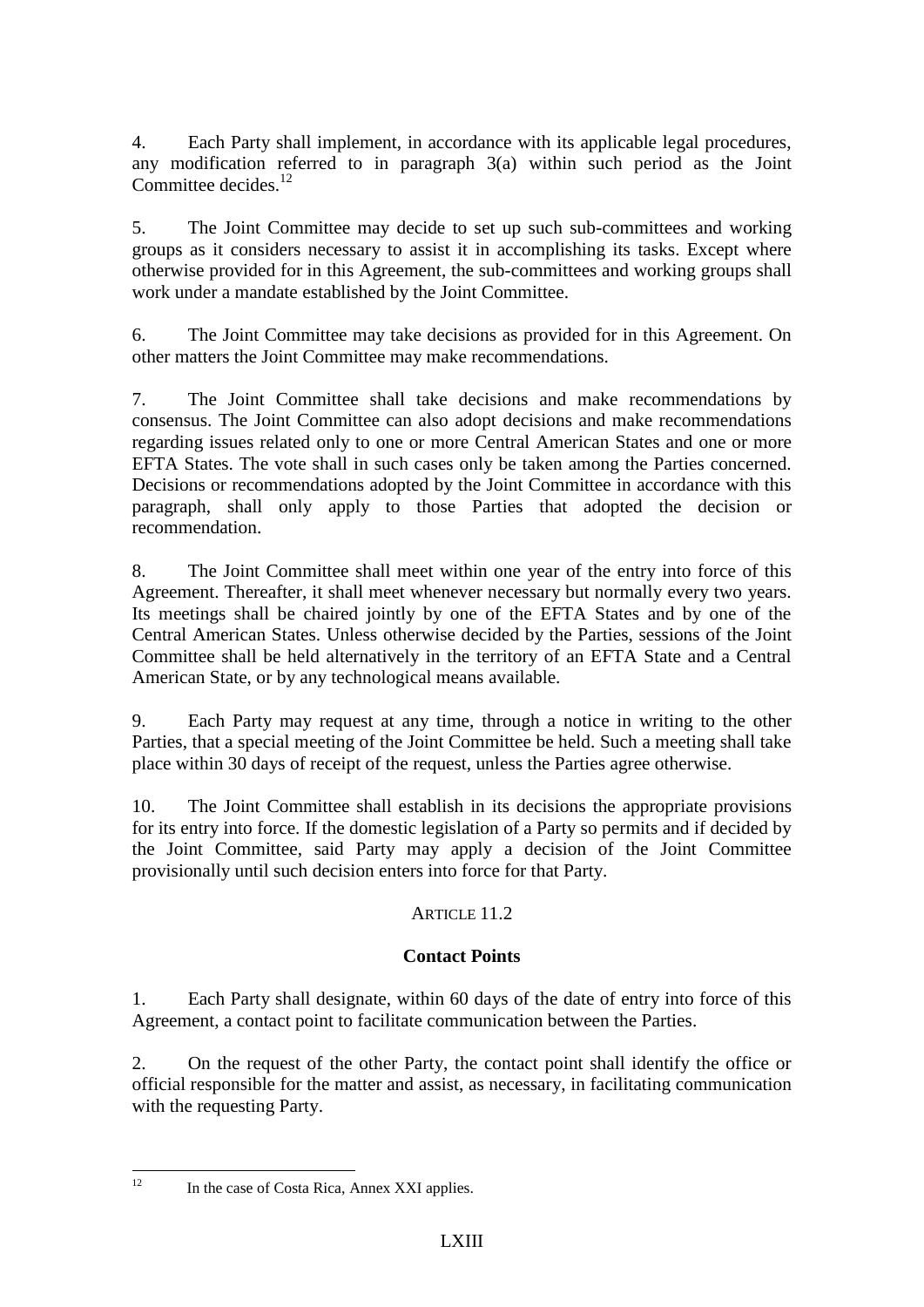# **CHAPTER 12**

# **DISPUTE SETTLEMENT**

## ARTICLE 12.1

## *Scope and Coverage*

1. Unless otherwise specified in this Agreement, the provisions of this Chapter shall apply with respect to the avoidance or settlement of any disputes concerning the interpretation or application of this Agreement.

2. Disputes regarding the same matter arising under both this Agreement and the WTO Agreement may be settled in either *forum* at the discretion of the complaining Party.<sup>13</sup> The *forum* thus selected shall be used to the exclusion of the other.

3. For the purposes of paragraph 2, dispute settlement procedures under the WTO Agreement are deemed to be selected by a Party's request for the establishment of a panel under Article 6 of the WTO Understanding on Rules and Procedures Governing the Settlement of Disputes, whereas dispute settlement procedures under this Agreement are deemed to be selected upon a request for arbitration pursuant to paragraph 1 of Article 12.4.

4. Before a Party initiates dispute settlement proceedings under the WTO Agreement against another Party, that Party shall notify in writing all other Parties of its intention.

### ARTICLE 12.2

# *Good Offices, Conciliation or Mediation*

1. Good offices, conciliation and mediation are procedures that are undertaken voluntarily if the Parties so agree. They may begin and be terminated at any time. They may continue while proceedings of an arbitration panel established in accordance with this Chapter are in progress.

2. Proceedings involving good offices, conciliation and mediation shall be confidential and without prejudice to the Parties' rights in any further proceedings.

 $13$ 

<sup>13</sup> For the purposes of this Chapter, the terms "Party", "party to the dispute", "complaining Party" and "Party complained against" can denote one or more Parties.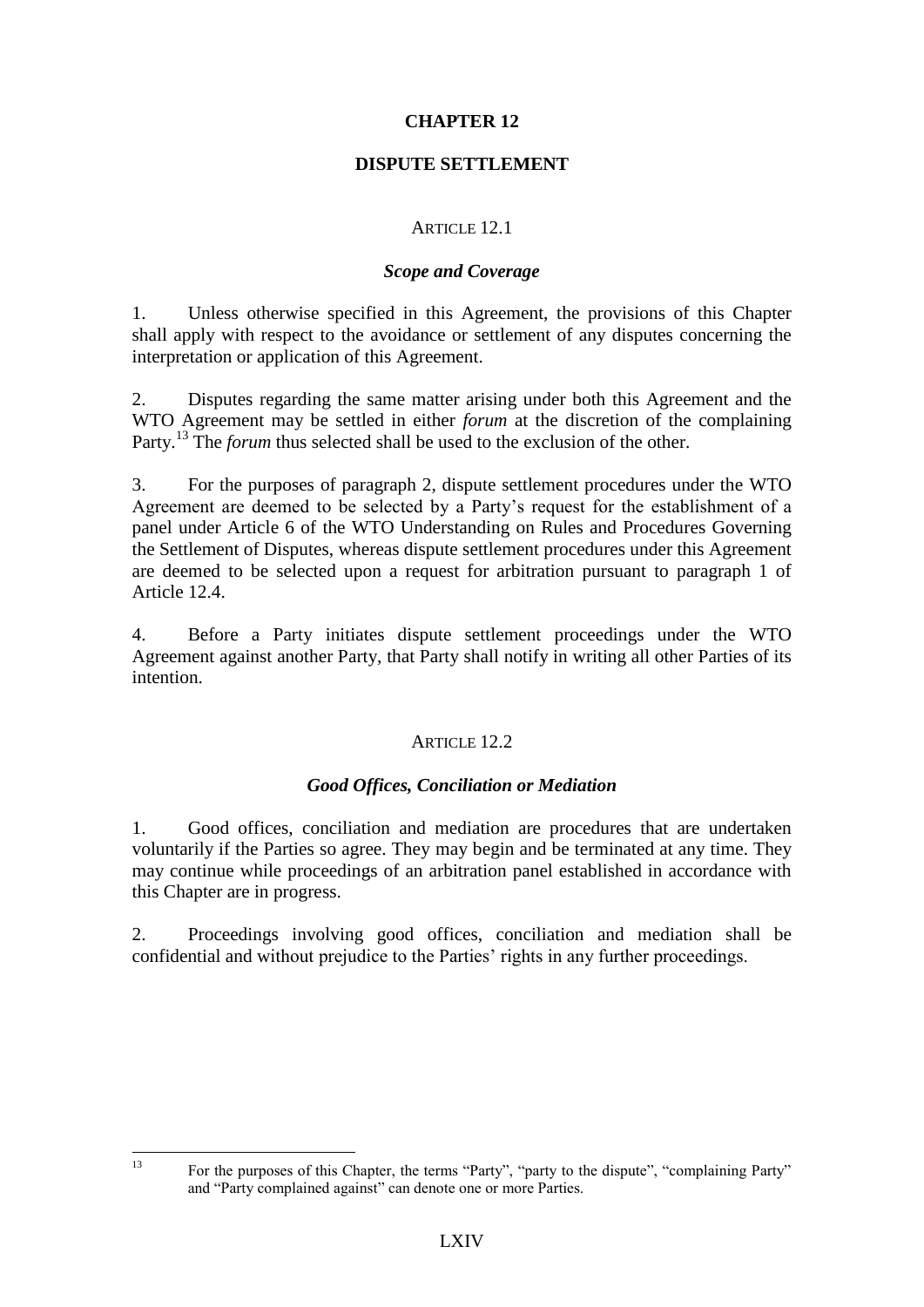## ARTICLE 12.3

### *Consultations*

1. The Parties shall at all times endeavour to agree on the interpretation and application of this Agreement, and shall make every attempt through cooperation and consultations to reach a mutually satisfactory solution of any matter raised in accordance with this Article.

2. A Party may request in writing consultations with another Party if it considers that a measure or other matter is inconsistent with this Agreement, and shall set out the reasons for the request, including identification of the measure or other matter at issue and an indication of the legal basis for the complaint. The Party requesting consultations shall at the same time notify the other Parties in writing of the request. The Party to which the request is made shall reply to the request within 10 days from the date of receipt.

3. Consultations shall commence within 30 days from the date of receipt of the request for consultations. Consultations on urgent matters, including those on perishable goods, shall commence within 15 days from the date of receipt of the request for consultations. If the Party to which the request is made does not reply within 10 days or does not enter into consultations within 30 days from the date of receipt of the request for consultations, or within 15 days for urgent matters, the Party making the request is entitled to request the establishment of an arbitration panel in accordance with Article 12.4.

4. A Party that considers to have a substantial trade interest in the matter may participate in the consultations on delivery of written notice to the other Parties within seven days of the date of receipt of the request for consultations. The Party shall include in its notice an explanation of its substantial trade interest in the matter.

5. The parties to the dispute shall provide sufficient information to enable a full examination of how the measure or other matter is inconsistent with this Agreement and treat any confidential information exchanged in the course of consultations in the same manner as the Party providing the information.

6. Consultations shall be confidential and without prejudice to the rights of the Parties in any further proceedings.

7. Consultations may be held in person or by any technological means that the parties to the dispute decide. If the consultations are held in person, these should take place in the capital of the Party complained against, unless the parties to the dispute agree otherwise.

8. The parties to the dispute shall inform the other Parties of any mutually agreed resolution of the matter.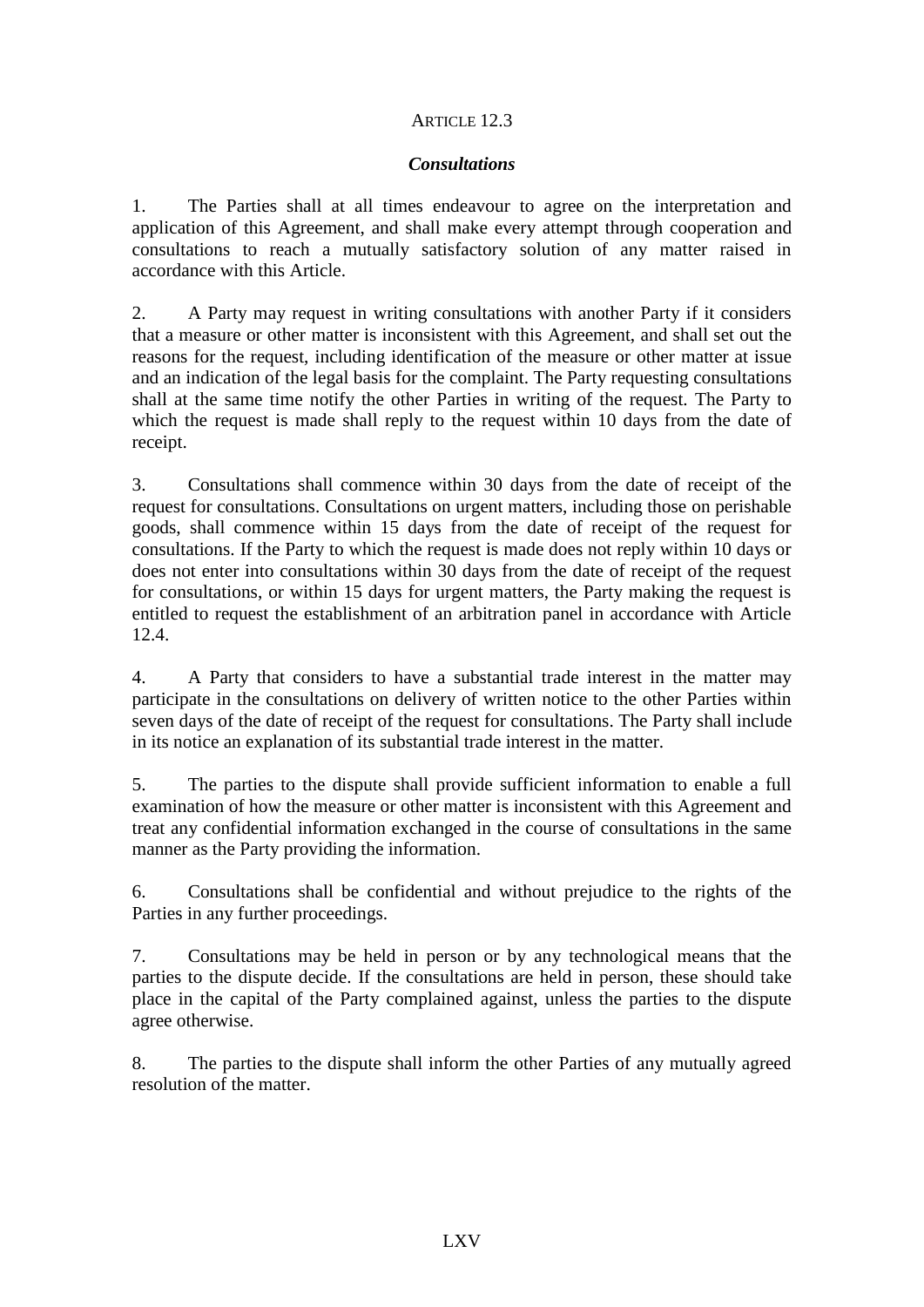# ARTICLE 12.4

## *Establishment of an Arbitration Panel*

1. If the consultations referred to in Article 12.3 fail to settle a dispute within 50 days, or 20 days in relation to urgent matters, including those on perishable goods, from the date of the receipt of the request for consultations by the Party complained against, the complaining Party may request the establishment of an arbitration panel by means of a written request to the Party complained against. A copy of this request shall be communicated to the other Parties so that they may determine whether to participate in the arbitration process.

2. The request for the establishment of an arbitration panel shall identify the specific measure or other matter at issue and provide a brief summary of the legal and factual basis of the complaint.

3. The arbitration panel shall consist of three members who shall be appointed in accordance with the "Optional Rules for Arbitrating Disputes between Two States of the Permanent Court of Arbitration", as effective from 20 October 1992 (hereinafter referred to as "the Optional Rules") *mutatis mutandis*. The date of establishment of the arbitration panel shall be the date on which the chairperson is appointed.

4. Unless the parties to the dispute otherwise agree within 20 days from the date of receipt of the request for the establishment of the arbitration panel, the terms of reference for the arbitration panel shall be:

"To examine, in the light of the relevant provisions of this Agreement, the matter referred to in the request for the establishment of an arbitration panel pursuant to Article 12.4 and to make findings of law and fact together with the reasons, as well as recommendations, if any, for the resolution of the dispute and the implementation of the ruling."

5. Where more than one Party requests the establishment of an arbitration panel relating to the same matter or where the request involves more than one Party complained against, and whenever feasible, a single arbitration panel should be established to examine complaints relating to the same matter.

6. A Party which is not a party to the dispute shall be entitled, on delivery of a written notice to the parties to the dispute, to make written submissions to the arbitration panel, receive written submissions, including annexes, from the parties to the dispute, attend hearings and make oral statements.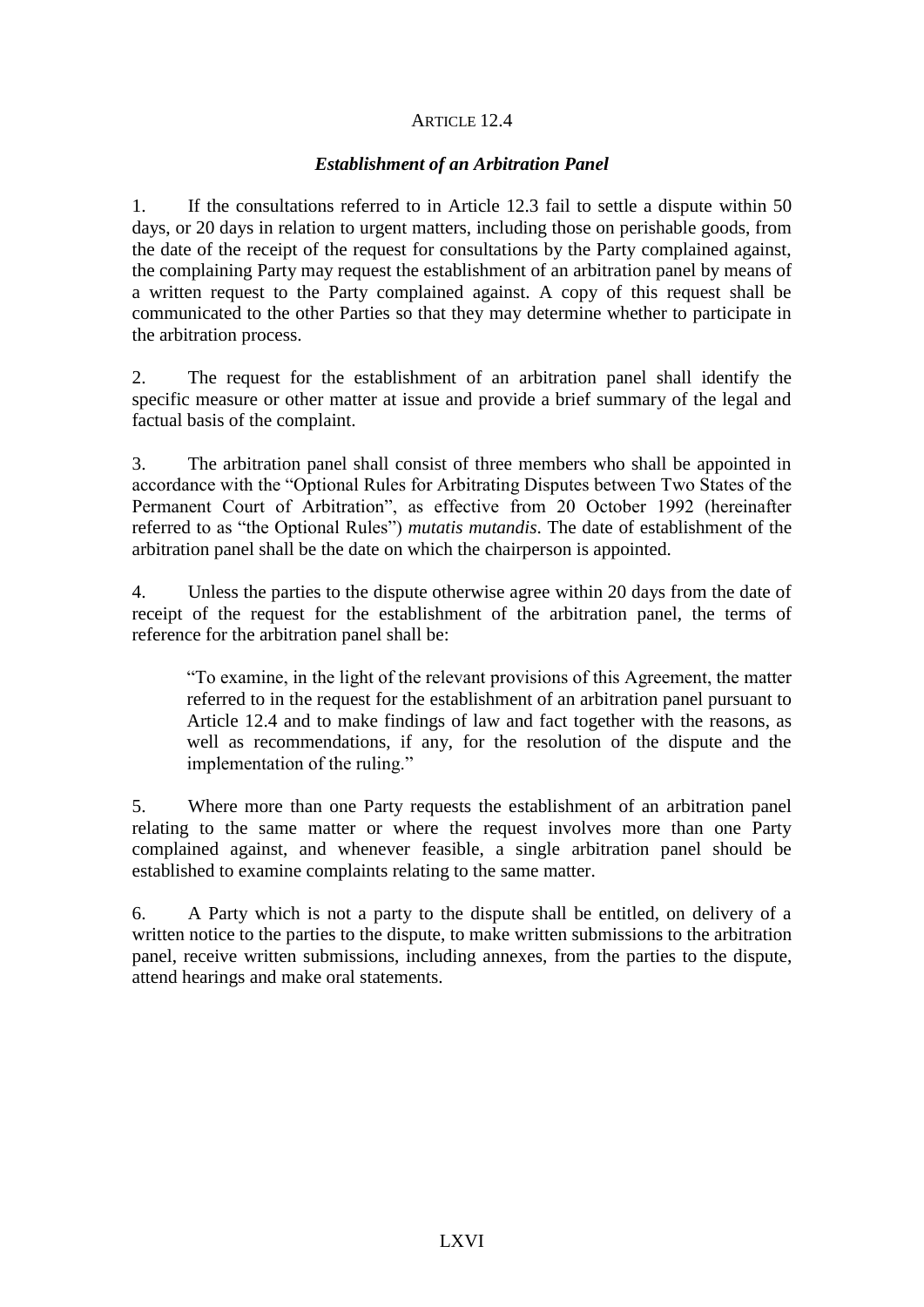# ARTICLE 12.5

# *Procedures of the Arbitration Panel*

1. Unless otherwise specified in this Agreement or agreed between the parties to the dispute, the procedures of the panel shall be governed by the Optional Rules, *mutatis mutandis*. 14

2. The arbitration panel shall examine the matter referred to it in the request for the establishment of an arbitration panel in the light of the relevant provisions of this Agreement interpreted in accordance with rules of interpretation of public international law.

3. The parties to the dispute shall decide on the language of the dispute. If there is no agreement it shall be decided by the arbitration panel. The hearings of the arbitration panel shall be open to the public, unless the parties to the dispute decide otherwise or the arbitral panel decides to close the hearing for the duration of any discussion of confidential information.

4. The location of any hearing of the arbitration panel, if it is held in person, shall be decided by mutual agreement of the parties to the dispute, failing which, it shall be held in The Hague, The Netherlands.

5. There shall be no *ex parte* communications with the arbitration panel concerning matters under its consideration.

6. A Party's written submissions, written versions of oral statements and responses to questions put by an arbitration panel, shall, at the same time as it is submitted to the arbitration panel, be transmitted by that Party to the other party to the dispute.

7. The Parties shall treat as confidential the information submitted to the arbitration panel which has been designated as confidential by the Party submitting the information.

8. Decisions of the arbitration panel shall be taken by a majority of its members. Any member may furnish separate opinions on matters not unanimously agreed. The arbitration panel shall not disclose which members are associated with majority or minority opinions.

9. The costs of arbitration shall be borne by the parties to the dispute in equal shares.

10. Each Party's individual costs, including administration costs and other costs related to the preparation and the carrying out of the proceedings, shall be borne by each Party.

 $14$ <sup>14</sup> The following Articles shall not apply: Article 3 (Notice of Arbitration); Article 26 (Interim Measures of Protection); Article 35 (Interpretation of the Award); Article 36 (Correction of the Award); Article 37 (Additional Award) and Article 41 (Deposit of Costs).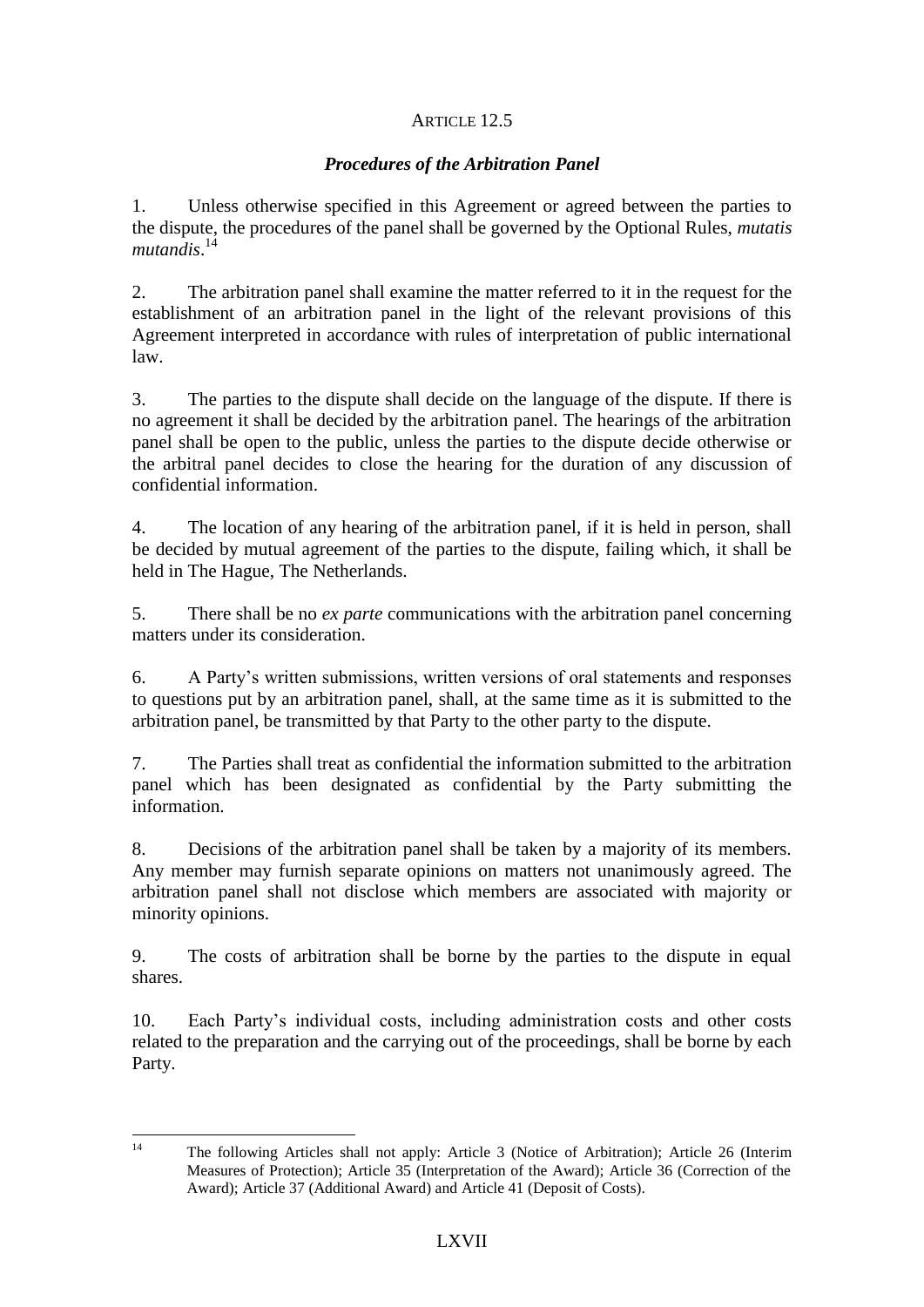11. The arbitration panel shall establish its working schedule allowing the parties to the dispute adequate time to comply with all steps of the proceedings. The working schedule shall establish precise dates and time periods for the submission of all relevant communications, submissions and other documents as well as for any hearings. The arbitration panel may modify its working schedule and promptly notify the parties to the dispute of any such modifications.

12. Notifications shall be submitted as expeditiously as possible to the addressee through diplomatic channels. A copy should be submitted simultaneously to any relevant offices designated and notified by the parties to the dispute.

13. The arbitration panel may rule on its own jurisdiction.

# ARTICLE 12.6

# *Panel Reports*

1. The arbitration panel shall normally submit an initial report containing its findings and rulings to the parties to the dispute not later than 90 days from the date of establishment of the arbitration panel. A party to the dispute may submit written comments to the arbitration panel on its initial report within 14 days from the date of receipt of the report. The arbitration panel shall normally present to the parties to the dispute a final report within 30 days from the date of receipt of the initial report.

2. The final report, as well as any report under Articles 12.8 and 12.9, shall be communicated to the parties to the dispute. The reports referred to in this paragraph shall be made public, unless the parties to the dispute decide otherwise.

3. Any ruling of the arbitration panel under any provision of this Chapter shall be final and binding upon the parties to the dispute.

# ARTICLE 12.7

# *Suspension or Termination of Arbitration Panel Proceedings*

1. Where the parties to the dispute agree, an arbitration panel may suspend its work at any time for a period not exceeding 12 months. If the work of an arbitration panel has been suspended for more than 12 months, the arbitration panel's authority for considering the dispute shall lapse, unless the parties to the dispute agree otherwise.

2. A complaining Party may withdraw its complaint at any time before the final report has been issued. Such withdrawal is without prejudice to its right to introduce a new complaint regarding the same issue at a later point in time.

3. The parties to the dispute may agree at any time to terminate the proceedings of an arbitration panel established under this Agreement by jointly notifying in writing the chairperson of that arbitration panel.

# LXVIII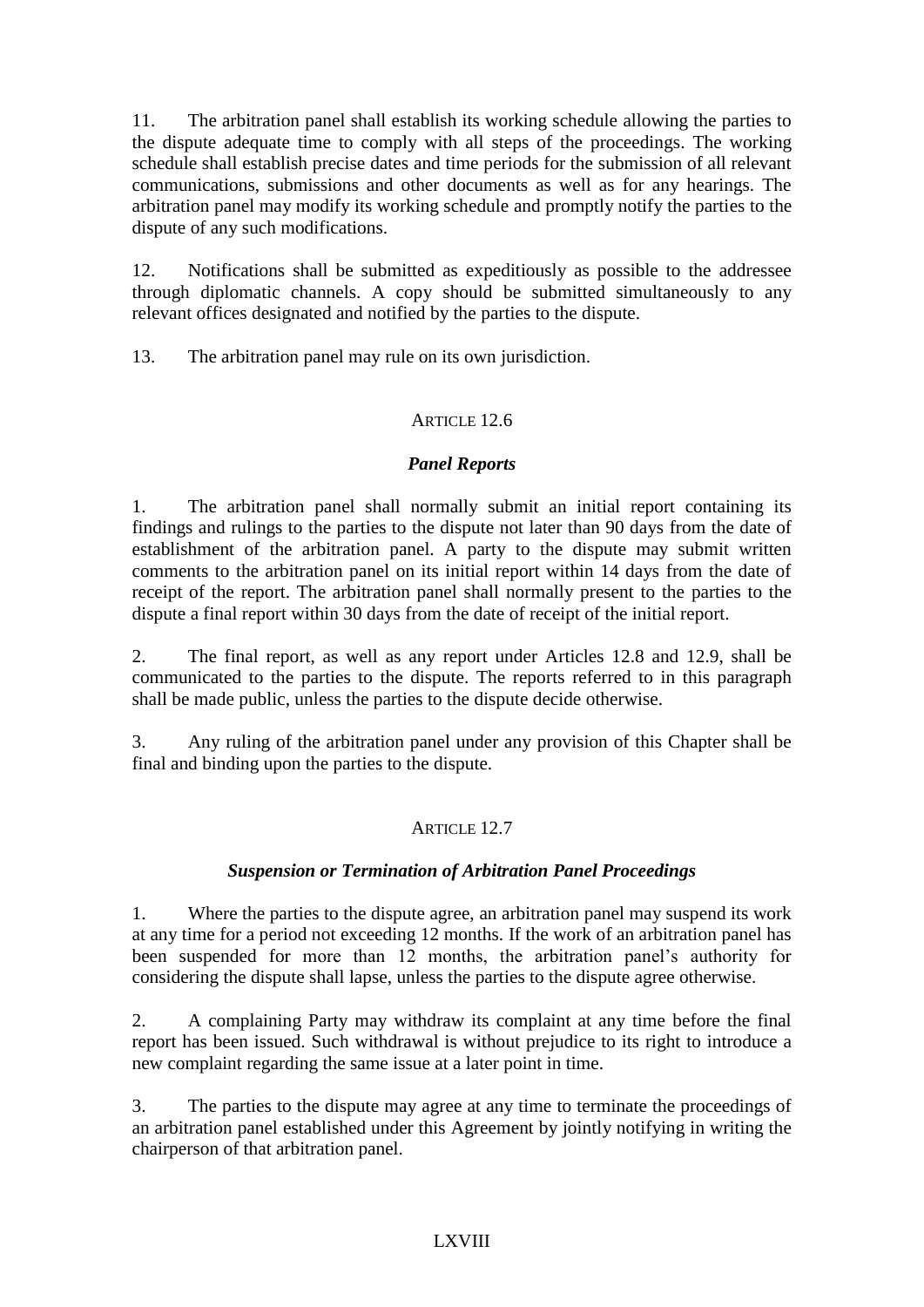4. An arbitration panel may, at any stage of the proceedings prior to release of the final report, propose that the parties to the dispute seek to settle the dispute amicably.

## ARTICLE 12.8

## *Implementation of the Final Report*

1. The Party complained against shall promptly comply with the ruling in the final report. If it is impracticable to comply immediately, the parties to the dispute shall endeavour to agree on a reasonable period of time to do so. In the absence of such agreement within 30 days from the date of the issuance of the final report, either party to the dispute may request the original arbitration panel to determine the length of the reasonable period of time, in light of the particular circumstances of the case. The ruling of the arbitration panel shall normally be given within 40 days from the date of receipt of that request.

2. The Party complained against shall notify the other party to the dispute of the measure adopted in order to comply with the ruling in the final report, as well as provide a detailed description of how the measure ensures compliance sufficient to allow the other party to the dispute to assess the measure.

3. In case of disagreement as to the existence of a measure complying with the ruling in the final report or to the consistency of that measure with the ruling, such disagreement shall be decided by the same arbitration panel upon the request of either party to the dispute before compensation can be sought or suspension of benefits can be applied in accordance with Article 12.9. The ruling of the arbitration panel shall normally be rendered within 60 days from the date of receipt of the request.

### ARTICLE  $12.9$

# *Compensation and Suspension of Benefits*

1. If the Party complained against does not comply with a ruling of the arbitration panel referred to in Article 12.8, or notifies the complaining Party that it does not intend to comply with the final report that Party shall, if so requested by the complaining Party, enter into consultations with a view to agreeing on mutually acceptable compensation. If no such agreement has been reached within 20 days from receipt of the request, the complaining Party shall be entitled to suspend the application of benefits granted under this Agreement but only equivalent to those affected by the measure or matter that the arbitration panel has found to be inconsistent with this Agreement.

2. In considering what benefits to suspend, the complaining Party should first seek to suspend benefits in the same sector or sectors as that affected by the measure or matter that the arbitration panel has found to be inconsistent with this Agreement. The complaining Party that considers it is not practicable or effective to suspend benefits in the same sector or sectors may suspend benefits in other sectors.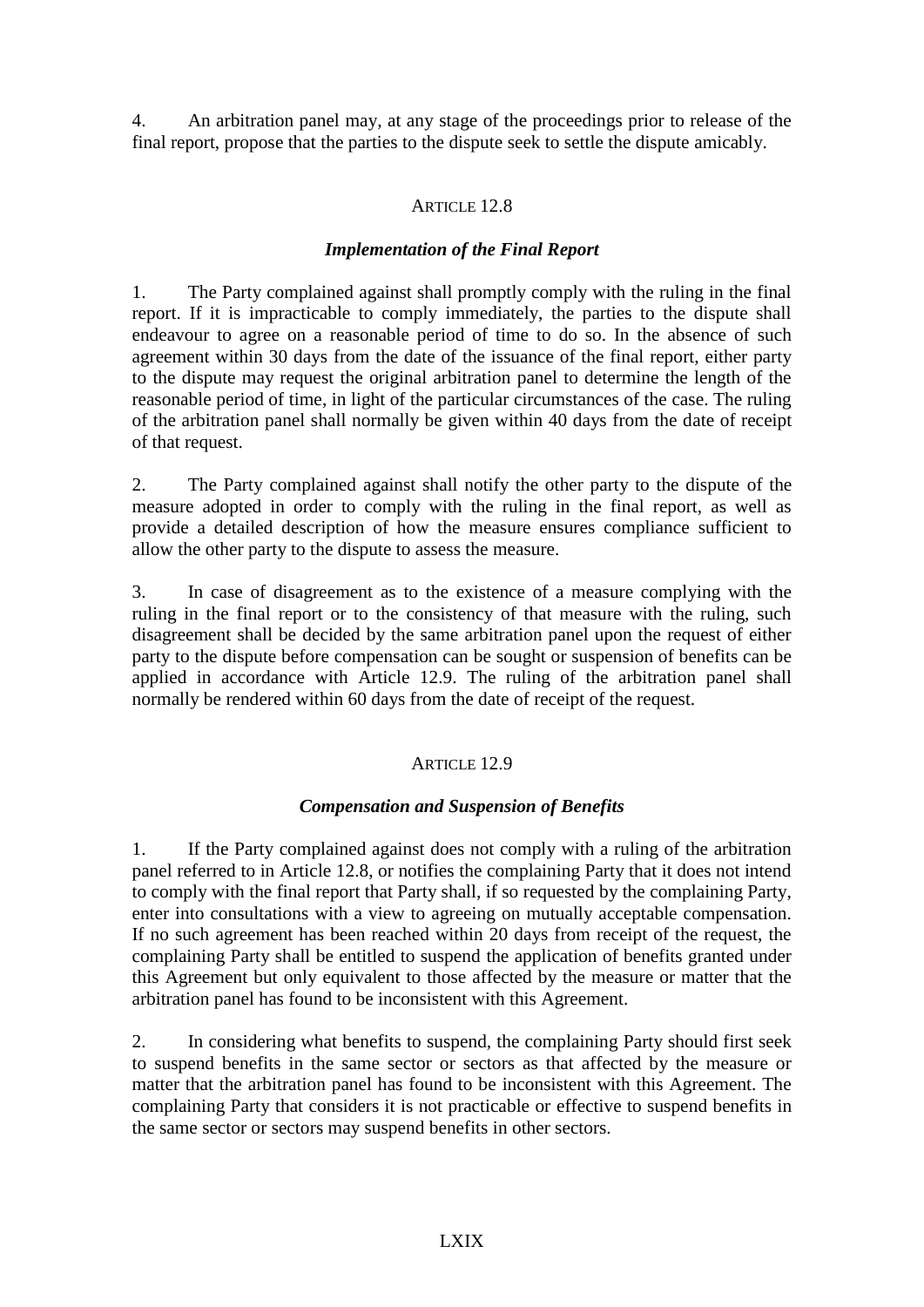3. The complaining Party shall notify the Party complained against of the benefits which it intends to suspend, the grounds for such suspension and when suspension will commence, no later than 30 days before the date on which the suspension is due to take effect. Within 15 days from receipt of that notification, the Party complained against may request the original arbitration panel to rule on whether the benefits which the complaining Party intends to suspend are equivalent to those affected by the measure or matter found to be inconsistent with this Agreement, and whether the proposed suspension is in accordance with paragraphs 1 and 2. The ruling of the arbitration panel shall be given within 45 days from receipt of that request. Benefits shall not be suspended until the arbitration panel has issued its ruling.

4. Compensation and suspension of benefits shall be temporary measures and shall only be applied by the complaining Party until the measure or matter found to be inconsistent with this Agreement has been withdrawn or amended so as to bring it into conformity with this Agreement, or until the parties to the dispute have resolved the dispute otherwise.

5. At the request of a party to the dispute, the original arbitration panel shall rule on the conformity with the final report of any implementing measures adopted after the suspension of benefits and, in light of such ruling, whether the suspension of benefits should be terminated or modified. The ruling of the arbitration panel shall be given within 30 days from receipt of that request.

# ARTICLE 12.10

# *Other Provisions*

1. Whenever possible, the arbitration panel referred to in Articles 12.8 and 12.9 shall comprise the same arbitrators who issued the final report. If a member of the original arbitration panel is unavailable, the appointment of a replacement arbitrator shall be conducted in accordance with the selection procedure for the original arbitrator.

2. Any time period mentioned in this Chapter may be modified by mutual agreement of the parties to the dispute.

3. When an arbitration panel considers that it cannot comply with the timeframe imposed on it under this Chapter, it shall inform the parties to the dispute in writing of the reasons of the delay together with an estimate of the additional time required. Any additional time required should not exceed 30 days.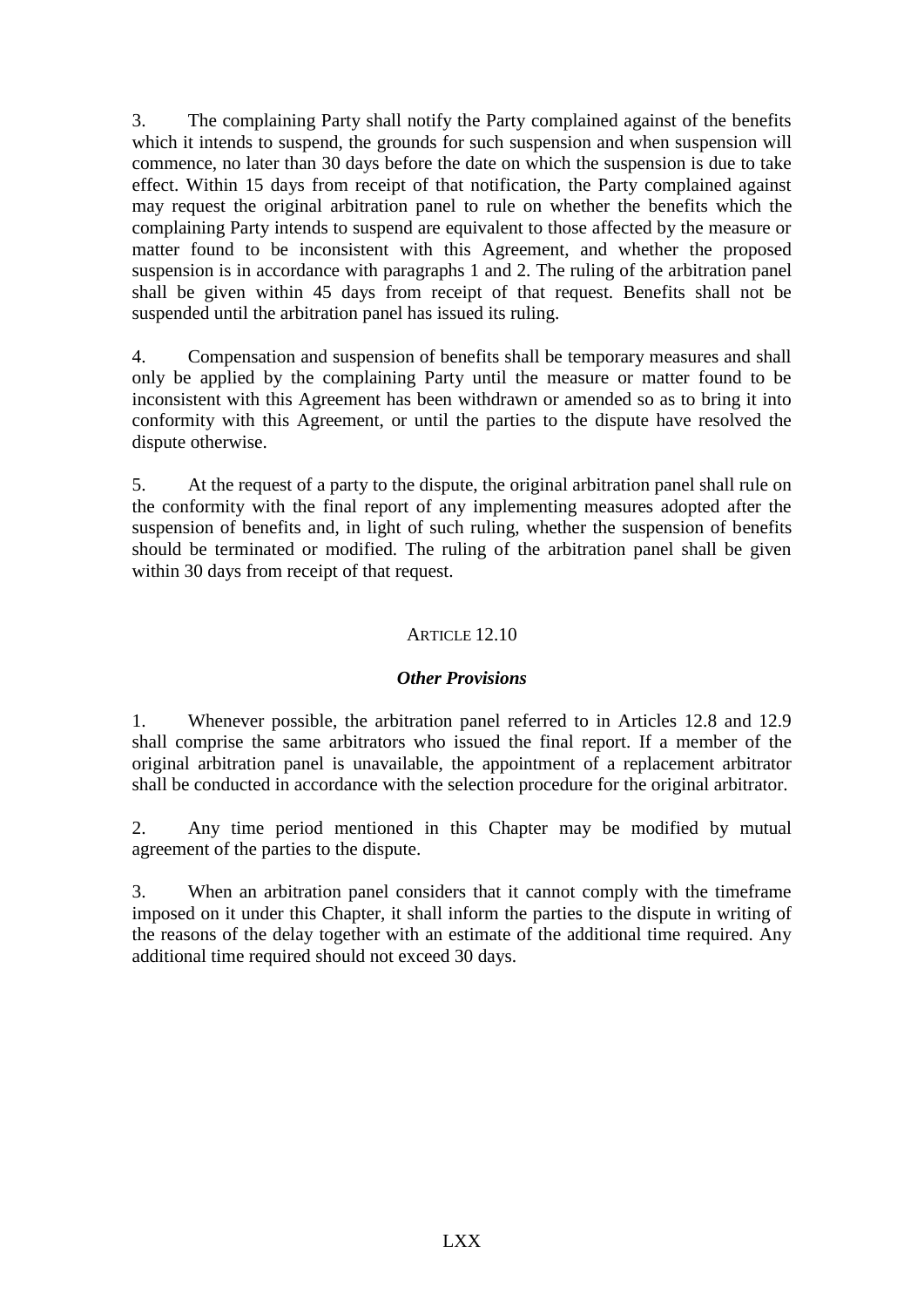### **CHAPTER 13**

#### **FINAL PROVISIONS**

#### ARTICLE 13.1

#### *Fulfilment of Obligations*

The Parties shall take any general or specific measures required to fulfil their obligations under this Agreement.

#### ARTICLE 13.2.

#### *Annexes and Appendices*

The Annexes to this Agreement, including their Appendices, constitute an integral part of this Agreement.

#### ARTICLE 13.3

#### *Amendments*

1. The Parties may agree on any amendment to this Agreement.

2. Amendments regarding issues related only to one or more Central American States and one or more EFTA States shall be agreed upon by the Parties concerned only.

3. Notwithstanding modifications referred to in Article 11.1, the Joint Committee may submit to the Parties, recommendations regarding amendments to this Agreement for ratification, acceptance or approval in accordance with their respective domestic legal procedures.

4. Unless otherwise agreed, amendments shall enter into force 60 days following the date on which at least one Central American State and at least one EFTA State have deposited their instrument of ratification, acceptance or approval with the Depositary. In relation to Parties depositing such instruments after the entry into force of the amendment, the amendment shall enter into force 60 days following the deposit of its instrument.

5. The text of the amendments and the instruments of ratification, acceptance or approval shall be deposited with the Depositary.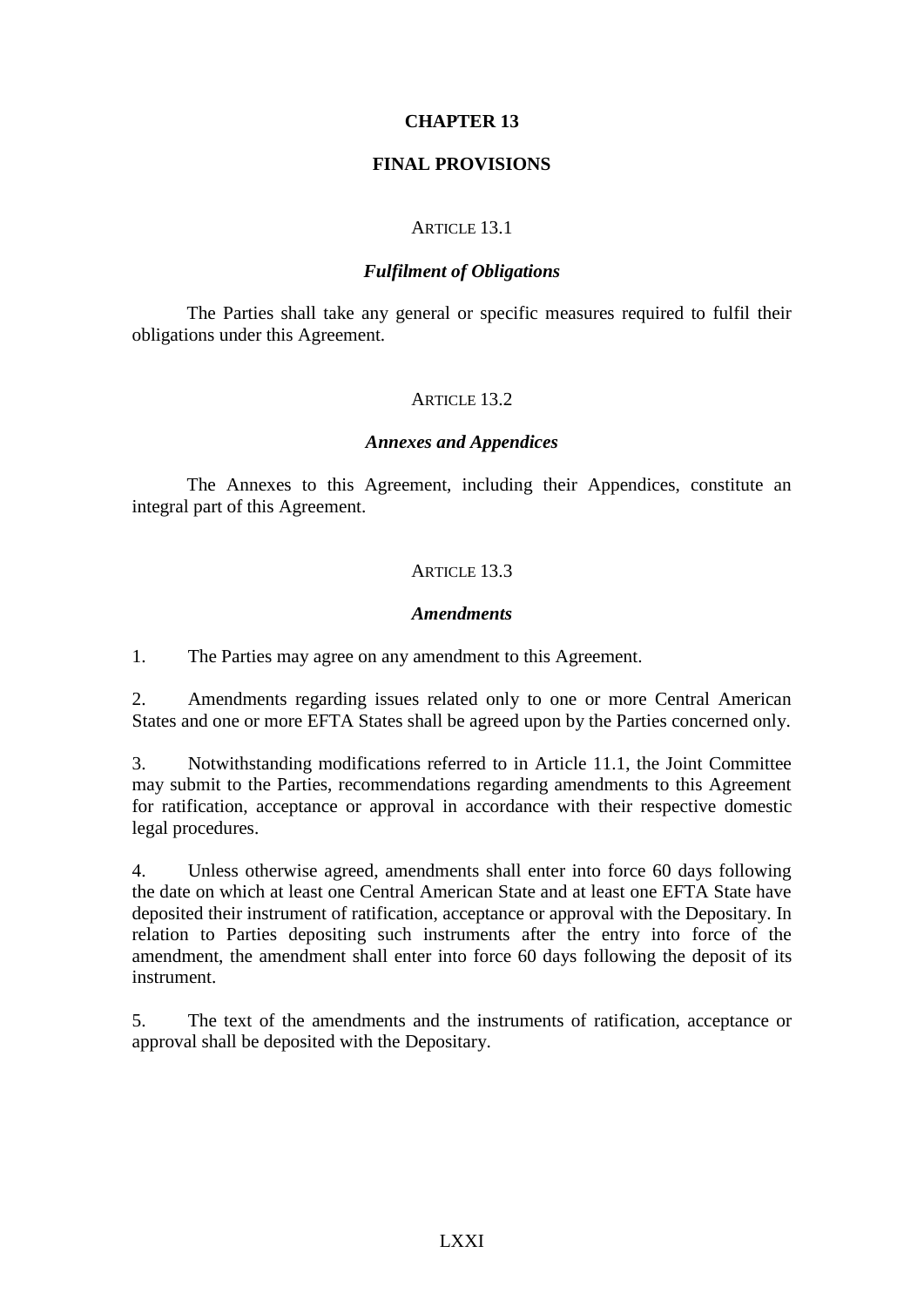### ARTICLE 13.4

#### *Accession*

1. Any state, becoming a Member of EFTA or any Member of the Central American Economic Integration Sub-System, may accede to this Agreement, provided that the Joint Committee approves its accession, on terms and conditions to be agreed upon by the Parties and following approval in accordance with their respective domestic legal procedures. The instrument of accession shall be deposited with the Depositary.

2. In relation to an acceding state, this Agreement shall enter into force 60 days after the deposit of its instrument of accession, or the approval of the terms of accession by the existing Parties, whichever is later.

#### ARTICLE 13.5

#### *Withdrawal and Expiration*

1. Any Party may withdraw from this Agreement by means of a written notification to the Depositary. The withdrawal shall take effect six months after the date on which the notification is received by the Depositary.

2. Any EFTA State which withdraws from the Convention establishing the European Free Trade Association shall, *ipso facto* on the same day as the withdrawal takes effect, cease to be a Party to this Agreement.

3. If all EFTA States or all Central American States withdraw from this Agreement, it shall be terminated as of the date when the withdrawal has taken effect, according to this Article, for all EFTA States or all Central American States.

### ARTICLE 13.6

### *Entry into Force*

1. This Agreement is subject to ratification, acceptance or approval in accordance with the respective domestic legal procedures of the Parties. The instruments of ratification, acceptance or approval shall be deposited with the Depositary.

2. If its respective legal requirements permit, a Party may apply this Agreement provisionally. Provisional application of this Agreement under this paragraph shall be notified to the Depositary.

3. This Agreement shall enter into force 60 days after the date on which at least one Central American State and at least one EFTA State have deposited their instrument of ratification, acceptance or approval with the Depositary.

#### LXXII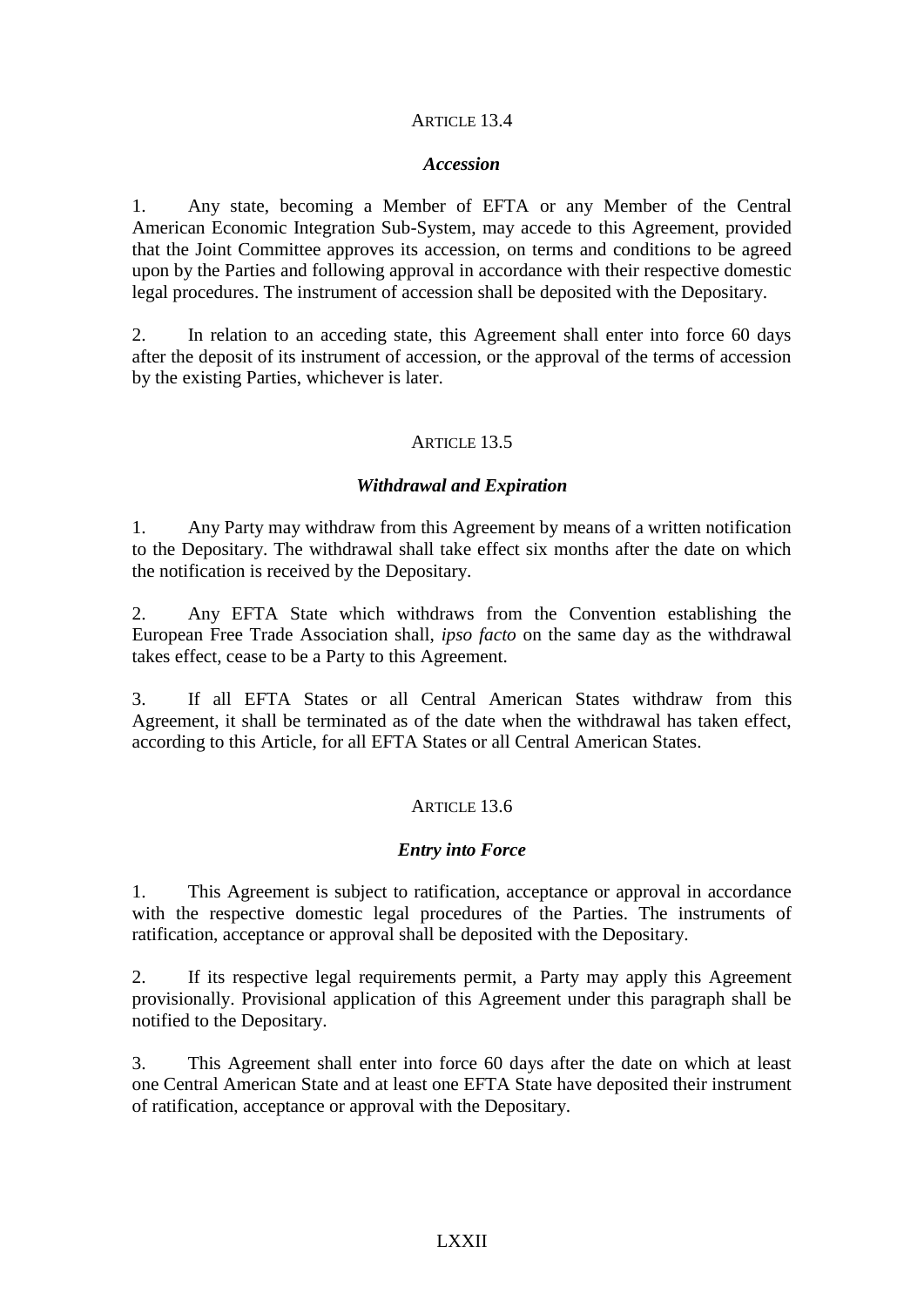4. In relation to a Party depositing its instrument of ratification, acceptance or approval after this Agreement has entered into force, the Agreement shall enter into force 60 days following the deposit of its instrument.

# ARTICLE 13.7

## *Unilateral Reservations*

This Agreement shall not be subject to unilateral reservations.

## ARTICLE 13.8

## *Depositary*

The Government of Norway shall act as Depositary.